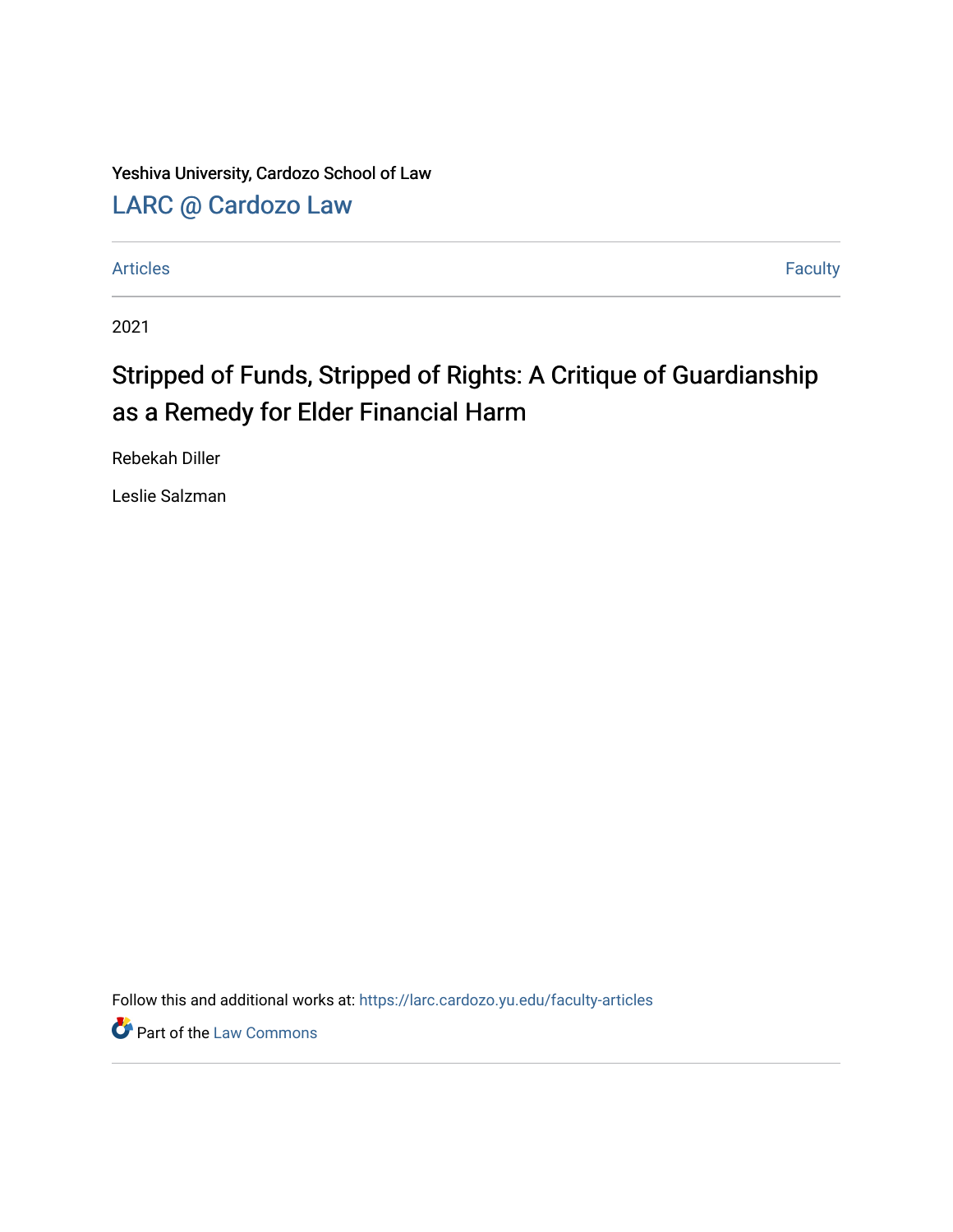# **CARDOZO LAW**

Benjamin N. Cardozo School of Law · Yeshiva University Jacob Burns Institute for Advanced Legal Studies Faculty Research Paper No. 660

## **Stripped of Funds, Stripped of Rights: A Critique of Guardianship as a Remedy for Elder Financial Harm**

24 UNIV. PA. J. LAW SOC. CHANGE 149 (2021)

Clinical Professor of Law Clinical Professor of Law Co-Director Bet Tzedek Co-Director Bet Tzedek Cardozo Law School Cardozo Law School 55 Fifth Avenue 55 Fifth Avenue New York, NY 10003 New York, NY 10003 [rebekah.diller@yu.edu](mailto:rebekah.diller@yu.edu) [salzman@yu.edu](mailto:salzman@yu.edu)

## **Rebekah Diller Leslie Salzman**

Civil Litigation Clinic Civil Litigation Clinic

This paper can be downloaded without charge from the Social Science Research Network Electronic Paper Collection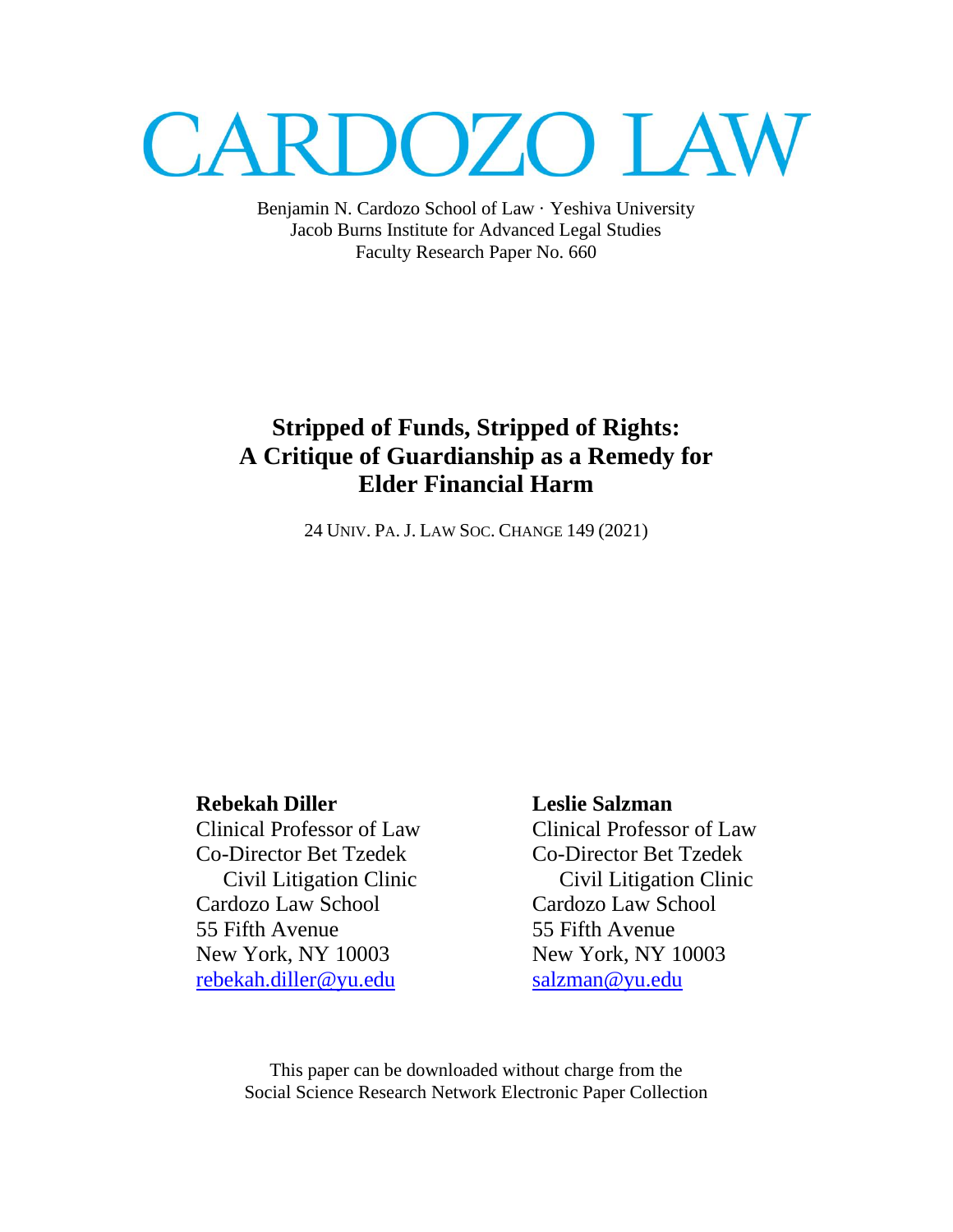## **UNIVERSITY OF PENNSYLVANIA JOURNAL OF LAW AND SOCIAL CHANGE**

**Volume 24, Issue 2 2021**

#### STRIPPED OF FUNDS, STRIPPED OF RIGHTS: A CRITIQUE OF GUARDIANSHIP AS A REMEDY FOR ELDER FINANCIAL HARM

#### BY REBEKAH DILLER AND LESLIE SALZMAN\*

**Abstract.** There is a growing consensus in the United States and abroad recognizing the right to "legal capacity"—the right to make legally binding decisions for oneself—as a basic human right. Despite this recognition, adult guardianship—the state court procedure by which a person is declared incapacitated and stripped of decision-making rights—remains a widely used tool, particularly for older adults who have suffered financial exploitation or loss. For this population, guardianship is considered an unpleasant yet necessary remedy to address their financial harms. But what if the cure does not really work as intended, while other, less intrusive means could prevent and redress elder financial exploitation without stripping older persons of their rights?

This Article acknowledges that elder financial exploitation is a significant problem that causes great distress and harm but recognizes that, to date, many responses have been distorted by ageism and a reluctance to allow older adults some "dignity of risk." Applying lessons from the lived experiences of older adults, the Article takes a clear-eyed look at how guardianship is being asked to solve problems it may not, in fact, be capable of solving. In doing so, the Article challenges the view that elder financial exploitation and loss is an individual problem that is effectively addressed by transferring decision-making rights to a surrogate. Instead, the Article calls for systemic measures to prevent elder financial harm and more robust remedial measures that do not remove a person's decision-making rights.

<sup>\*</sup> Clinical Associate Professors of Law and Co-Directors, Bet Tzedek Civil Litigation Clinic, Benjamin N. Cardozo School of Law. The Authors wish to extend our tremendous gratitude to Jennifer Miller, who served as a fellow on our Alternatives to Guardianship Advocacy Project and without whose contributions this Article would not have been possible. We also thank Bryan Wein, Cardozo '20, for his excellent research assistance. We are indebted to the Open Society Foundations for financial support of our Alternatives to Guardianship Advocacy Project, which served as a basis for this Article.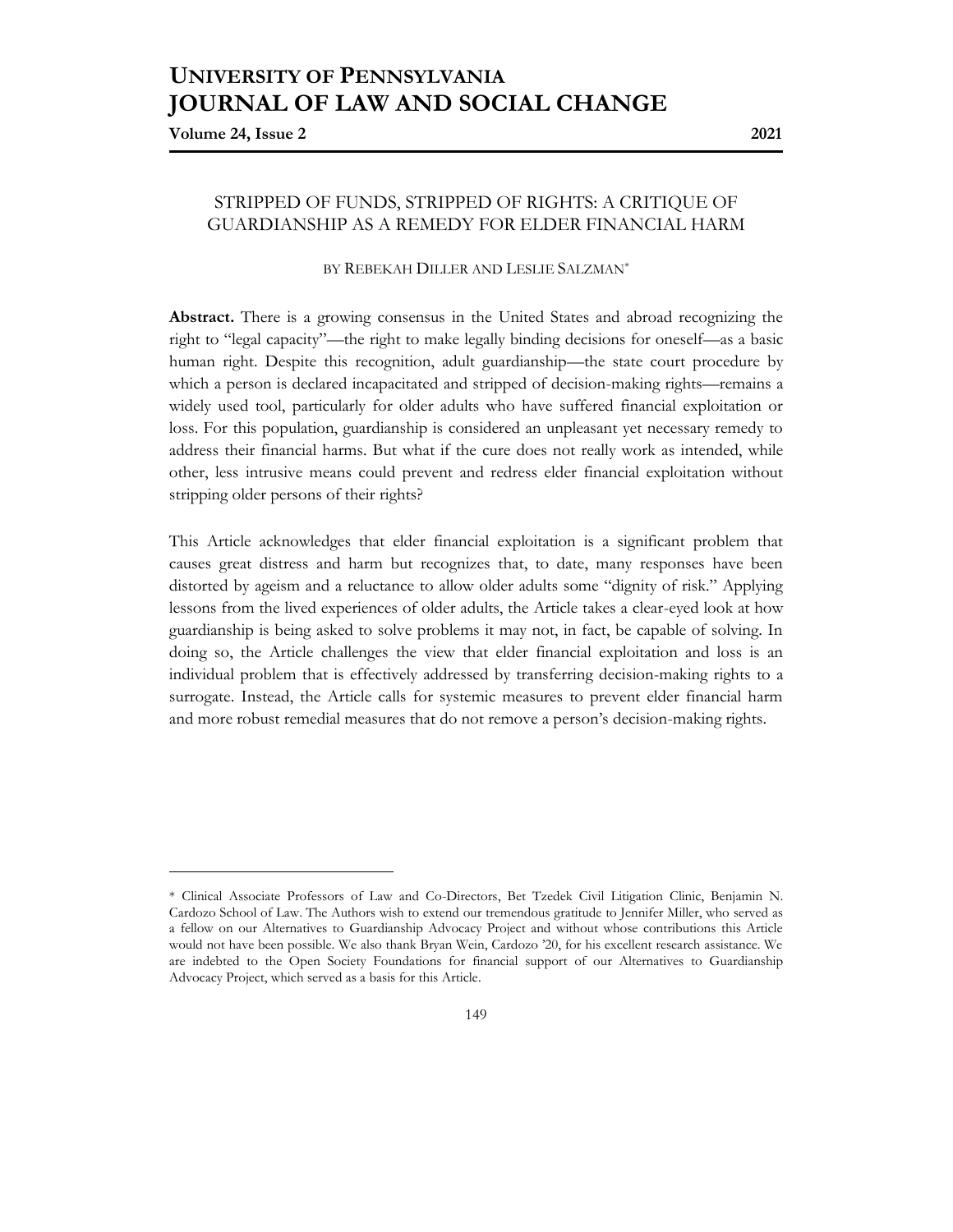### TABLE OF CONTENTS

| I. USING GUARDIANSHIP TO ADDRESS ELDER FINANCIAL EXPLOITATION153                    |  |
|-------------------------------------------------------------------------------------|--|
|                                                                                     |  |
| B. Mechanisms Within Guardianship to Address Financial Exploitation: Their Benefits |  |
|                                                                                     |  |
|                                                                                     |  |
|                                                                                     |  |
| II. ALTERNATIVE APPROACHES TO ELDER FINANCIAL HARM: PREVENTION                      |  |
|                                                                                     |  |
|                                                                                     |  |
| B. Statutory and Common Law Measures to Redress Elder Financial Abuse  168          |  |
|                                                                                     |  |
|                                                                                     |  |
|                                                                                     |  |
| III. USING LESS RESTRICTIVE ALTERNATIVES: MITIGATING THE CHALLENGES 174             |  |
| IV. ENSURING THE RIGHT TO LEGAL CAPACITY REMAINS FRONT AND                          |  |
|                                                                                     |  |
| A. Authorize a Protective Arrangement or Approve a Single Transaction  181          |  |
|                                                                                     |  |
|                                                                                     |  |
|                                                                                     |  |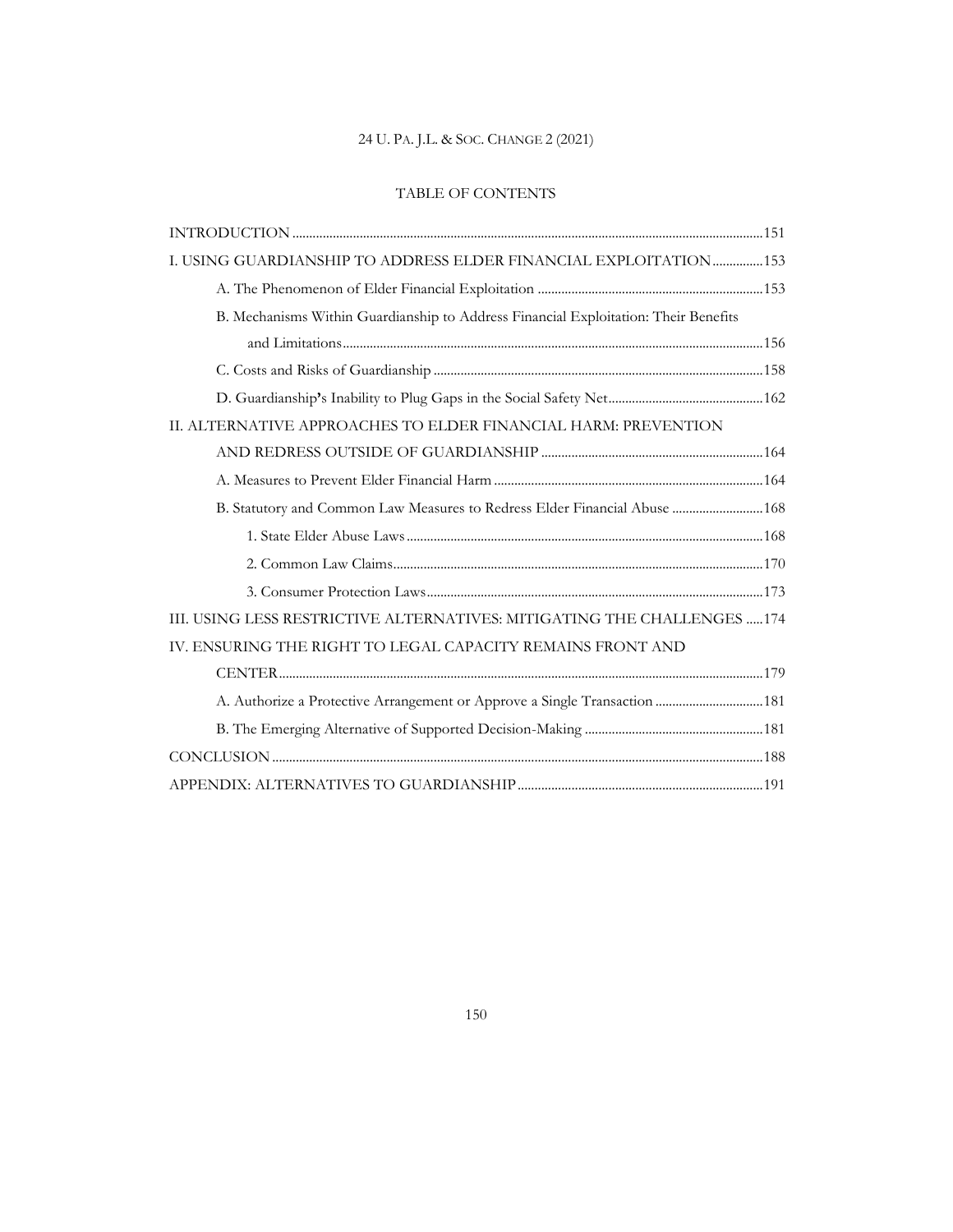#### INTRODUCTION

A growing consensus recognizes the right to "legal capacity"—the right to make legally binding decisions—as a basic human right.<sup>1</sup> Yet an estimated 1.3 million people in the U.S. are under adult guardianship, resulting from state court proceedings that strip individuals of their decisionmaking rights and vest those powers in surrogate decision-makers appointed by the courts. The guardianship system is in perpetual crisis. Report after report reveals that courts often impose guardianship<sup>2</sup> when less restrictive alternatives would suffice and then fail to monitor and hold guardians accountable for misconduct.

Still, guardianship remains a dominant response for addressing financial crises experienced by older persons with cognitive limitations or psychosocial disabilities.<sup>3</sup> Courts continue to place older people under guardianship, often without adequate consideration of whether it is likely to be an effective remedy or whether there are less intrusive ways to address elder financial distress. These tendencies belie that much of the rhetoric supporting the continued need to impose property guardianships rests on the unexamined assumption that guardianship is the appropriate mechanism for addressing financial exploitation or loss in individual cases.<sup>4</sup>

To be sure, elder financial exploitation is a rampant problem and older persons are at risk for being targeted based on age and higher rates of social isolation. As a society, we have legitimate concerns about the financial security of our aging adults. Some of those concerns, however, are inflected with ageism and a reluctance to allow older adults the dignity of risk.

The use of guardianship as a response turns financial harm into an individual misfortune, borne by an older person whose cognitive capacity may be waning, rather than a broad-based societal failing that requires a systemic approach. Addressing the problem of elder financial exploitation is in fact a difficult and time-consuming process, requiring the implementation of strong preventive measures and the provision of adequate social services support. There is no quick and easy "fix." By relying too heavily on guardianship as a remedy for the problem of elder financial abuse, we fail to adequately consider guardianship's financial and personal costs, as well as its limits. Wittingly or unwittingly, we may be asking too much from guardianship, which may sometimes be a cure worse than the disease.

<sup>1</sup> Article 12 of the U.N. Convention on the Rights of Persons with Disabilities requires that persons with disabilities enjoy legal capacity on an equal basis with others in all aspects of life. G.A. Res. 61/106, art. 12, ¶ 4, Convention on the Rights of Persons with Disabilities (Dec. 13, 2006).

<sup>2</sup> Some states use the term "guardianship over property" and some states use the term "conservatorship." The use of the word guardianship in this report is intended to include "conservatorships" as well as "property guardianships."

<sup>3</sup> *See* NAT'L COUNCIL ON DISABILITY, BEYOND GUARDIANSHIP: TOWARD ALTERNATIVES THAT PROMOTE GREATER SELF-DETERMINATION 65, 69 (2018), https://ncd.gov/publications/2018/beyond-guardianship-toward-alternatives [https://perma.cc/SF7L-W789] (recognizing the dearth of guardianship data generally and citing to Brookdale Center for Health Aging's review of New York state guardianship cases that found 59% of the persons subject to guardianship under the state's Article 81 general adult guardianship statute were 65 or older)

In this report we use the term "financial exploitation" to include the taking, withholding, expenditure, diminution, or use of the property, assets, or resources of a person without their express voluntary consent or the consent of their legally authorized representative. As a result, this terminology would encompass the types of financial misconduct referred to as "financial abuse," "financial exploitation," and "financial fraud."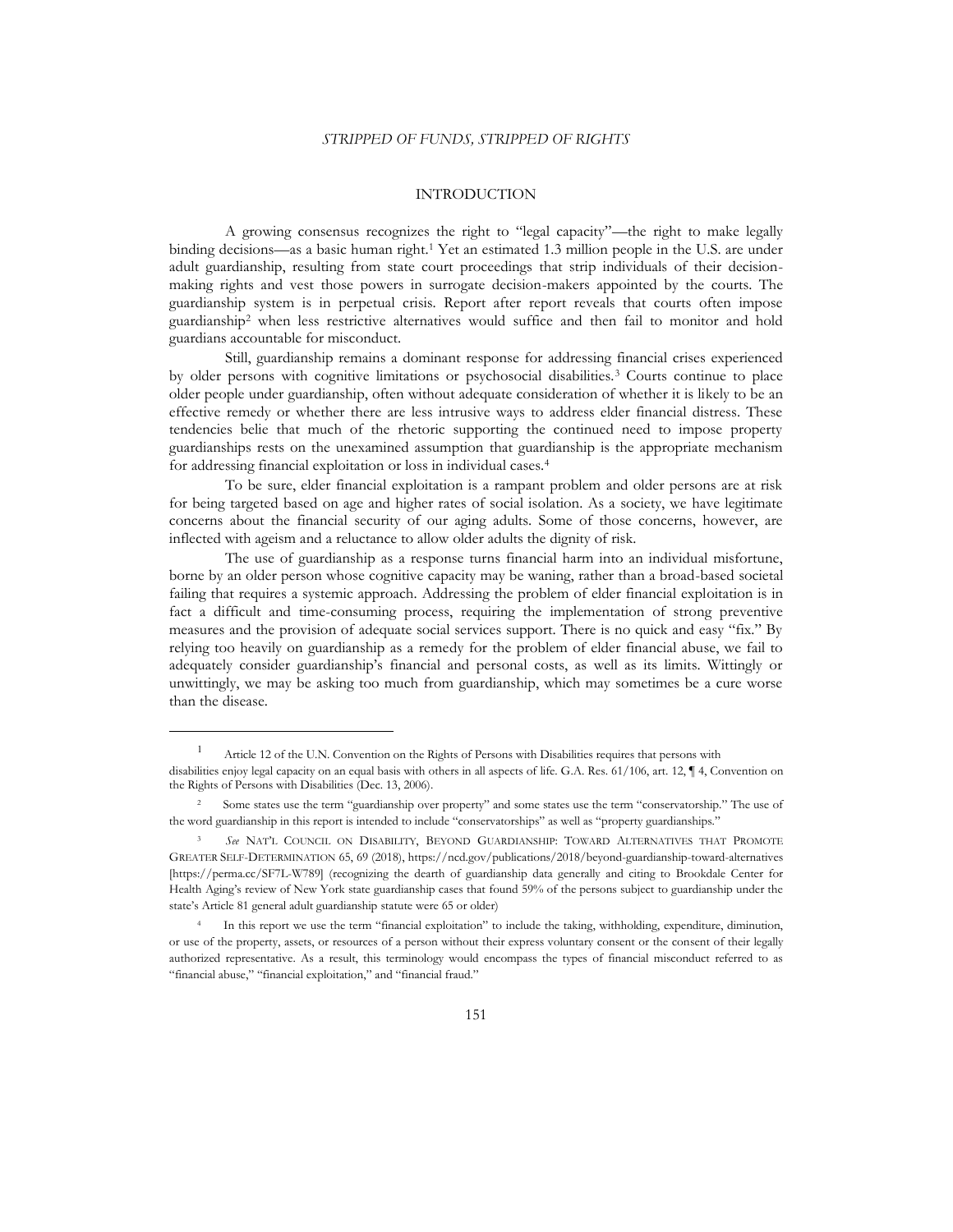This Article is animated throughout by the principles of Article 12 of the United Nations Convention on the Rights of Persons with Disabilities (CRPD),<sup>5</sup> which holds that the right to "legal capacity" is a legal right that should not be taken away on the basis of disability—age-related or not and requires that abiding respect for the autonomy of older persons must be a cornerstone of any approach to elder financial exploitation. We assess whether guardianship is the least restrictive way of addressing financial harms that older persons may face and ask whether, as a policy matter, we can continue to justify guardianship as a necessary mechanism for addressing adult financial exploitation beyond the most extreme situations. Our analysis bridges the gap between the growing body of disability rights literature concerning the right to legal capacity and the literature on elder abuse.<sup>6</sup> It also bridges the gap between theory and guardianship practice by weaving in the lived experiences of older adults we have represented who were not well-served by guardianship when it was imposed to assist with financial management. Our experiences representing older adults who fought significant uphill battles to redress abuse outside of guardianship lend insights into some of the challenges of pursuing the alternatives recommended here. In the vacuum of high-quality data around guardianship as a remedy, we believe these experiences, while not a systematic empirical treatment, are telling.

This Article proceeds in four parts. In Part I, we briefly discuss the phenomenon of elder financial exploitation and examine whether guardianship in fact protects against financial exploitation. We also address guardianship's inherent costs and risks, both personal and financial, and consider whether guardianship is being asked to do something it simply cannot do—plug gaps in the social safety net to alleviate elder poverty. Part II discusses alternatives to guardianship that are equally

<sup>5</sup> G.A. Res. 61/106, art. 12, ¶ 4, Convention on the Rights of Persons with Disabilities (Dec. 13, 2006).

<sup>6</sup> On the right to legal capacity, see Kristin Booth Glen, *Not Just Guardianship: Uncovering the Invisible Taxonomy of Laws,* Regulations and Decisions That Limit or Deny the Right of Legal Capacity for Persons with Intellectual and Developmental Disabilities, 13 ALB. GOV'T L. REV. 25 (2020); Kristin Booth Glen, *Introducing a "New" Human Right: Learning From Others, Bringing Legal Capacity Home,* 49 COLUM. HUM. RTS. L. REV. 1 (2018); Rebekah Diller, *Legal Capacity for All: Including Older Persons in the Shift from Adult Guardianship to Supported Decision-Making*, 43 FORDHAM URB. L.J. 495, 511-15 (2016); Piers Gooding, *Navigating the 'Flashing Amber Lights' of the Right to Legal Capacity in the United Nations Convention on the Rights of Persons with Disabilities: Responding to Major Concerns*, 15 HUM. RTS. L. REV. 45 (2015); Eilionóir Flynn & Anna Arstein-Kerslake, *Legislating Personhood: Realising the Right to Support in Exercising Legal Capacity*, 10 INT'L J.L. CONTEXT 81, 83 (2014); Eilionoir Flynn, *Making Human Rights Meaningful for People with Disabilities: Advocacy, Access to Justice and Equality Before the Law*, 17 INT'L J. HUM. RTS. 491 (2013); Tina Minkowitz, CRPD Article 12 and the Alternative to Functional Capacity (Dec. 25, 2013) (manuscript not formally published), https://ssrn.com/abstract=2371939 [https://perma.cc/FHJ4-TRKM]; Nandini Devi, *Supported Decision-Making and Personal Autonomy for Persons with Intellectual Disabilities: Article 12 of the UN Convention on the Rights of Persons with Disabilities*, 41 J.L. MED. & ETHICS 792 (2013); MICHAEL BACH & LANA KERZNER, LAW COMM'N OF ONT., A NEW PARADIGM FOR PROTECTING AUTONOMY AND THE RIGHT TO LEGAL CAPACITY (2010), http://www.oas.org/dhrs/INTERNNEWS/2013/ WEEKLY%20MEETINGS/S-2013/16th%20MOAS%20PC/Bach-kerzner-2010.pdf [https://perma.cc/AA35-FPWU]. *But see, e.g.*, *Guardianship and Conservatorship*, NAT'L ACAD. OF ELDER LAW ATTORNEYS, https://www.naela.org/ Web/Consumers\_Tab/Consumers\_Library/Consumer\_Brochures/Elder\_Law\_and\_Special\_Needs\_Law\_Topics/Guardiansh ip\_Conservatorship.aspx [https://perma.cc/7NZA-YDVZ](last visited August 21, 2020) ("A guardian is sometimes necessary to prevent the exploitation or abuse of a vulnerable person, or to recover assets wrongly taken from the vulnerable person."). See generally A. Frank Johns, *Person-Centered Planning in Guardianship: A Little Hope for the Future*, 2012 UTAH L. REV. 1541, 1544 (noting that states are so wedded to their guardianship laws that it is unlikely they would ever be eliminated); Lawrence A. Frolik, *Promoting Judicial Acceptance and Use of Limited Guardianship,* 31 STETSON L. REV. 735, 743-44 (2002) (noting that plenary guardianship saves the time of judges and litigants by removing the need to return to court to petition for expanded powers when the incapacitated person's cognitive condition declines).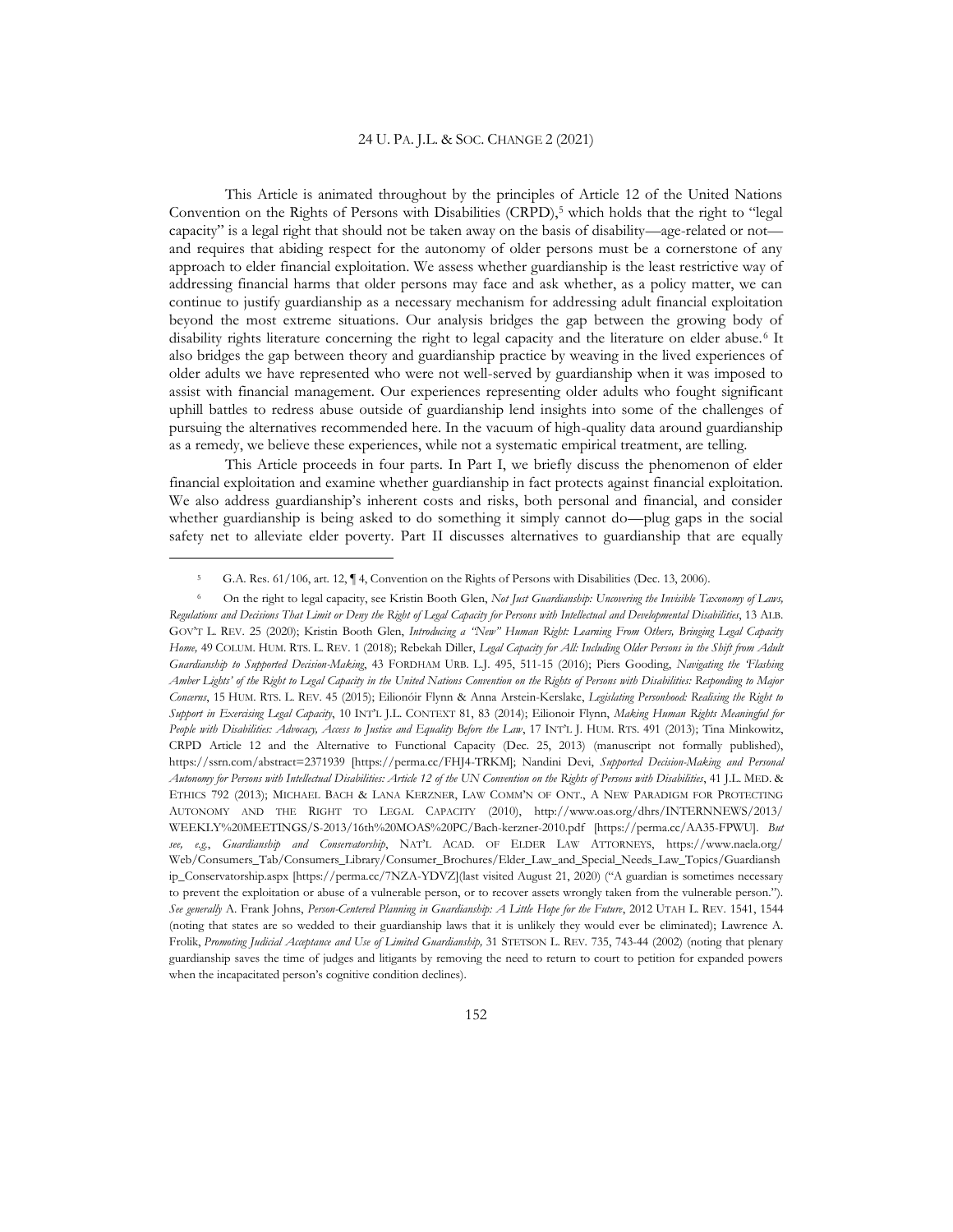effective, produce fewer harms, and preserve the older adult's legal capacity. In Part III, we analyze the challenges of pursuing some of the recommended alternatives to guardianship and suggest ways to mitigate those challenges. Part IV addresses how we might ensure that the right to legal capacity remains front and center in those instances when a court is asked to impose guardianship as a remedy for elder financial harm and discusses two alternatives that have gained more attention recently: court approval of a single transaction or protective arrangement, and the emerging alternative of supported decision-making. Finally, the Conclusion provides recommendations to improve preventive mechanisms for elder financial exploitation and to advance legal and policy reforms that can obviate the need for and promote alternatives to guardianship.

#### I. USING GUARDIANSHIP TO ADDRESS ELDER FINANCIAL EXPLOITATION

The following Sections describe the pervasive problem of elder financial exploitation. We critically examine the efficacy of guardianship as a mechanism for addressing elder financial crises. Guardianship offers a blunt tool, but its effectiveness is more limited than those seeking and imposing guardianship often realize. Serious consideration must be given to the many costs of guardianship to older persons and their property.

#### *A. The Phenomenon of Elder Financial Exploitation*

Elder financial exploitation comes in many forms and is characterized by a range of actors – from organized scams by strangers, to the use of an account by a loved one, to predatory lending by mortgage brokers, to the use of a credit card by a caregiver, and more. The problem is often described in terms of a public health catastrophe—akin to an epidemic7—and it is costly to both individuals and society more generally.<sup>8</sup>

Older adults are prime targets for financial exploitation—both because some older adults may experience health-related effects of aging that make them more vulnerable to financial exploitation and because their access to retirement funds and assets acquired over a lifetime can make them attractive targets for exploitation.<sup>9</sup> Studies indicate that if an older adult begins to experience cognitive decline, their financial capacity—the ability to manage finances—is often one of the first abilities to be lost.<sup>10</sup> In addition, older adults may also "experience a decline in their ability to judge trustworthiness and riskiness," making them more readily susceptible to scams or other deception.<sup>11</sup>

It is challenging to understand the full nature and extent of elder financial exploitation because of limitations in the available data and research and, as significantly, because the problem is

<sup>7</sup> *See* U.S. GOV'T ACCOUNTABILITY OFF., GAO-13-110, ELDER JUSTICE: NATIONAL STRATEGY NEEDED TO EFFECTIVELY COMBAT ELDER FINANCIAL EXPLOITATION 1 (2012), https://www.gao.gov/assets/660/650074.pdf [https:// perma.cc/M6NN-FKUP].

<sup>8</sup> *See* STEPHEN DEANE, U.S. SECS. & EXCH. COMM'N, OFF. INV'R ADVOC., ELDER FINANCIAL EXPLOITATION: WHY IT IS A CONCERN, WHAT REGULATORS ARE DOING ABOUT IT, AND LOOKING AHEAD 10–12 (2018), https://www.sec.gov/ files/elder-financial-exploitation.pdf [https://perma.cc/PXJ4-4VNF].

<sup>9</sup> *See id.* at 1–7.

<sup>10</sup> *See* GAO, *supra* note 7, at 3-5.

<sup>11</sup> DEANE, *supra* note 8, at 2-3.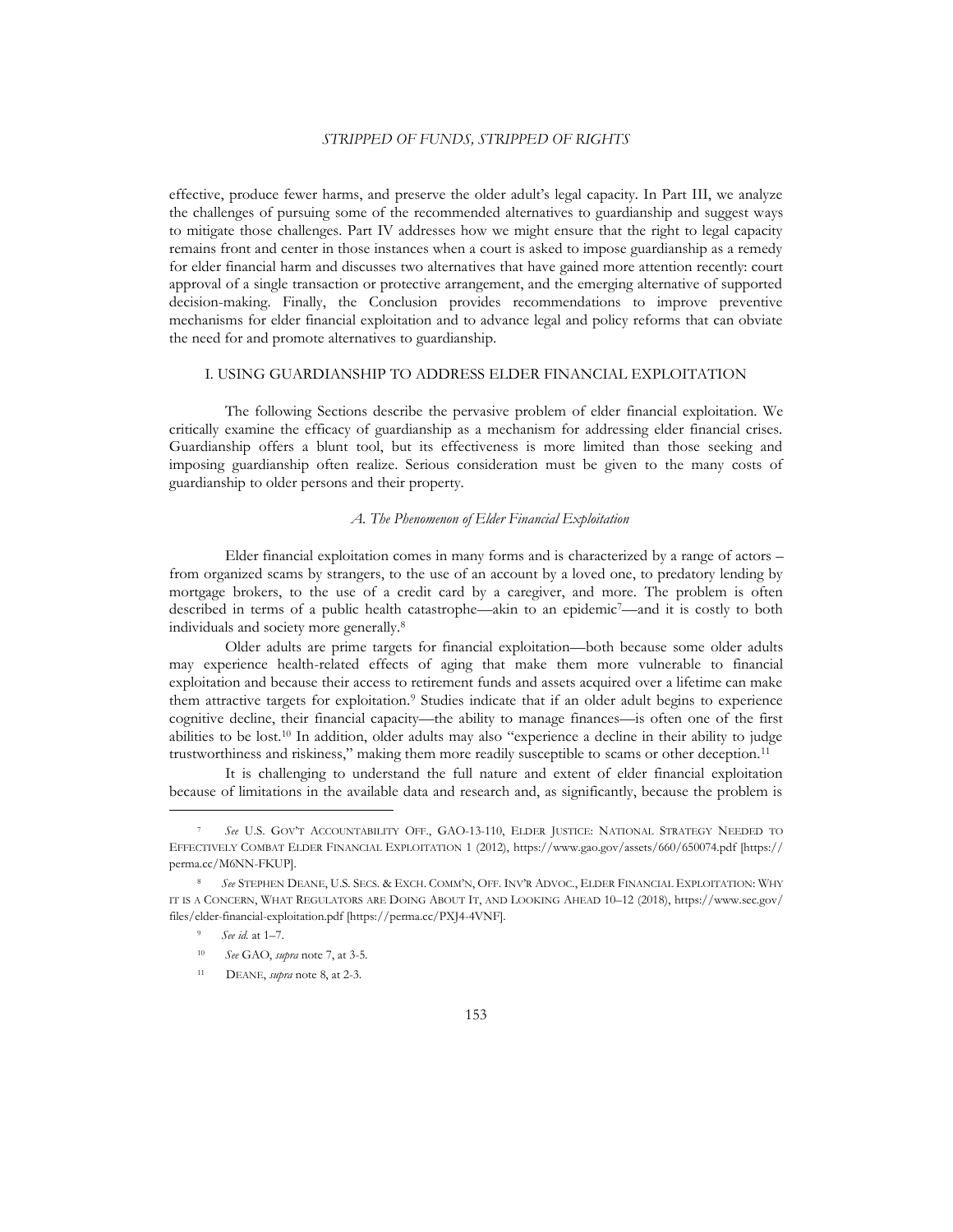seriously underreported.<sup>12</sup> Many older adult victims are reluctant to report incidents of financial exploitation due to their own shame or embarrassment for having "allowed" such exploitation or their concerns that others will take steps to reduce their financial independence once the exploitation is revealed.<sup>13</sup> Older adults may also be reluctant to report financial exploitation by a family member, friend or caregiver because of their emotional ties to or dependence on that person.<sup>14</sup> Critically situated professionals such as bankers often fail to report suspected financial exploitation owing to a lack of understanding of the relevant reporting procedures or concerns about disclosing confidential client information.<sup>15</sup> There is little doubt that available statistics significantly undercount the incidence of this phenomenon—one 2011 study estimated that only 1 out of every 44 cases of elder financial exploitation was reported to relevant authorities.<sup>16</sup>

From the available data, prevalence rates for financial exploitation of adults age 60 and older are estimated to range from  $3.5$  to  $15$  percent,<sup>17</sup> with an estimated  $3.5$  million adults having experienced elder financial abuse in 2017.<sup>18</sup> Studies have shown that African Americans are at heightened risk for experiencing elder financial exploitation.<sup>19</sup> Low-income older persons also

<sup>14</sup> *See* HUANG & LAWITZ, *supra* note 13, at 18-19.

<sup>15</sup> *See* GAO, *supra* note 7 at 32-33, 39. *See generally*, CONSUMER FIN. PROT. BUREAU: OFF. OF FIN. PROT. FOR OLDER AMS., SUSPICIOUS ACTIVITY REPORTS ON ELDER FINANCIAL EXPLOITATION: ISSUES AND TRENDS 12, 25 (2019), https://files.consumerfinance.gov/f/documents/cfpb\_suspicious-activity-reports-elder-financial-exploitation\_report.pdf [https://perma.cc/Z343-X7E8] (noting that a review of elder financial exploitation Suspicious Activity Reports (SARs) indicates that financial institutions likely filed reports of elder financial exploitation in only about 2% of the cases of actual elder financial exploitation in 2017).

<sup>16</sup> LIFESPAN OF GREATER ROCHESTER, INC., WEILL CORNELL MED. CTR. OF CORNELL UNIV. & N.Y.C. DEP'T OF AGING, UNDER THE RADAR: NEW YORK STATE ELDER ABUSE PREVALENCE STUDY 50 (2011), http://www.ocfs.state.ny.us/main/reports/Under%20the%20Radar%2005%2012%2011%20final%20report.pdf [https:// perma.cc/L9SZ-Q9M5]; *see also* CONSUMER FIN. PROT. BUREAU, *supra* note 15, at 23, 25 (concluding that banking institutions reported suspected elder financial exploitation to law enforcement or adult protective authorities in only 28 percent of those cases actually reported); HUANG & LAWITZ, *supra* note 13, at 21.

CONSUMER FIN. PROT. BUREAU, *supra* note 15, at 12, n.24. Until very recently, the small number of studies attempting to quantify the problem have looked only at subsets of the relevant populations and case types, such as only cases involving older adults with *no* cognitive limitations or only those involving financial exploitation by family members. *See* DEANE, *supra* note 8, at 8–9. The more recent requirements that financial institutions report suspected elder financial abuse cases meeting specified monetary thresholds to the U.S. Department of the Treasury's Financial Crimes Enforcement Network (FinCEN) may improve our understanding of the prevalence, type and extent of elder financial exploitation. *See id* at 11; CONSUMER FIN. PROT. BUREAU, *supra* note 15, at 8–10; *infra* notes 64-69 and related text.

<sup>18</sup> CFPB, *supra* note 15, at 12 (applying a conservative prevalence rate of 5.2 percent to the number of adults sixty and older in 2017).

<sup>19</sup> *See e.g.,* Janey C. Peterson et al., *Financial Exploitation of Older Adults: A Population-Based Prevalence Study*, 29 J GEN. INTERN. MED. 1615 (2014). *See also* Scott R. Beach et al*. Financial Exploitation and Psychological Mistreatment Among Older Adults: Differences Between African Americans and Non-African Americans in a Population-Based Survey*, 50 THE GERONTOLOGIST 744 (2010)*.*  Studies measuring the prevalence of elder financial mistreatment among Latinx older adults are less definitive. One study found

<sup>12</sup> *See, e.g.*, *id.* at 7-9.

<sup>13</sup> *See* YUFAN HUANG & ALAN LAWITZ, N.Y. OFF. OF CHILD. & FAM. SERVS., THE NEW YORK STATE COST OF FINANCIAL EXPLOITATION STUDY 20 (2016), https://ocfs.ny.gov/main/reports/Cost%20of%20Financial%20Exploitation %20Study%20FINAL%20May%202016.pdf [https://perma.cc/9T9U-5M9A]; GAO*, supra* note 7, at 1.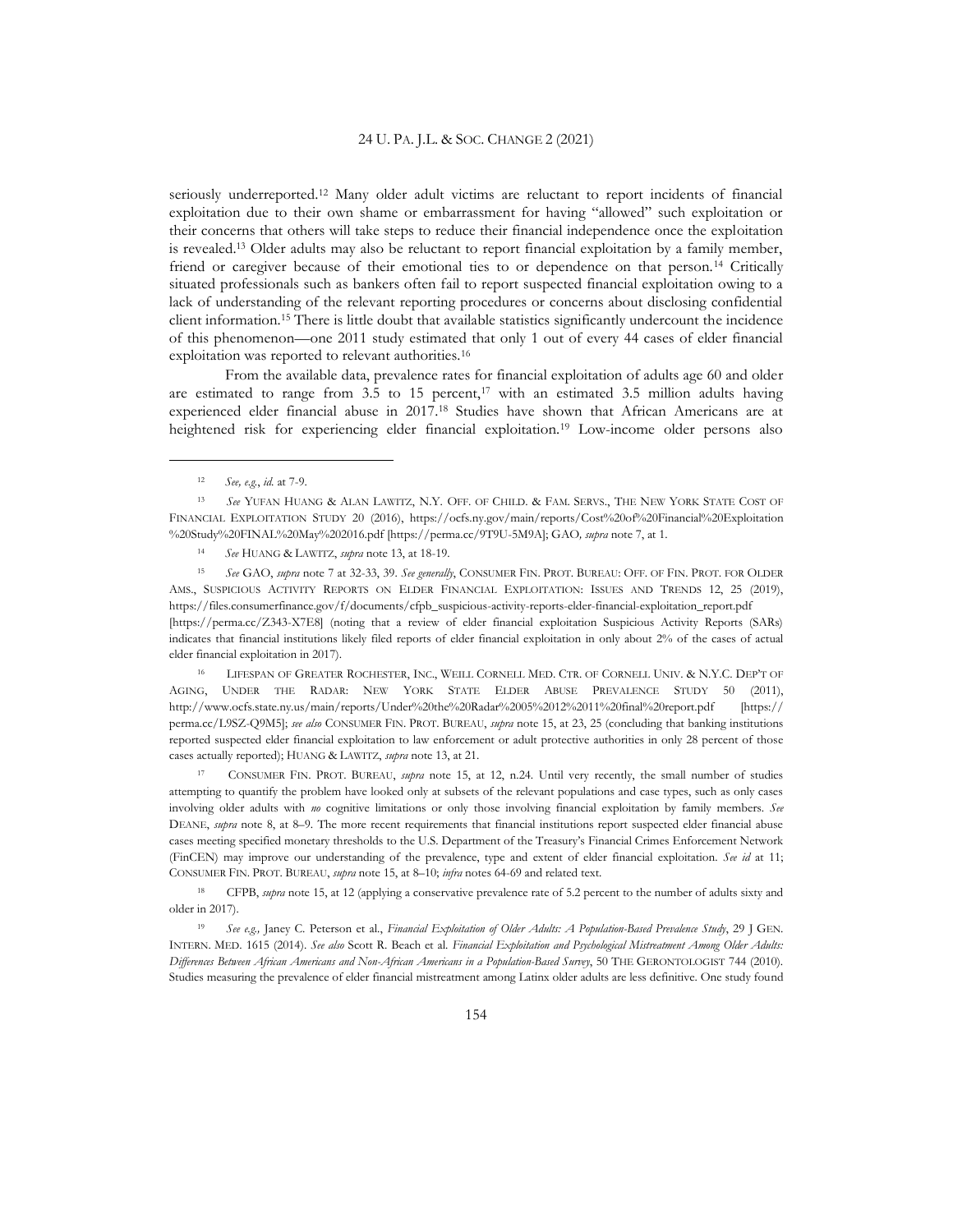experience higher rates of elder financial exploitation.<sup>20</sup>

In terms of the resulting costs, studies earlier this decade estimated total annual losses to older adults in the U.S. from elder financial exploitation in amounts ranging from approximately \$3 billion<sup>21</sup> to over \$36 billion.<sup>22</sup> A more recent Consumer Financial Protection Bureau (CFPB) study found that in 2017 financial institutions reported \$1.7 billion in suspicious activities involving potential elder financial abuse.<sup>23</sup> If the CFPB is correct that reports of suspicious activity are filed in only about  $2\%$  of the cases,<sup>24</sup> then it is quite possible that when considering losses to both individuals and financial institutions, annual losses from elder financial exploitation connected to financial accounts may have exceeded \$80 billion in 2017. That figure, moreover, does not consider the myriad other types of possible losses that occur which are not connected to a financial account. Finally, it is notable that the adult's losses were higher when the suspected perpetrator was known to them and "a loss was more common, and the amount lost was greater, when the suspects were fiduciaries."<sup>25</sup>

In sum, elder financial exploitation is a real, serious, and very costly problem. This Article argues that the problem should be addressed through a carefully considered, multi-pronged approach that prioritizes protecting the interests of older adults without further undermining their independence and autonomy.

that Latinx older persons were less likely to suffer financial mistreatment than white counterparts. *See* Edward O. Laumann et al., *Elder Mistreatment in the United States: Prevalence Estimates From a Nationally Representative Study*, 63 THE JOURNALS OF GERONTOLOGY: SERIES B S248 (2008). However, another study surveying low-income, Spanish-speaking Latinos in several Los Angeles neighborhoods found that 16.7 percent reported experiencing financial exploitation in the prior twelve months. Marguerite DeLiema *et al*., *Determining Prevalence and Correlates of Elder Abuse Using Promotores: Low Income Immigrant Latinos Report High Rates of Abuse and Neglect*, 60 J. AM. GERIATR. SOC. 1333 (2012).

<sup>20</sup> Peterson et al., *supra* note 19. Researchers hypothesize that the higher rate of financial exploitation among lowincome older adults may be traced to sharing a home with more people and thus "increas[ing] opportunities" for abuse. *Id.* at 1620-21.

<sup>&</sup>lt;sup>21</sup> METLIFE MATURE MKT. INST. ET. AL., THE METLIFE STUDY OF ELDER FINANCIAL ABUSE: CRIMES OF OCCASION, DESPERATION, AND PREDATION AGAINST AMERICA'S ELDERS 2 (2011), https://ltcombudsman.org/uploads/ files/issues/mmi-elder-financial-abuse.pdf [https://perma.cc/3X5S-C2GZ]; *See* DEANE, *supra* note 8, at 10–11. *See generally* JILENNE GUNTHER, AARP PUB. POL'Y INST., JOIN THE FIGHT: WHY FINANCIAL INSTITUTIONS SHOULD FIGHT EXPLOITATION AND PROTECT SAVINGS 5 (2016), https://www.aarp.org/content/dam/aarp/ppi/2016-11/Join-The-Fight-Financial-Institutions.pdf [https://perma.cc/MAW2-SJ7Y] (citing to 2013 data indicating that financial institutions lose \$1 billion each year in banking deposits due to elder financial exploitation).

<sup>22</sup> TRUE LINK FIN., THE TRUE LINK REPORT ON ELDER FINANCIAL ABUSE 2015 1, 11 (2015), http://documents. truelinkfinancial.com/True-Link-Report-On-Elder-Financial-Abuse-012815.pdf [https://perma.cc/G86B-PAEQ ].

<sup>23</sup> CFPB, *supra* note 15, at 25.

<sup>&</sup>lt;sup>24</sup> *Id.* at 12, 25. The report found average losses of \$34,200 per incident per older adult, with approximately 7% exceeding \$100,000. *Id*. at 15-16.

<sup>&</sup>lt;sup>25</sup> *Id.* at 17-18. The study found that approximately half of the suspected perpetrators were known to the older adult victim, and approximately 7 percent of the suspects were identified as fiduciaries. *Id*.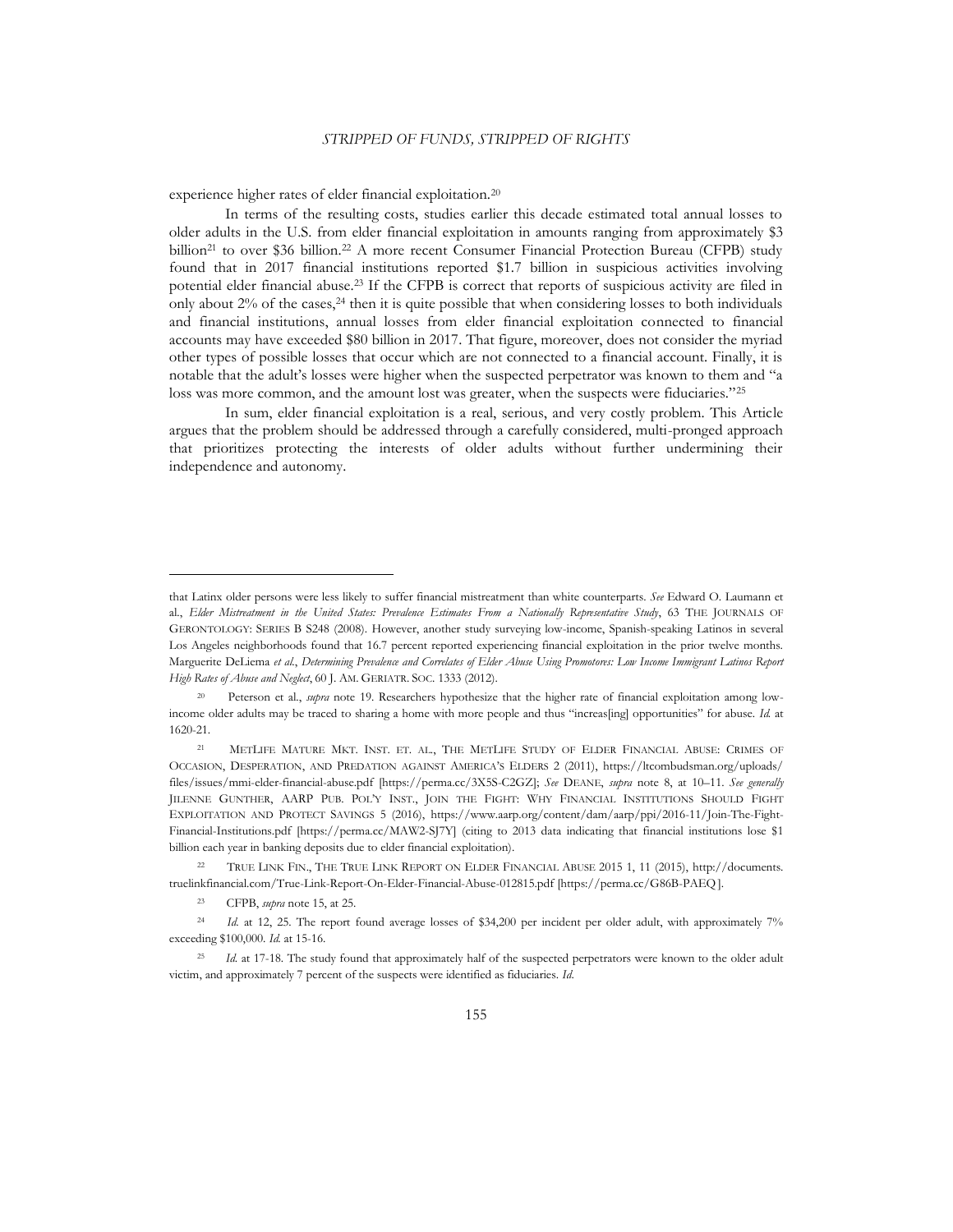#### *B. Mechanisms Within Guardianship to Address Financial Exploitation: Their Benefits and Limitations*

In certain situations, guardianship may effectively address financial exploitation by third parties. It is not a magic bullet, however, and recovery of lost funds is limited by many of the same problems that those who are not under guardianship face when seeking a remedy for elder financial exploitation. This Section describes the mechanisms for preventing future harm that are built into guardianship and then assesses their limitations.

First, the guardianship court has authority to appoint a temporary guardian or order injunctive relief that may immediately stop current wrongdoing. For example, the court can freeze access to the person's accounts and thus put a stop to any activity by an exploiter who has commandeered those particular accounts. The guardianship court can also stay actions such as foreclosures or evictions that threaten the loss of the older person's home.<sup>26</sup> In addition, the ultimate appointment of a guardian with exclusive control over the older adult's accounts and property can prevent further misappropriation of funds by others who had previously gained access to those assets.

As a formal matter these powers are vast, but they are limited by practical concerns. First, identifying the person's assets is a cumbersome process that can take time even when a guardian has been given authority over property. The court and the guardian may not learn of all of the relevant accounts and obtain authority over them (i.e., marshal the accounts) for some time, during which a wrongdoer with access may deplete them.<sup>27</sup> Second, while state guardianship laws require annual reporting by the guardian so that, at least theoretically, there is court oversight to ensure there is no financial exploitation after the appointment of the guardian, such laws are underenforced and persons with means can become targets for financial exploitation by guardians as well.<sup>28</sup>

Second, guardianships can also be used to void contracts made when the older adult was "incapacitated." A guardianship court may be able to modify or revoke a contract, conveyance, or disposition that was executed when the individual lacked "capacity" to execute it.<sup>29</sup> However, such an order would ordinarily require the same showing about lack of capacity at the time the contract was

<sup>26</sup> *See, e.g.*, N.Y. Mental. Hyg. Law § 81.23(a) (authorizing temporary guardian to prevent "waste, misappropriation or loss of property" of alleged incapacitated person); *id.* at § 81.23(b) (authorizing restraining orders and injunctions to prevent a person from selling, assigning, disposing or otherwise encumbering the property of the person alleged to be incapacitated or subject to guardianship to that person's detriment); Unif. Guardianship, Conservatorship, & Other Protective Arrangements Act (UGCOPAA) §§ 404, 413 (UNIF. LAW COMM'N 2017) (orders to preserve or apply property while proceeding is pending, and appointment of emergency conservator, respectively); *In re Ella C.*, 34 Misc.3d 1203(A), 2011 WL 6757850 (Sup. Ct. Kings County 2011), *appeal dism'd*, 171 A.D.2d 744 (App. Div. 2019) (appointing temporary guardian and issuing restraining orders to prevent further financial exploitation of 72-year-old woman with post-stroke cognitive limitations).

<sup>27</sup> *See* THE HARRY AND JEANETTE WEINBERG CENTER FOR ELDER ABUSE PREVENTION & THE GUARDIANSHIP PROJECT, ELDER ABUSE IN GUARDIANSHIP CASES: A LEGAL RESOURCE GUIDE 10 (2d ed.), https://nyceac.org/wpcontent/uploads/2018/06/EA-in-Guardianship-Cases-Guidelines.pdf [https://perma.cc/H565-PFSM].

See id<sub>i</sub>; CFPB, *supra* note 15, at 17–18 (determining that approximately 7 percent of the suspected perpetrators of elder financial abuse were identified as fiduciaries); *see also* discussion *infra* Part IV.

<sup>29</sup> *See, e.g.*, N.Y. MENTAL. HYG. LAW § 81.29(d); MINN. STAT. ANN. § 524.5–417(e) (permitting conservator to petition for court review of transaction, gift, or contract entered into by person during the two years prior to establishment of the conservatorship).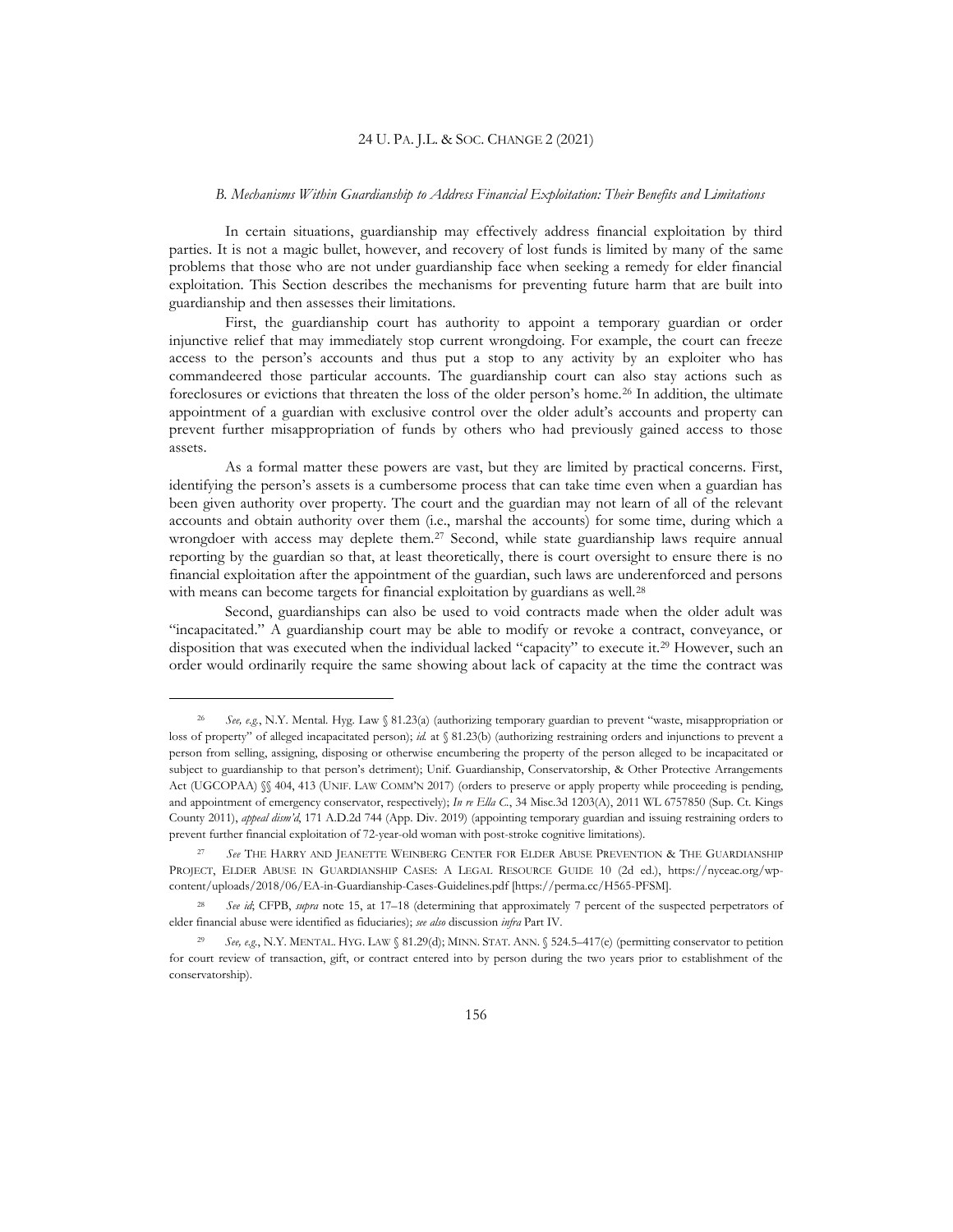entered, just as it would in a non-guardianship context.<sup>30</sup> In addition, in many states, after appointing a guardian (and declaring the adult to be *incapacitated*), a guardianship court can modify or revoke a power of attorney or health care proxy if the previously appointed agent acted improperly.<sup>31</sup>

Guardians have the ability to discover and recapture misappropriated funds. There are guardianship statutes with special provisions authorizing a guardian to commence proceedings to discover and take possession of property that rightfully belongs to the person under guardianship.<sup>32</sup> Others provide that the guardianship court has concurrent jurisdiction over questions of title to the property in question.<sup>33</sup>

Although the ability to proceed against a wrongdoer within the guardianship court may provide some procedural advantages, proceedings to recover misappropriated funds may present many of the same burdens and challenges of proving financial exploitation as those brought outside of guardianship. The guardian still has to demonstrate that any transfers or alleged gifts were the product of undue influence or duress, were the result of conversion, or were otherwise invalid.<sup>34</sup> Making such a showing can be particularly difficult in cases involving a victim with cognitive limitations.<sup>35</sup> In addition, when monies have been taken, it may be impossible to collect on a

See, e.g., N.Y. MENTAL HYG. LAW § 81.43 (McKinney 2004) (proceedings to discover property withheld); CAL. PROB. CODE § 2405 (West 1990) (creating summary proceeding to determine disputes between guardian and third party with regard to estate); *see also* In re Frank A.L. v. Vaccarelli, 985 N.Y.S.2d 618 (App. Div. 2014) (discussing guardian's postappointment proceeding to recover monies that incapacitated person's sisters improperly stole from the incapacitated sister); N.Y. MENTAL. HYG. LAW § 81.29 (McKinney 2010) (requiring fiduciary to account to incapacitated person where there is evidence of fiduciary's misappropriation of the beneficiary's property). In addition, the guardianship order may be helpful in arguing for a tolling of relevant statutes of limitations for causes of action to recover funds.

See generally UNIF. GUARDIANSHIP, CONSERVATORSHIP, AND OTHER PROTECTIVE ARRANGEMENTS ACT §

104(c)(3) (2007) (providing that the guardianship court has "nonexclusive jurisdiction to determine . . . a question of title concerning the property").

See, e.g., MINN. STAT. ANN. § 524.5–417(e) (permitting reimbursement of monies previously taken from the

now-incapacitated person subject to guardianship through "duress, coercion, or undue influence" as an alternative to showing that the "protected person" was incapacitated at the time of the problematic financial transaction); In re Frank A.L. v. Vaccarelli, 985 N.Y.S.2d at 619 (noting the element of a "wrongful taking" in post-guardianship appointment proceeding seeking turnover of monies taken).

<sup>35</sup> See discussion *infra* Part III, *Potential Proof Problems.*

<sup>&</sup>lt;sup>30</sup> Under the Minnesota law, "[i]f the court finds that the protected person was incapacitated or subject to duress, coercion, or undue influence when the transaction, gift, or contract was made, the court may declare the transaction, gift, or contract void except as against a bona fide transferee for value and order reimbursement or other appropriate relief*.*" *Id.; see also In re Lucille H.*, 833 N.Y.S.2d 200 (App. Div. 2007) (reversing guardianship order provision that had declared contract for sale of property entered into prior to guardianship void and remanding for hearing on issue of capacity to enter contract on notice to other party with whom contract was entered). *See generally* UGCOPAA § 503(c)(1)(G) (without appointing a conservator/property guardian, the court can authorize or direct the "ratification or invalidation of a contract, trust, will, or other transaction, including a transaction related to the property or business affairs of the respondent" to protect the adult or their property, based on a finding that the adult meets the criteria for appointment of a conservator/property guardian).

<sup>31</sup> *See, e.g.*, N.Y. MENTAL. HYG. LAW § 81.29(d); UGCOPAA § 503(c)(1)(G) (allowing for invalidation of any "other transaction"); *see also* MINN. STAT. ANN. § 524.5-417(d) (granting to conservator "the power to revoke, suspend, or terminate all or any part of a durable power of attorney of which the protected person [subject to conservatorship] is the principal with the same power the principal would have if the principal were not *incapacitated*").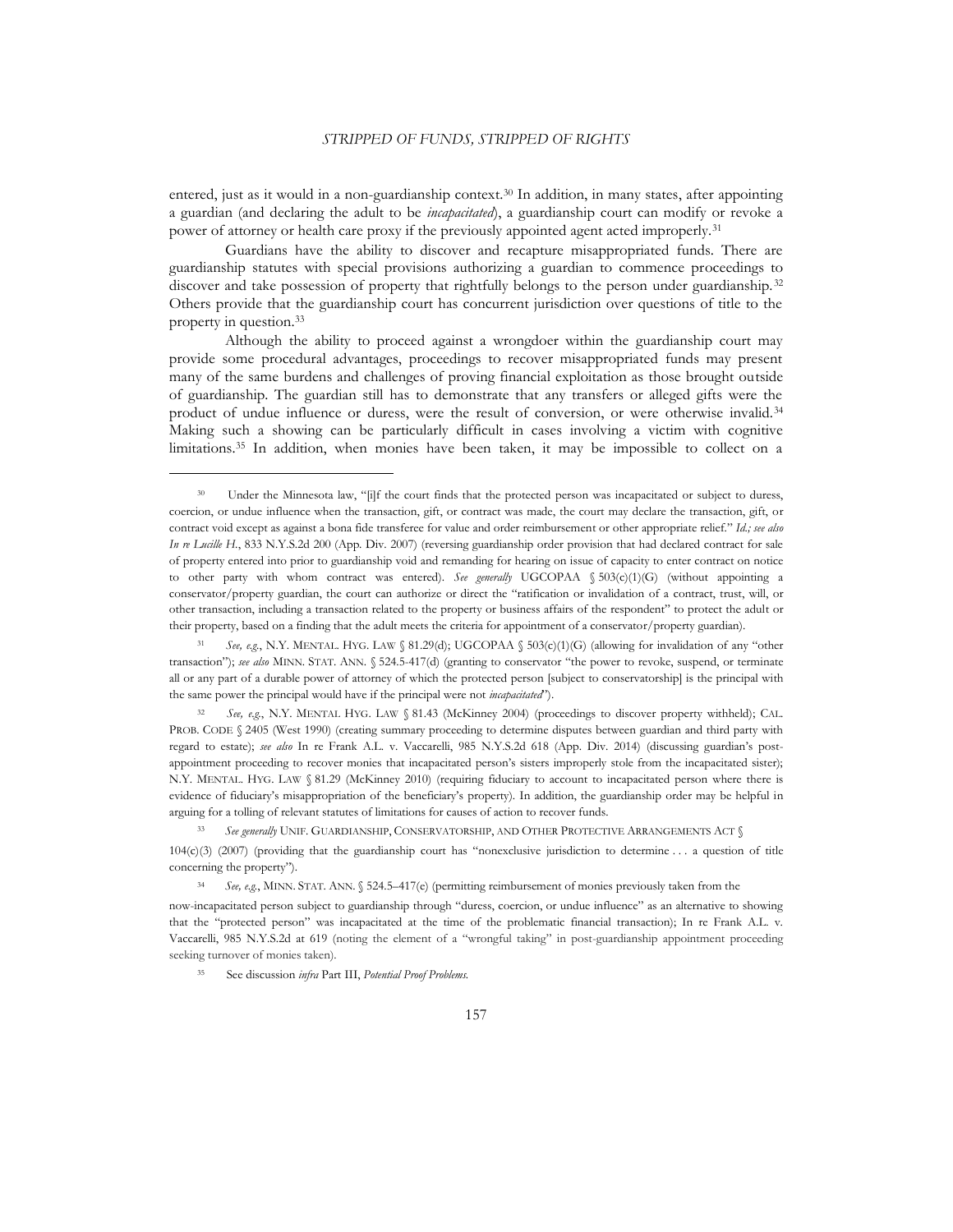judgment against the wrongdoer if they have no assets or income against which to collect.<sup>36</sup> Whether inside or outside of guardianship, recovery of stolen monies or property requires time, energy, resources and real commitment, making it unlikely that the guardian would pursue recovery unless the funds at stake were significant.

#### *C. Costs and Risks of Guardianship*

When looking to guardianship as the cure for exploitation and other financial harms, we often fail to fully consider all the human and financial costs. For instance, the person under guardianship loses decision-making rights. The guardianship makes the older person the object, rather than the subject, of decisions about the important aspects of their lives.<sup>37</sup> Under guardianship, the older adult may lose the right to choose where to live, whom to see, how to spend their money, which medical care to obtain, and more. As such, guardianship inevitably infringes on the individual's autonomy and self-determination.

Additionally, there are monetary costs. For those with assets, guardianship can deplete the older adult's funds rapidly. The due process rights afforded to persons alleged to be or declared incapacitated all have a price tag. And when the person under guardianship has even minimal means, their "estate" pays for all manner of court process. Fees and commissions are paid to lawyers, court evaluators who perform investigations for the court during the initial proceedings, experts, guardians and court examiners or monitors who review guardian reports.<sup>38</sup> When the guardianship is opposed by the older subject of the guardianship or another person, the litigation may be prolonged and intensified, adding greater costs.

Further, there is the possibility of financial mismanagement or exploitation by an appointed guardian. With full financial control of the individual's property in the hands of the guardian, an unscrupulous guardian is in a prime position to mismanage or misappropriate the older adult's assets. While hard data regarding the full extent of guardian financial exploitation is lacking, existing evidence shows that the problem is significant.<sup>39</sup> A 2010 Government Accountability Office (GAO) report "identified hundreds of allegations of physical abuse, neglect and financial exploitation by guardians in 45 states and the District of Columbia between 1990 and 2010," and concluded that it is

<sup>36</sup> *See, e.g.*, David Godfrey, *Civil Recovery in Elder Financial Exploitation Cases*, 41 BIFOCAL 240, 242 (2020) ("The perpetrators often spend or hide the money they've taken, making recovery impossible."); GAO, *supra* note 7, at 1.

<sup>37</sup> *See* Leslie Salzman, *Rethinking Guardianship (Again): Substituted Decision Making as a Violation of the Integration Mandate of Title II of the Americans with Disabilities Act*, 81 U. COLO. L. REV. 157, 165–82 (2010).

<sup>&</sup>lt;sup>38</sup> The notable guardianship case of Brooke Astor, for example, resulted in an award of more than \$2.2 million in fees to lawyers and others. *See* In re Marshall, 831 N.Y.S.2d 360 (Sup. Ct. 2006).

<sup>39</sup> *See* NAT'L COUNCIL ON DISABILITY, *supra* note 3, at 70–71, 103–04. We may have better data on this phenomenon in the coming years through the U.S. Department of Health and Human Services' National Adult Maltreatment Reporting System (NAMRS) that gathers national statistics on financial exploitation by guardians from state Adult Protective Services (APS) agencies and through state initiatives to identify abuse by guardians through analysis of key data points, complaint data, and "red flags" such as unusually high guardian fees or excessive vehicle or dining expenses. *See* U.S. GOV'T ACCOUNTABILITY OFFICE, GAO 17–33, THE EXTENT OF ABUSE BY GUARDIANS IS UNKNOWN, BUT SOME MEASURES EXIST TO HELP PROTECT OLDER ADULTS 12–14 (2017), https://www.gao.gov/assets/690/681088.pdf [https://perma.cc/R84P-R8QX].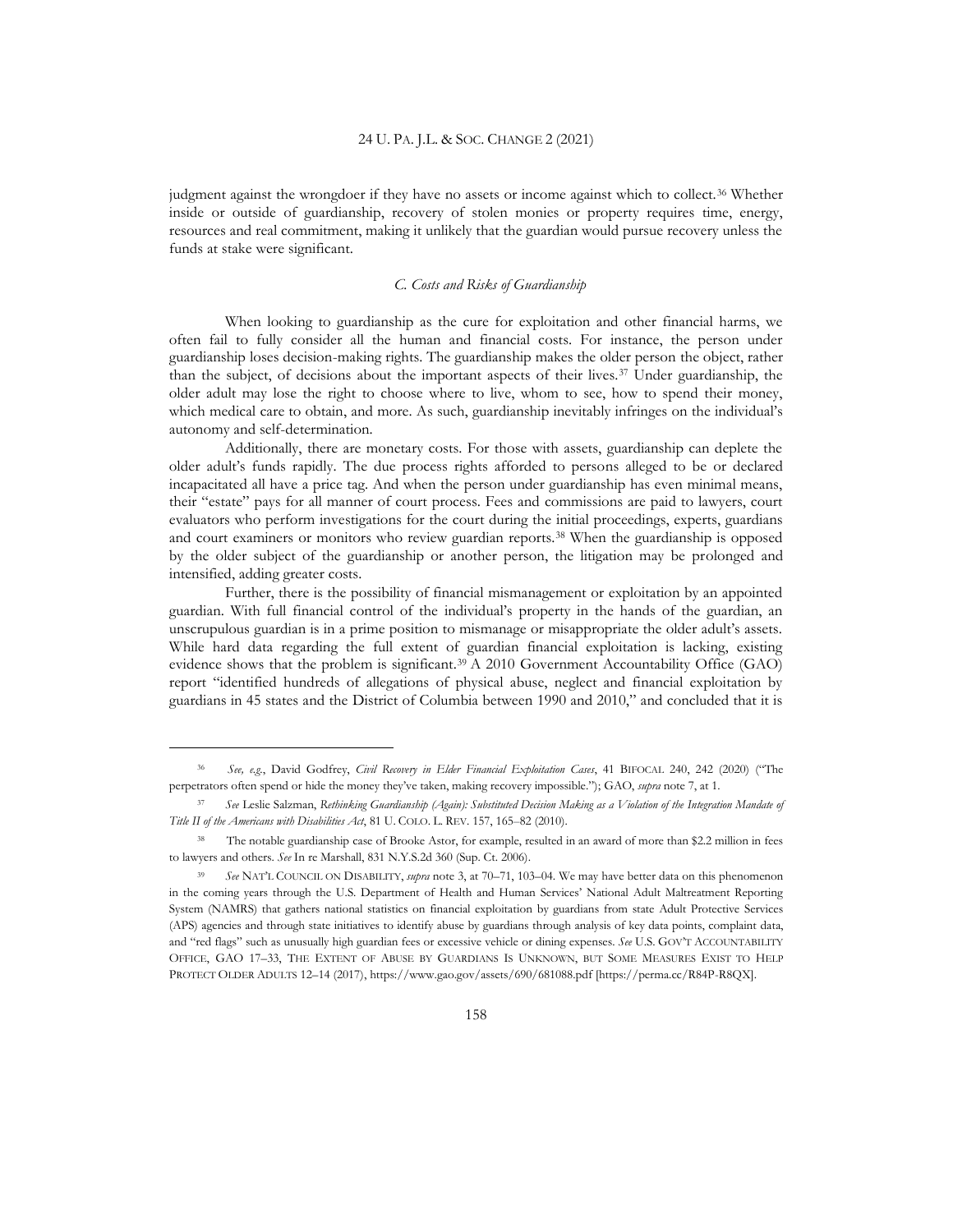likely that there is widespread abuse by guardians.<sup>40</sup> A steady drumbeat of press reports from around the country continues to expose incidents of guardian malfeasance.<sup>41</sup> Once a person is placed under guardianship it is very difficult for them to garner basic information about their finances and other matters under the guardian's control, dispute actions taken by the guardian, or lodge a complaint against the guardian.<sup>42</sup>

Inadequate court monitoring of existing guardianships decreases the likelihood that a court will discover a guardian's misfeasance or malfeasance. There is little dispute that courts inadequately monitor the status of existing guardianships—by failing to take such measures as enforcing requirements that guardians file proper annual reports, adequately reviewing reports that are submitted, and appropriately acting against the guardian when improprieties are identified.<sup>43</sup> The National Council on Disability recently concluded that "courts are not currently able to safeguard individuals against abuse, neglect and exploitation committed by guardians."<sup>44</sup> Court systems often lack the financial resources, and in some cases possibly the general commitment, to monitor property guardians.<sup>45</sup> There is even less court monitoring of more modest estates, which are likely to have

<sup>42</sup> *See* THE GUARDIANSHIP CLINIC, CARDOZO SCHOOL OF LAW, GUARDIANSHIP IN NEW YORK: DEVELOPING AN AGENDA FOR CHANGE 10 (2012).

<sup>43</sup> *See* BRENDA K. UEKERT, CTR. FOR ELDERS & THE CTS., ADULT GUARDIANSHIP COURT DATA AND ISSUES: RESULTS FROM AN ONLINE SURVEY 5 (2010), https://ncsc.contentdm.oclc.org/digital/collection/famct/id/291 [https://perma.cc/257A-4PN2]; GUARDIANSHIP MONITORING COMM., GUARDIANSHIP MONITORING COMMITTEE REPORT 118 (2014), http://www.pacourts.us/assets/files/page-543/file-4022.pdf?cb=1444534377573 [https://perma.cc/8UKX-KXXF] (reporting on Pennsylvania court clerk survey finding that sixty-nine percent of clerks did not monitor whether guardians submitted required annual reports); GAO, *supra* note 36. More recently, in Texas, an initial review of cases in select counties identified significant problems with filing and monitoring of reports as well as financial exploitation engaged in by guardians. OFF. OF CT. ADMIN., TEXAS JUDICIAL COUNCIL, SUMMARY OF RECOMMENDATIONS-SENATE 5 (2019), http://www.lbb.state.tx.us/Documents/SFC\_Summary\_Recs/86R/Agency\_212.pdf [https://perma.cc/QSX2-XKWE].

<sup>44</sup> NAT'L COUNCIL ON DISABILITY, *supra* note 3, at 71, 85.

<sup>45</sup> In a report on a survey of judges and court personnel, the National Center for State Courts quoted a number of respondents as stating that their courts did not have the resources to adequately monitor guardianships. *See* UEKERT, *supra* note

<sup>40</sup> U.S. GOV'T ACCOUNTABILITY OFFICE, GAO-10-1046, GUARDIANSHIPS: CASES OF FINANCIAL EXPLOITATION, ABUSE, AND NEGLECT OF SENIORS (2010), https://www.gao.gov/assets/320/310741.pdf [https://perma.cc/XPS2-X2LQ]. To cite just one example, the GAO recounted a New York case in which the guardian misappropriated at least \$327,000 from an 82-year-old retired judge—all while presiding over the decrease of his estate from several million dollars to almost nothing. *Id.* at 13.

<sup>41</sup> *See, e.g.*, Rachel Aviv, *How the Elderly Lose Their Rights,* THE NEW YORKER (Oct. 2, 2017), https://www.newyorker.com/magazine/2017/10/09/how-the-elderly-lose-their-rights [https://perma.cc/DGE6-9CX8]; Arian Campos-Flores & Ashby Jones, *Abuse Plagues System of Legal Guardians for Adults*, WALL ST. J. (Oct. 30, 2015, 1:18 PM), http://www.wsj.com/articles/abuse-plagues-system-of-legal-guardians-for-adults-1446225524 [https://perma.cc/U7RF-8YQD] (providing examples of abuse and the lack of oversight for guardians); Colton Lochhead, *Clark County's Private Guardians May Protect—or Just Steal and Abuse*, LAS VEGAS REVIEW-JOURNAL (last updated Oct. 13, 2017 5:06 PM), http://www.reviewjournal.com/news/las-vegas/clark-county-s-private-guardians-may-protect-or-just-steal-and-abuse [https:// perma.cc/Q9GK-LZNW]; Shannon Mullen, *Betrayal of Trust: Stealing from Seniors*, ASBURY PARK PRESS (last updated July 12, 2015, 9:47 AM), http://www.app.com/story/news/investigations/watchdog/investigations/2015/06/27/guardianship-abuseincapacity-trial/71006830/ [https://perma.cc/H4XM-2ME2]; Lucas Sullivan, Jill Riepenhoff, Mike Wagner & Josh Jarman, *Elderly, Mentally Ill and Children Trapped in Broken Court System*, COLUMBUS DISPATCH (last updated May 18, 2014, 12:26 PM), https://www.dispatch.com/article/20140518/NEWS/305189912 [https://perma.cc/7J7G-XQ5V].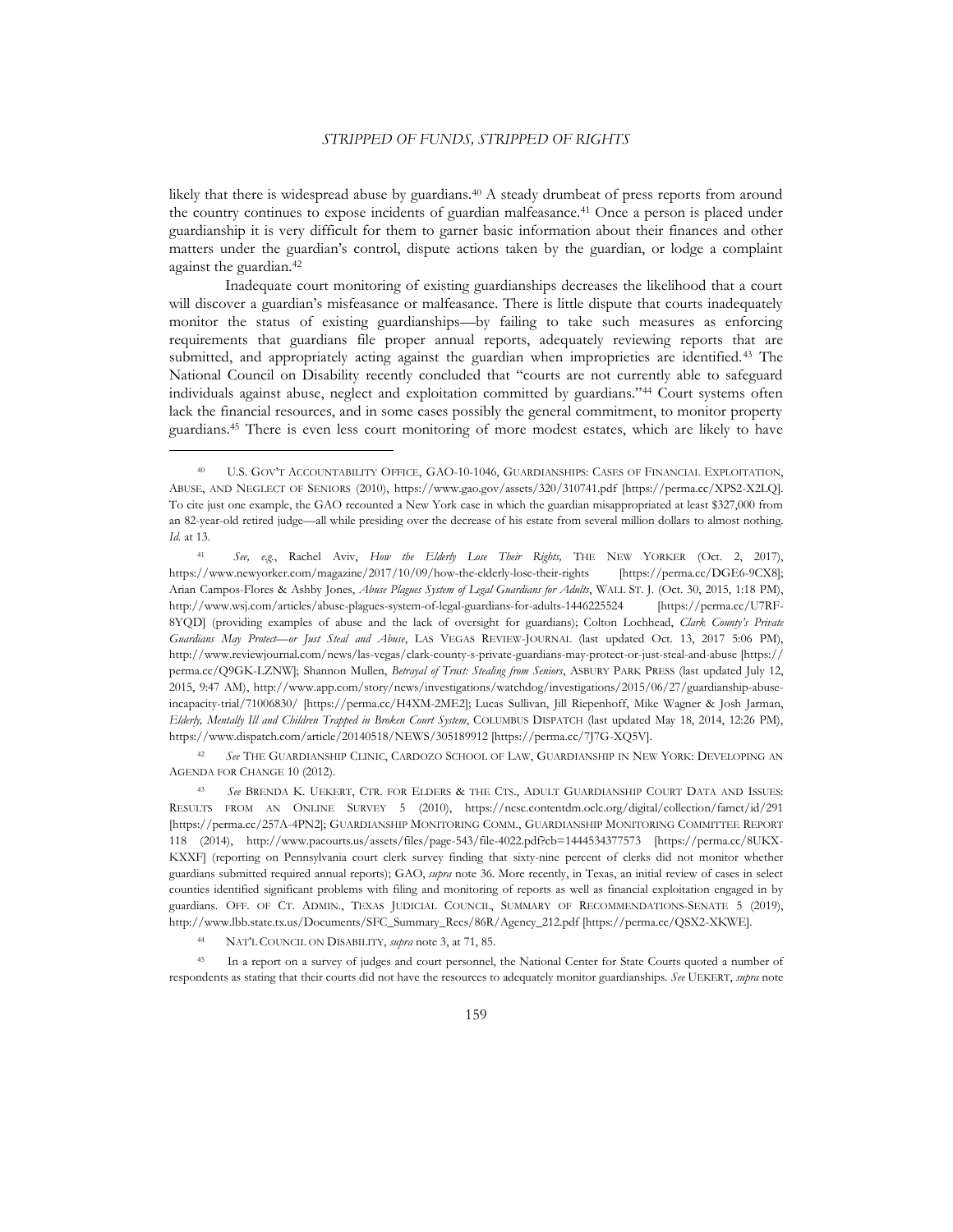fewer interested family members watching the guardian's actions.<sup>46</sup> With regard to non-financial aspects of the guardianship—which can include critical personal matters such as the individual's living conditions, access to health care, and isolating restrictions on the person's interactions with others there is even less monitoring by the court.<sup>47</sup>

In the case of an elderly client Mr. D, the lack of oversight and monitoring resulted in his being stuck in what was supposed to be a time-limited guardianship for years after it was supposed to have ended. Mr. D lived in senior housing with his mother, who was already under guardianship. When they both were threatened with eviction, the local social services department filed a guardianship petition against Mr. D as well. Mr. D was told that if he consented to a time-limited guardianship with the same agency that served as his mother's guardian, the guardian would ensure that they could continue to live together. On that basis, he consented to a guardianship that had two conditions: first, after one year, the guardian was supposed to either move to terminate the guardianship or show the need to extend it; and second, any effort to move him away from his mother would require court approval. When he sought legal representation, it was three years later. He had been moved away from his mother to an institutionalized setting without court approval and the guardian had never returned to court to extend the guardianship, yet it continued to act as his guardian. Every time Mr. D attempted to raise the one-year time limit with his guardian agency's caseworkers, he got no response. Yet the guardian continued to file annual reports to the court, which were approved without the slightest inquiry into either the expiration of the guardianship or the fact that Mr. D had been moved in violation of the court order. Mr. D was able to terminate the guardianship with legal assistance, but only after it took a significant toll on his dignity and personal well-being.

Another harm of guardianship are the dangers of a "civil death." Once under guardianship, persons are often legally barred from arranging alternative housing, obtaining services and benefits, or accessing their own funds, placing them at the mercy of a potentially inattentive or uncommunicative guardian.<sup>48</sup> Moreover, for low-income individuals under guardianship, it is not uncommon to

<sup>43,</sup> at 24–25; *see also* Campos-Flores & Jones, *supra* note 41 (explaining that many judges "struggle to keep up with the rising flood of paperwork" in reviewing guardianship reports). The uniform guardianship law provides that additional persons can be entitled to notice of key actions by the conservator and be entitled to access court records. *See* UNIF. GUARDIANSHIP, CONSERVATORSHIP, AND OTHER PROTECTIVE ARRANGEMENTS ACT § 411(e) (2007). This measure, if adopted by states, would help ensure that guardians are not able to operate in secrecy, but it is not a substitute for adequate court monitoring.

<sup>46</sup> For example, in some New York counties, annual reports in low-asset cases are only reviewed every other year, notwithstanding the statutory requirement for annual review. *See* Jean Callahan, Raquel Malina Romanick & Angela Ghesquiere, *Guardianship Proceedings in New York State: Findings and Recommendations*, 37 BIFOCAL 83, 88 (2016).

<sup>47</sup> *See* UEKERT, *supra* note 43, at 5 (explaining that guardianship monitoring efforts are generally inadequate because few courts regularly monitor the conditions of incapacitated persons).

<sup>48</sup> *See, e.g.*, NAT'L COUNCIL ON DISABILITY, *supra* note 3, at 33-34 (noting that guardianship orders can

remove many decision-making rights from the individual and transfer those rights to a guardian, including the rights to apply for government benefits, manage money or property, contract, and decide where to live), 81 (citing finding from 2014 Study that approximately two-thirds of "court respondents indicated that the court had sanctioned a guardian for failure to fulfill their obligations, misconduct or serious malfeasance within the past three years."), 117-18 (observing that guardianship removes fundamental rights and may increase opportunities for abuse); Robert D. Dinerstein, *Implementing Legal Capacity Under Article 12 of the UN Convention on the Rights of Persons with Disabilities: The Difficult Road from Guardianship to Supported Decision-Making*, HUMAN RIGHTS BRIEF 19 (2012): 8-12 (observing that persons subject to guardianship are "no longer permitted to participate in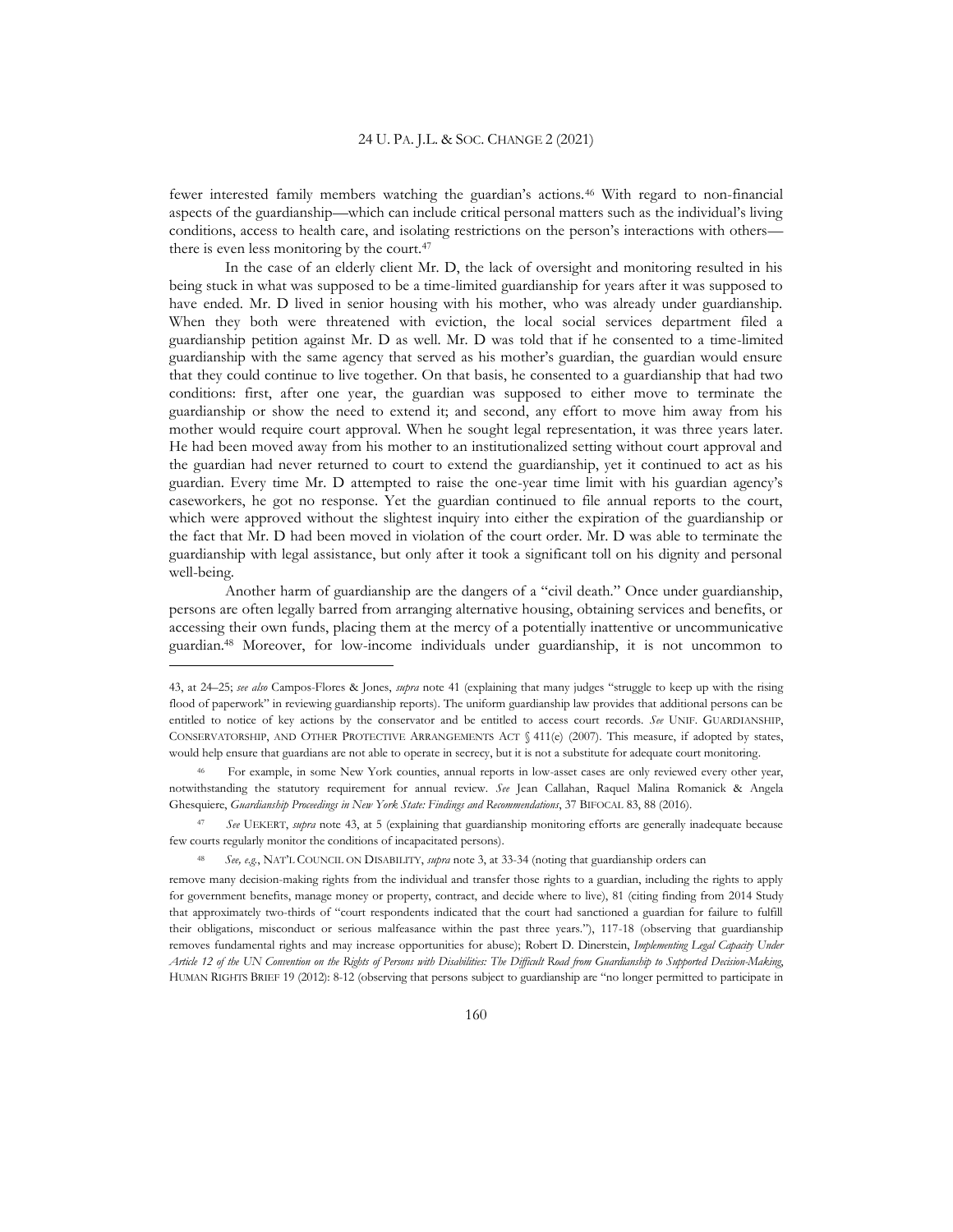experience a loss or reduction of benefits due to a guardian's failure to timely recertify eligibility or other financial neglect.<sup>49</sup> Other individuals have missed chances to move to subsidized housing because the guardian failed to participate in the application process.<sup>50</sup> In these instances, the guardianship is not just unprotective but affirmatively harmful because it bars the individuals from pursuing these matters themselves or with the assistance of other supporters or social service agencies. Guardianship can also make everyday life unnecessarily more difficult for persons under it. These adults may be subject to practices created for the convenience of the guardian such as only being able to access money on certain days or being forced to travel significant distances to pick up monthly stipends or funds to meet unexpected needs.<sup>51</sup>

Lastly, guardianship is extremely difficult to terminate. Once guardianship takes effect, it is nearly impossible to get out or even to scale back the guardian's authority.<sup>52</sup> Many, if not most, guardians are appointed for an indefinite duration even if their appointment is intended to address a temporary crisis. Despite the requirement that the guardianship be reviewed each year through the annual reporting process—which should bring to light changes in circumstances that would obviate

<sup>50</sup> For example, in a December 19, 2019 interview with the authors, staff at Breaking Ground, a New York City

social services organization that assists homeless individuals locate permanent housing, reported that they were unable to assist a woman under guardianship obtain an available, affordable apartment because the woman's guardian would not respond to requests for financial information in the guardian's exclusive control. In another case in which the authors served as legal counsel, an incapacitated person lost several potential subsidized apartments because the appointed guardian would not request an application and apartment management would not provide the application to the IP without the guardian's request.

<sup>51</sup> In this December 19, 2019 interview, Breaking Ground staff also reported that the woman under guardianship

was required to travel close to an hour by public transportation to retrieve the monthly allowance from her guardian. In another case, a client also had to travel at least an hour by public transportation to obtain her allowance from her guardian. Guardianship trial transcript on file with author.

<sup>52</sup> *See* Jenica Cassidy, *Restoration of Rights in the Termination of Adult Guardianship*, 23 ELDER L.J. 83, 115 (2015) ("Restoration is an uphill battle. There are numerous barriers to restoration that can prolong the guardianship long after the regaining of capacity.").

society without mediation through the actions of another if at all").

<sup>49</sup> For example, many institutional guardians serve as the public assistance or social security representative

payee for the person under guardianship ("IP"). In the authors' experiences, guardians have missed benefit recertification deadlines causing a delay in receipt of the IP's only source of income. In addition, we have seen instances where a person under guardianship is charged with an overpayment and the guardian agrees to repay the overpayment, resulting in an ongoing reduction of monthly benefits, when the guardian could have challenged the overpayment or asked for repayment to be waived. *See* 20 C.F.R. §§ 404.502, 404.502a, 404.506; 20 C.F.R. §§ 416.537, 416.550, 416.558; *see also* Patrick Michels, *Who Guards the Guardians*, TEXAS OBSERVER (July 6, 2016), https://www.texasobserver.org/texas-guardianship-abuse/ [https://perma.cc/9WEV-NQQ8] ("According to complaints filed with the state, some wards lost their Medicaid and Social Security because [their professional guardian] failed to mail the paperwork to keep them current."). *See generally,* Paul S. Appelbaum, Carol Mason Spicer, and Frank R. Valliere, "Informing Social Security's Process for Financial Capability Determination," *The National Academies Press*, accessed November 30, 2020 (discussing general problems with appointment of social security representative payees [such as the appointed guardian], including their inability to manage or the potential mismanagement of beneficiary funds), https://www.ncbi.nlm.nih.gov/books/NBK367675/ [https://perma.cc/TSQ3-6HPT]; NAT'L COUNCIL ON DISABILITY, TURNING RIGHTS INTO REALITY: HOW GUARDIANSHIP AND ALTERNATIVES IMPACT THE AUTONOMY OF PEOPLE WITH INTELLECTUAL AND DEVELOPMENTAL DISABILITIES, 8 (2019) (noting general problem of guardian neglect), https://ncd.gov/publications/2019/turning-rights-into-reality [https://perma.cc/R5LP-4K4C].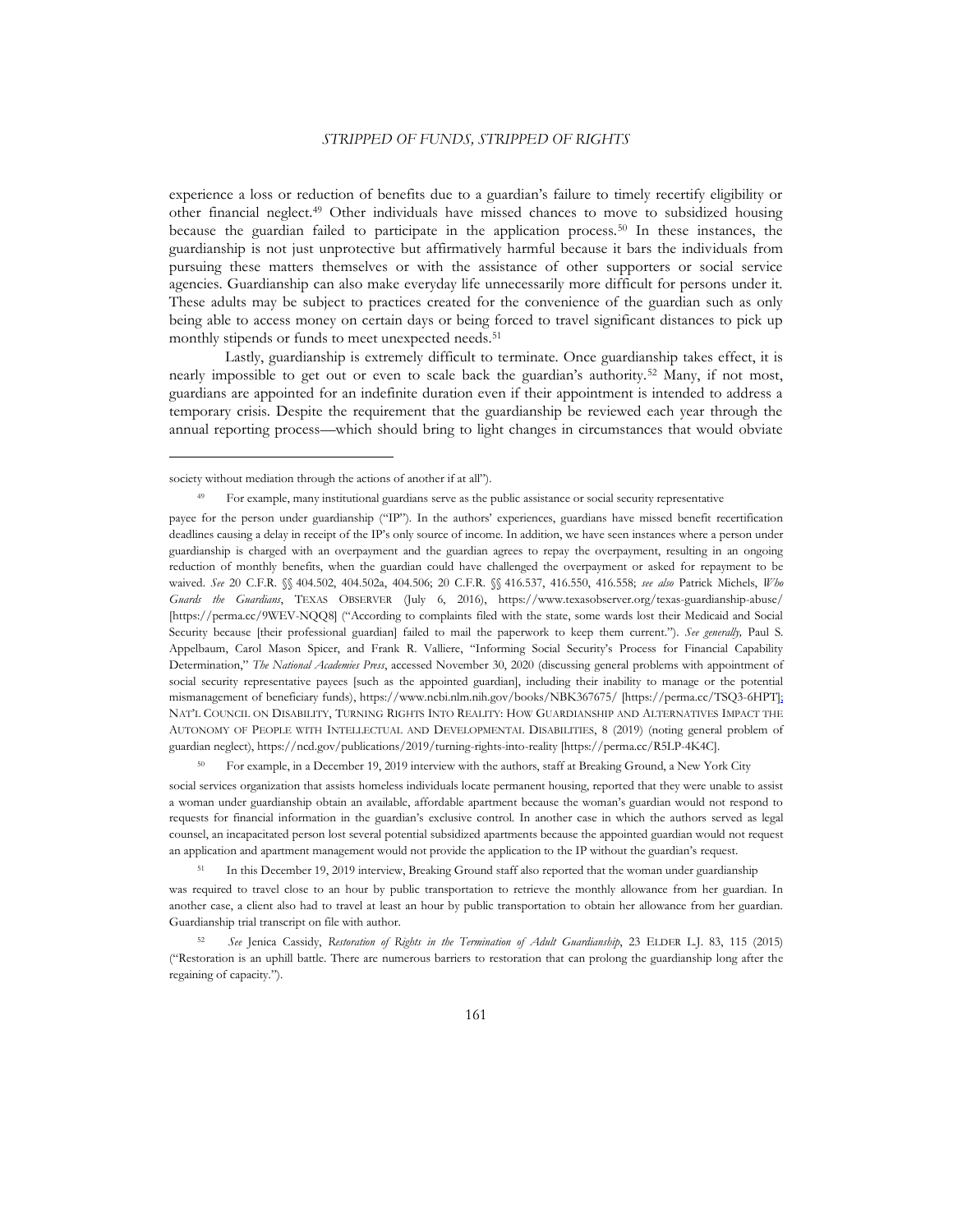the need for guardianship—guardianships almost never end, except upon the death of the person under guardianship.<sup>53</sup> It is also extremely difficult for individuals under guardianship to successfully move to restore their rights. State laws do not adequately set forth the bases for termination, and as a result either of state statute or practice, the burden of proof may be placed on the person under guardianship rather than the party opposing termination.<sup>54</sup> Obtaining free counsel is very difficult as few agencies represent individuals in restoration petitions. Proceeding pro se is very challenging. Courts sometimes appoint counsel upon the filing of a restoration petition, but an individual would have to file papers to even get this far in the process—a difficult feat especially given that most court clerks do not have information about restoration available to the public nor do they have template forms to assist a pro se litigant.

In the case of Mr. A, after a spinal injury prevented him from working and paying his rent, he was on the brink of eviction from his apartment of several decades. In the midst of the eviction proceeding, at this very low point in his life, Mr. A consented to appointment of a guardian reasonably assuming that he could withdraw that consent at some future date. After completing physical rehabilitation, Mr. A, with the assistance of counsel, filed papers to withdraw his consent and end the guardianship. Despite the fact that Mr. A had never been adjudicated incapacitated, the guardian vigorously opposed the termination, arguing that the court could not terminate Mr. A's guardianship without holding a hearing to determine that Mr. A no longer needed a guardian. In this protracted and contentious litigation, Mr. A was required to undergo an assessment by a court evaluator and defend himself at a full evidentiary hearing. Even though the court ultimately ruled in Mr. A's favor, the case demonstrated just how difficult it is to terminate a guardianship once it has been imposed, even when the guardianship was based on consent rather than a determination of incapacity.<sup>55</sup>

#### *D. Guardianship***'***s Inability to Plug Gaps in the Social Safety Net*

Guardianship is legally nothing more than the transfer of decision-making rights from the individual to a surrogate.<sup>56</sup> Appointing a guardian does not ensure that an individual will be provided with a range of services and benefits. And when the guardian fails to provide services that the court anticipated when it appointed the guardian, the individual can end up in a worse position than they

<sup>53</sup> *See* Erica Wood, Pamela Teaster & Jenica Cassidy, ABA Comm. on Law & Aging, RESTORATION OF RIGHTS IN ADULT GUARDIANSHIP: RESEARCH AND RECOMMENDATIONS 6 (2017), https://www.americanbar.org/content/dam/aba/ administrative/law\_aging/restoration-of-rights-in-adult-guardianship.pdf [https://perma.cc/KW7Y-PCU5] (finding it was nearly impossible to get out of guardianships and concluding that some number of adults remain under guardianship past the period of need and that some number may never have needed the more restrictive guardianship alternative). Under the UGCOPAA and in many states, guardians are required to indicate in the annual report whether or not the guardianship should continue and whether any changes in powers are warranted. *See id.* at 10-11.

<sup>54</sup> *See id.* at 66-67.

<sup>55</sup> The court ultimately decided that a person who consents to guardianship may withdraw that consent without having to prove that they no longer need a guardian, and that a party seeking to continue a guardianship must bring a new petition and establish that the person is incapacitated. *See In re Banks (Richard A*.*)*, 64 Misc.3d 191 (Sup. Ct. N.Y. County 2019).

<sup>56</sup> *See generally* UGCOPAA §§ 314, 414 (2017) (describing powers that guardians and conservators may exercise on behalf of person under guardianship).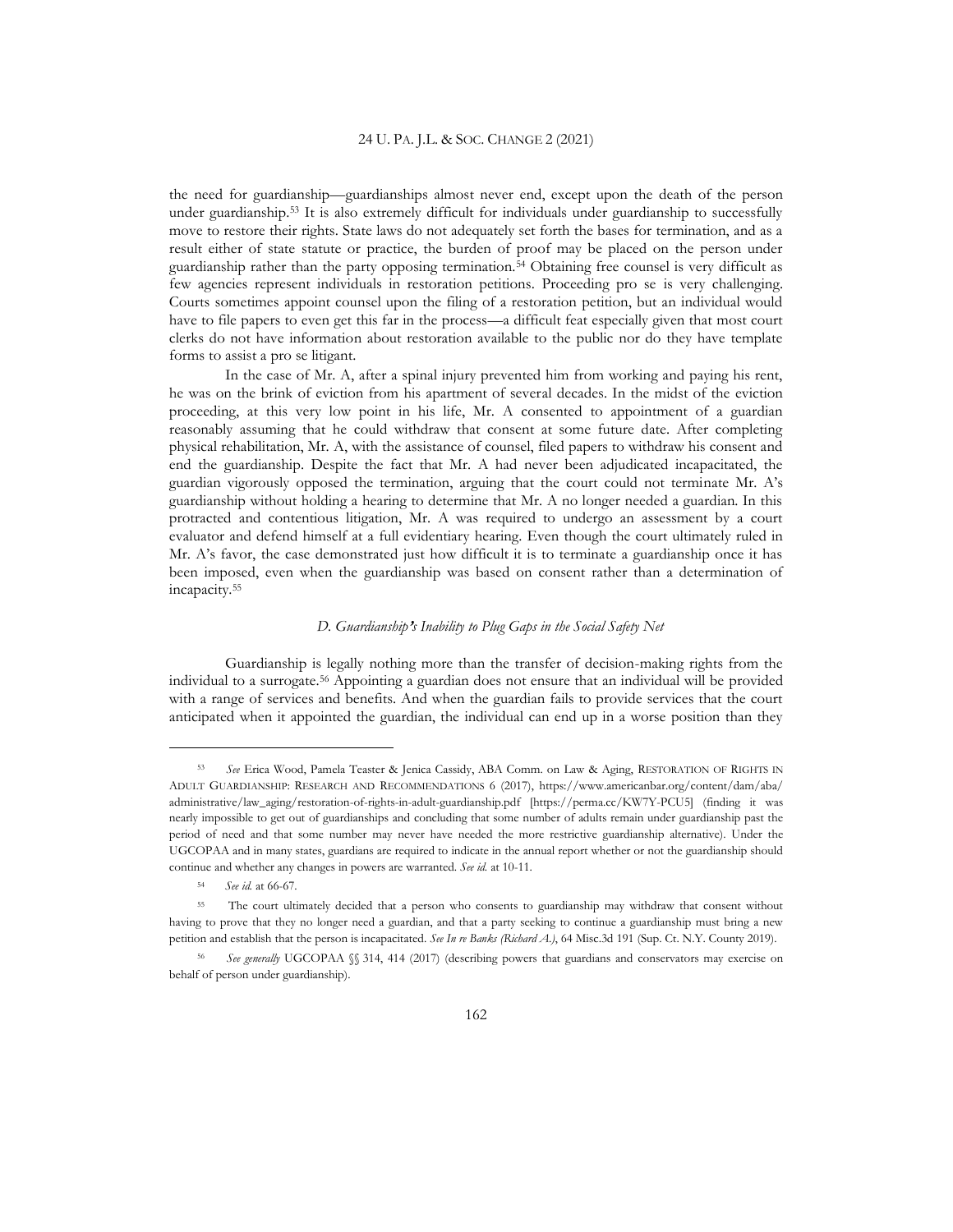would have been in had they never had a guardian appointed in the first place because they are limited in their ability to get help outside the guardianship.

To the extent we rely on guardianship to address a set of problems facing certain older individuals in distress, we may be asking too much of it. Gaps in the social safety net for older people are significant, and a guardian cannot repair them.<sup>57</sup> Nor can a guardian compensate for elder poverty in cases where the older person can no longer afford their rent, make payments on their mortgage, or pay existing or renegotiated debts. To the extent that public guardianship is used in such situations, it would be more effective to expand rental subsidies or homeowner relief programs, or to provide more robust assistance earlier in eviction and foreclosure proceedings, than to address these crises through guardianship. In many cases, intense case management support would be a more appropriate and effective way to address the crisis that an older person faces.<sup>58</sup>

Moreover, programs designed to assist older persons often have unnecessarily burdensome application and recertification requirements that can result in improper denials and terminations of benefits for older persons with cognitive impairments. When necessary benefits are denied or terminated, the consequences can be severe and set the older person on a path toward eviction, institutionalization, and/or guardianship. For example, obstacles obtaining home care through the Medicaid program can result in extended nursing home placement. Similarly, older persons with cognitive impairments found themselves terminated from a rent freeze program because their impairments prevented them from returning paperwork on time—a set of events that often led to the threat of eviction,<sup>59</sup> which in turn, can be a pathway toward guardianship.<sup>60</sup> By making these programs more accessible, we can not only facilitate their goals of providing support to older persons but get at the roots of some of the factors that push persons with cognitive impairments down the pathway to guardianship.

The case of Ms. Z, a woman who was placed in an involuntary, plenary guardianship at the time that she was being evicted from her long-term apartment, illustrates both how guardianship is used to address a gap in the social safety net, and the very real difficulty of getting oneself out of even an inappropriate and ineffective guardianship. The guardianship order provided that upon Ms. Z's safe relocation to a new apartment the guardian should seek to terminate the guardianship. The unique structure of the court's order suggested that the client was not actually *incapacitated* and that the guardianship was imposed only to assist her in locating a new apartment. Nevertheless, the court gave the guardian broad powers over all of Ms. Z's finances as well as a number of areas of personal decision-making. Despite the court's goal of appointing a guardian to prevent homelessness, the guardian placed Ms. Z in a homeless shelter, where she remained for close to two years. After her

<sup>57</sup> *See*, *e.g.*, CONG. RESEARCH SERV., R45791, POVERTY AMONG AMERICANS AGED 65 AND OLDER (2019) (noting that the poverty rate for older Americans has declined in recent decades but the raw number of older people living in poverty has risen). In 2017, the supplemental poverty rate for persons sixty-five and older was 14.1 percent. *Id.*

<sup>58</sup> PAMELA B. TEASTER ET AL., GUARDIANSHIP PROJECT, INCAPACITATED, INDIGENT AND ALONE: MEETING GUARDIANSHIP AND DECISION SUPPORT NEEDS IN NEW YORK 29-30 (2018), https://www.vera.org/downloads/ publications/incapacitated-indigent-and-alone-guardianship-new-york.pdf [https://perma.cc/975J-CR3C].

<sup>59</sup> *See* Complaint at 1–5, Pfeffer v. N.Y.C. Dep't of Fin., No. 1:15-CV-03547 (E.D.N.Y. 2018) (alleging that New York City agencies failed to provide benefit program beneficiaries with reasonable modifications to filing deadlines in violation of the Americans with Disabilities Act).

PAMELA B. TEASTER ET AL., *supra* note 58, at 30 (describing eviction as "gateway to guardianship").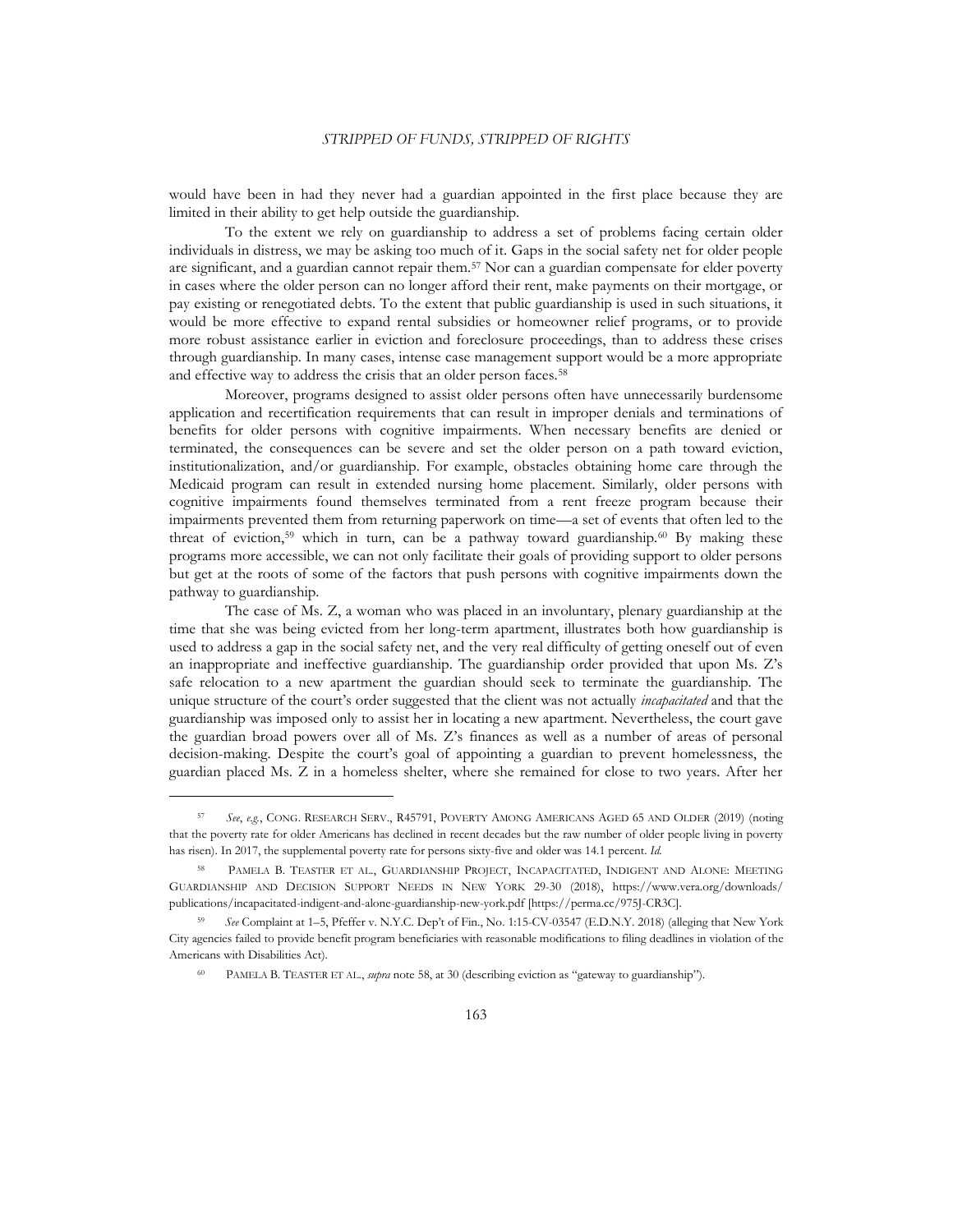first year in the homeless shelter, Ms. Z sought to terminate her guardianship arguing that she didn't need the guardian, and in any event, that the guardian was not providing any useful assistance to her. The guardian agency aggressively opposed the motion, and the court denied termination because Ms. Z still lacked permanent housing and continued to have a "lack of insight into her own condition" that placed her "at risk of harm if the guardianship was to be terminated. . . ."<sup>61</sup> When, seven months after the court's decision, Ms. Z found her own apartment, the guardian finally consented to termination.

The real problem here had little to do with Ms. Z's ability to make decisions or manage her finances—she was a meticulous and knowledgeable manager of her limited finances. In fact, the guardianship made managing finances worse, as Ms. Z had to travel a significant distance to obtain her monthly stipend, and any additional funds she needed, from the guardian. The real problem, which was exacerbated by the guardian's lack of attention to assisting Ms. Z's move to permanent housing, was simply the lack of affordable housing options in the city where Ms. Z was living. In this case, the guardianship added burdens to Ms. Z's life but did nothing to assist her.

#### II. ALTERNATIVE APPROACHES TO ELDER FINANCIAL HARM: PREVENTION AND REDRESS OUTSIDE OF GUARDIANSHIP

There are other ways to approach elder financial harm without divesting the older adult of legal capacity. First, policies and services to prevent elder exploitation should be expanded. When elder financial exploitation does occur, victims can bring common law and consumer protection claims to seek recovery. As with guardianship, neither of these approaches is guaranteed to address the problem.<sup>62</sup> However, they are worthy of serious consideration as alternative approaches because they prevent or provide relief for the problem without removing the older adult's decision-making rights.

#### *A. Measures to Prevent Elder Financial Harm*

The following financial supports and early warning systems to detect financial exploitation before significant damage occurs can minimize the risk of exploitation while preserving an older adult's decision-making authority over finances. Some have likened elder financial exploitation to a public health crisis and called for a public health-like approach to identifying risk factors and implementing containment measures.<sup>63</sup> The measures described below are a good first step, but in most cases, rely on proactive steps by the individual and voluntary action by financial institutions. More action is needed from banks and other financial institutions, as well as their regulators, to

<sup>&</sup>lt;sup>61</sup> Court Decision and Order filed February 28, 2019 (on file with the authors).

<sup>62</sup> *See* GAO, *supra* note 7, at 1 (observing that monies lost through elder financial abuse are rarely recovered).

<sup>63</sup> *See* Jason Karlawish & Dan G. Blazer, *Why Bankers, Financial Analysts and Doctors Need to Start Working Together*, FORBES (July 22, 2015, 9:10 AM), https://www.forbes.com/sites/sciencebiz/2015/07/22/why-bankers-financial-analysts-anddoctors-need-to-start-working-together/#5f44ac245415 [https://perma.cc/Z2D6-FEWQ] (describing how problems with financial management are one of the earliest signs of cognitive decline and how bankers can play an important role by screening for and reporting suspicious transactions).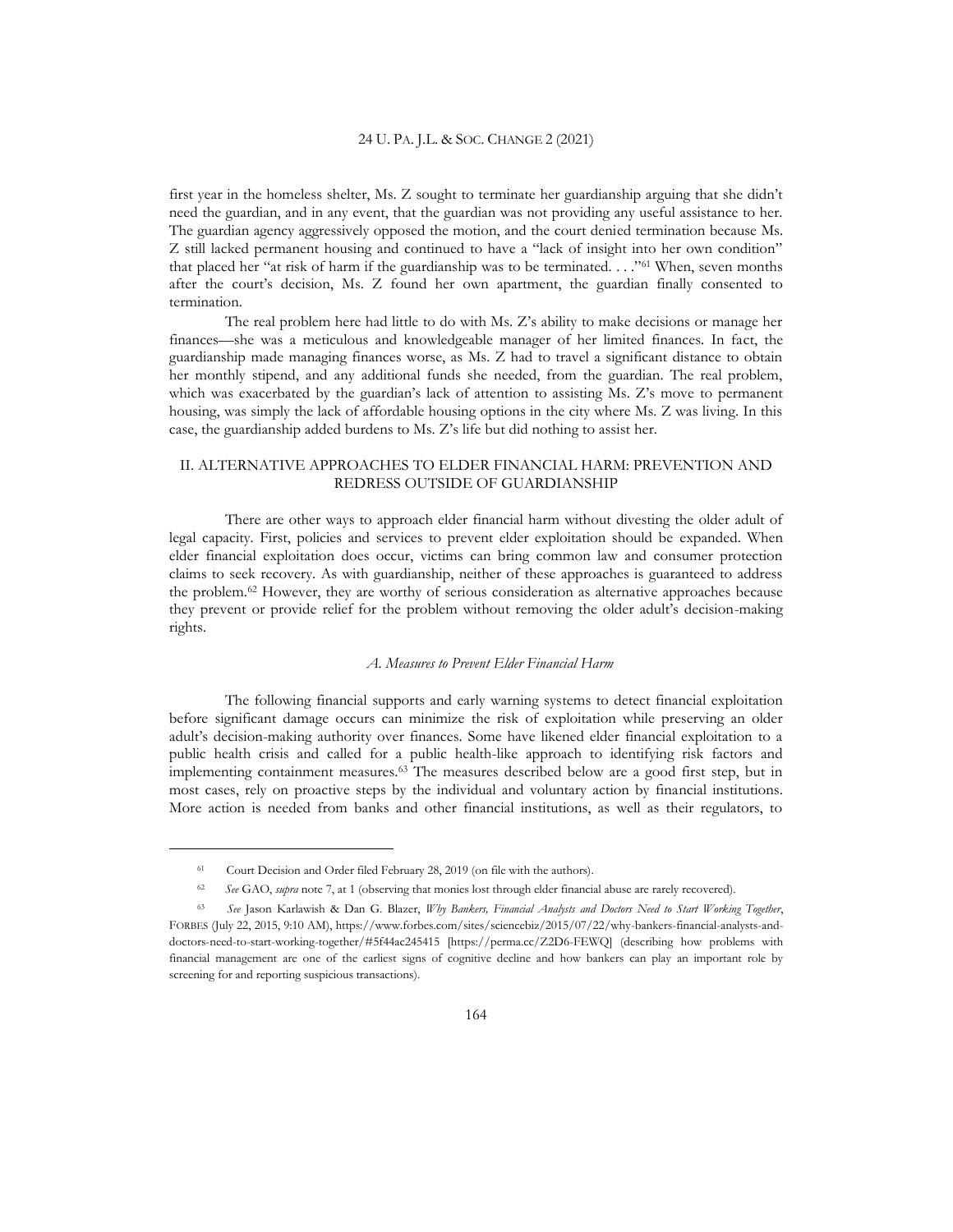impose mandatory policies that can better detect and stop elder exploitation.<sup>64</sup>

There are a number of practical alternatives that can be used by an older person to gain assistance with management of their finances. One alternative is to set up convenience accounts, which permit another person to administer an account without establishing co-ownership of the funds, as a joint account does.<sup>65</sup> Limits on withdrawal amounts or types of transactions are available at some banks and can guard against accounts being commandeered.<sup>66</sup> Automatic bill pay and money management programs can keep finances on track and eliminate the risk of double paying or missing a payment altogether.<sup>67</sup> However, the public financial management programs are often difficult to access and sometimes unreliable, and private programs may be costly. Another alternative is a debit card connected to an account with limited funds or a prepaid debit card that can provide for more stringent limits on both the amount and type of spending done.<sup>68</sup>

Beyond the measures to obtain assistance with financial management, there are a number of measures that can assist with preventing fraud. For example, securities brokerages must ask accountholders for a trusted contact for the accounts to be notified of suspicious activities.<sup>69</sup> In contrast, banks are not required to affirmatively ask for a trusted contact, but older adults may ask banks to designate a trusted contact and to set up alerts for withdrawals over a certain amount or other events on their accounts.<sup>70</sup> Third party monitoring systems such as Eversafe permit trusted parties to monitor financial accounts for irregularities in real time without the ability to access funds in the account. <sup>71</sup>

Older persons can also minimize the risk of phone and other scams by limiting unsolicited calls, emails, and direct mail through the National Do Not Call Registry, spam-blocking apps, and mail screening services.<sup>72</sup> Obtaining reports from credit bureaus on a frequent basis is advisable to

address elder financial exploitation.

<sup>67</sup> *Id. See also* CONSUMER FIN. PROT. BUREAU, MONEY SMART FOR OLDER ADULTS 63, 64, 68 (2018), https://www.consumerfinance.gov/documents/2954/201703\_cfpb\_money-smart-for-older-adults-resource-guide.pdf [https://perma.cc/LC8F-5EB8] (recommending automatic bill pay systems as one way to guard finances).

<sup>68</sup> Paula Span, *Better than a Credit Card*, N.Y. TIMES, Feb. 21, 2014, https://newoldage.blogs.nytimes.com/ 2014/02/21/a-better-credit-card/ [https://perma.cc/D6A6-7HEW].

<sup>69</sup> FINRA, RULE 4512 (2019).

*Elder Financial Victimization: How Consumers Can Avoid the Financial Pitfalls of Cognitive Aging and What They Should Be Asking Their Financial Institutions* (June 2018) 8, 15–16, https://ideas.repec.org/p/fip/fedpdp/18-02.html [https://perma.cc/5W9G-PBN9].

<sup>72</sup> *See Stopping Unsolicited Mail, Phone Calls, and Email*, FED. TRADE COMM'N (Mar. 2011), https://www.

<sup>64</sup> See, for example, LARRY SANTUCCI, FED. RESERVE BANK OF PHILA., CFI IN FOCUS: ADDRESSING THE FINANCIAL WELL-BEING OF OLDER ADULTS 9-10 (2018), https://www.phil.frb.org/-/media/consumer-finance-institute/ news/cfi-in-focus/addressing-the-financial-well-being-of-older-adults/addressing-the-financial-well-being-of-olderadults.pdf?la=en, [https://perma.cc/A5F5-X88Z], for a fuller discussion of additional measures that could be employed to

<sup>65</sup> *See, e.g.*, N.Y. Banking Law § 678.

<sup>66</sup> *See* CONSUMER FIN. PROT. BUREAU, RECOMMENDATIONS AND REPORT FOR FINANCIAL INSTITUTIONS ON PREVENTING AND RESPONDING TO ELDER FINANCIAL EXPLOITATION 51 (2016), https://files.consumerfinance.gov/f/ 201603\_cfpb\_recommendations-and-report-for-financial-institutions-on-preventing-and-responding-to-elder-financialexploitation.pdf [https://perma.cc/MH5C-MZK4].

<sup>70</sup> JEANNE RENTEZELAS & LARRY SANTUCCI, FED. RESERVE BANK OF PHILA, *Combining Forces to Combat*

<sup>71</sup> *See What We Do*, EVERSAFE, http://www.eversafe.com [https://perma.cc/XX7N-6EER] (last visited Aug. 4, 2020).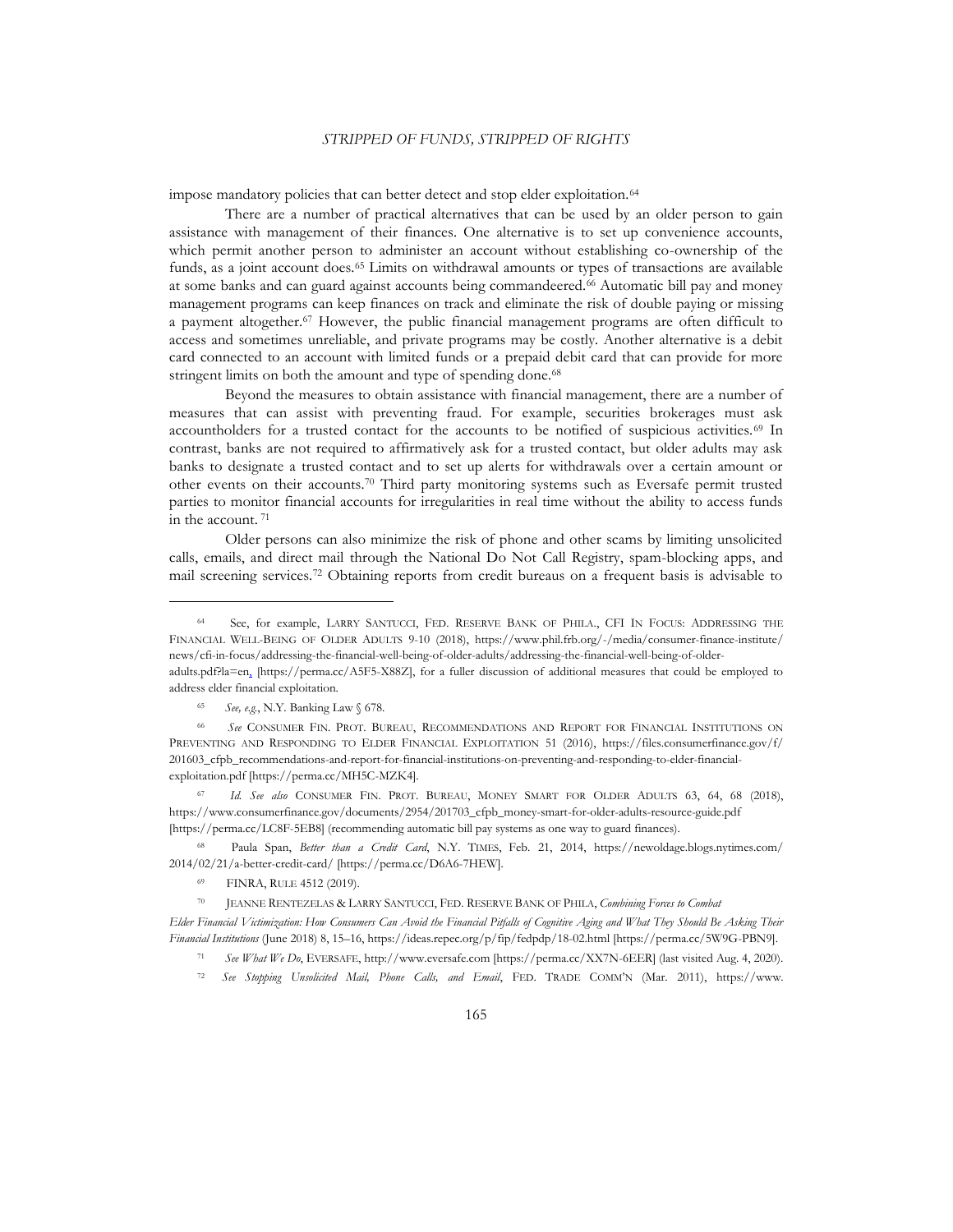ensure there are no unauthorized entries and to guard against identity theft.<sup>73</sup> And finally, alerts from real property registries can help guard against deed theft and other fraudulent real estate schemes by informing a homeowner or their designated person of any changes in title. 74

More important than these individual actions are measures by financial institutions and government agencies to address elder financial exploitation as a widespread systemic problem rather than something that individuals have to bear the entire burden of guarding against. First, financial institutions can place temporary holds on disbursements from an account when activity is suspicious, allowing time for a trusted person or law enforcement to intervene and assist an older person before their life savings are diminished. At least six states have laws that immunize banks from liability for placing holds based on a reasonable suspicion of exploitation, provided they report the suspected exploitation to designated authorities, though there is no federal law providing immunity for holds.<sup>75</sup> Securities broker-dealers also enjoy immunity from liability for imposing temporary holds based on suspicion of exploitation under a national rule.<sup>76</sup> Notably, none of these rules mandate a temporary hold or subject any financial institutions to liability for failing to impose a hold when warranted.

Second, reporting of suspicious activity by financial institutions has the potential to play a role in identifying fraudulent activities. The Department of the Treasury requires financial institutions to file a "Suspicious Activity Report" when transactions appear suspicious.<sup>77</sup> Red flags for elder

<sup>75</sup> CONSUMER FIN. PROT. BUREAU, REPORTING OF SUSPECTED ELDER FINANCIAL EXPLOITATION BY FINANCIAL INSTITUTIONS 6 (July 2019), https://files.consumerfinance.gov/f/documents/cfpb\_suspected-elder-financial-exploitationfinancial-institutions\_report.pdf [https://perma.cc/77X7-PALP].

<sup>76</sup> Temporary holds on securities accounts are permitted by the Financial Institution Regulatory Authority ("FINRA"), which regulates broker-dealers. FINRA, RULE 2165 (2018). Under Rule 2165 (Financial Exploitation of Specified Adults), after the temporary hold is placed, the broker-dealer must provide notification of the hold and its reason to the trusted person and all other parties authorized to transact business on the account unless there is a suspicion that one of these parties was involved with the financial exploitation.

consumer.ftc.gov/articles/0262-stopping-unsolicited-mail-phone-calls-and-email [https://perma.cc/H9NR-F9CP] (discussing ways to reduce solicitations, including the Federal Trade Commission's Do Not Call Registry permitting consumers to register their number to block certain telemarketing calls (https://www.donotcall.gov), the Direct Mail Marketing Association's opt-out service (www.DMAchoice.org), and the service offered by major credit bureaus to reduce unsolicited offers of insurance and credit cards (OptOutPrescreen.com)).

<sup>73</sup> *See, e.g.*, N.Y. STATE ATT'Y GEN., SMART SENIORS 8-9 (last visited Aug. 4, 2020), https://ag.ny.gov/ sites/default/files/smart\_seniors.pdf [https://perma.cc/UJ8N-C9TB].

<sup>74</sup> For example, the New York City Department of Finance has created a recorded document notification program where a property owner receives (or designates another to receive) electronic notifications when a deed or mortgage-related document is recorded that may affect their interest in the real property. *See* N.Y.C. DEP'T OF FIN., NOTICE OF RECORDED DOCUMENT PROGRAM DESCRIPTION, https://www1.nyc.gov/assets/finance/downloads/pdf/recorded\_documents/ notice\_of\_rec\_descrip.pdf (last visited Aug. 4, 2020) [https://perma.cc/72N4-6GM8].

See, e.g., 31 C.F.R. § 1020.320 (requiring reporting of transactions involving funds of \$5,000 or more where the bank knows, suspects, or has reason to believe that "[t]he transaction has no business or apparent lawful purpose or is not the sort in which the particular customer would normally be expected to engage, and the bank knows of no reasonable explanation for the transaction after examining the available facts, including the background and possible purpose of the transaction"); DEP'T OF THE TREASURY FIN. CRIMES ENF'T NETWORK, ADVISORY TO FINANCIAL INSTITUTIONS ON FILING SUSPICIOUS ACTIVITY REPORTS REGARDING ELDER FINANCIAL EXPLOITATION (2011), https://www.fincen.gov/sites/default/files/advisory/fin-2011-a003.pdf [https://perma.cc/V67F-F6TS].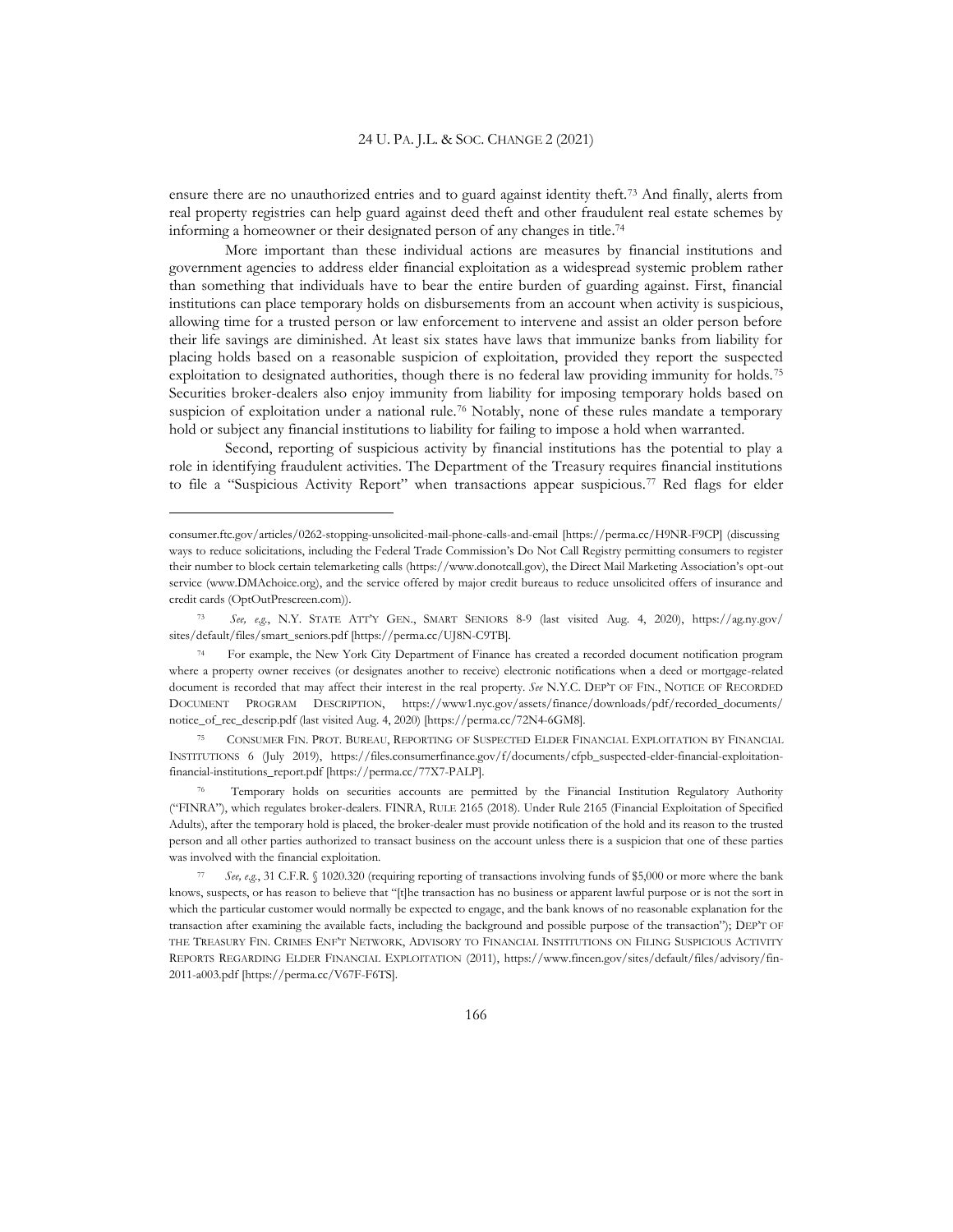exploitation include out of the ordinary transactions, sudden increases in withdrawals, or transfers and unusual involvement by a caregiver in banking transactions.<sup>78</sup> In addition, many states require financial institutions to report suspected exploitation to state and/or local law enforcement or Adult Protective Services authorities.<sup>79</sup> Responding to concerns from financial institutions that they could violate customers' privacy rights by making such reports, recent federal legislation called the Senior Safe Act immunizes financial institutions who have trained employees to identify elder exploitation from liability when they make reports to law enforcement or Adult Protective Services.<sup>80</sup>

It is significant that these measures all stop short of requiring banks to take more aggressive action to prevent fraud perpetrated against older account holders. While credit card companies are incentivized to detect fraud due to the prospect of bills going unpaid, there is not a similar incentive structure for unauthorized transactions on checking and savings accounts. The customer, not the bank, is likely to bear the losses to their accounts from unauthorized withdrawals. In addition, the federal Fair Credit Billing Act limits consumer liability for unauthorized use of a credit card to \$50 if improper charges are reported within sixty days.<sup>81</sup> There is not a similar federal law for banking transactions. Although under the Uniform Commercial Code, banks are in theory strictly liable for forged checks, banks have limited their exposure for forgeries by inserting provisions such as increasingly short periods of time for the accountholder to report the forgery in their deposit agreements—in some cases as little as 14 days after receiving their statements—and courts have upheld these provisions.<sup>82</sup> Out of the ordinary cash withdrawals on a checking or savings account should trigger the filing of a suspicious activity report (SAR). However, the SAR may not be investigated and the failure to file a SAR or otherwise monitor for fraud does not give rise to a private right of action for an accountholder who has suffered losses.<sup>83</sup>

More vigorous fraud prevention measures, if implemented widely and enforced by regulators when required, could put a dent in elder financial exploitation before it happens, or at least at an early stage when the damage is less severe and there are assets to save. Such measures might have helped 84-year old Ms. P, a longtime customer of a large commercial bank, who found her bank to be unresponsive when she withdrew almost all her life savings through a "grandparent scam." The perpetrators called Ms. P claiming to be the lawyer for her recently arrested grandson who needed immediate cash to get out of jail and pay for ongoing legal representation in the criminal matter. Over the course of one week, these perpetrators arranged to have Ms. P driven to her bank several times until she had withdrawn and paid them a total of \$93,000. Despite Ms. P's atypical withdrawal of tens of thousands of dollars on multiple occasions over a seven-day period, no one from the bank ever questioned the withdrawals, sent any alerts, or took any visible action to protect her assets. In addition, when the scam was discovered, the bank refused to take any financial responsibility for Ms.

<sup>78</sup> *Id.*

<sup>79</sup> CONSUMER FIN. PROT. BUREAU, *supra* note 66, at 23.

<sup>80 12</sup> U.S.C. § 3423.

<sup>81 15</sup> U.S.C. § 1666. There is a similar limit on consumer liability for "unauthorized electronic transfers" such as those made through debit cards or via an ATM withdrawal under the Electronic Funds Transfer Act. 15 U.S.C. § 1693g(a).

<sup>82</sup> *See, e.g.*, Clemente Bros. Contracting Corp. v. Hafner-Milazzo, 14 N.E.3d 367, 373 (2014).

<sup>83</sup> *See In re Agape Litig*., 681 F. Supp. 2d 352, 360 (E.D.N.Y. 2010) (noting that Bank Secrecy Act did not create private right of action or impose duty of care in fraud monitoring programs).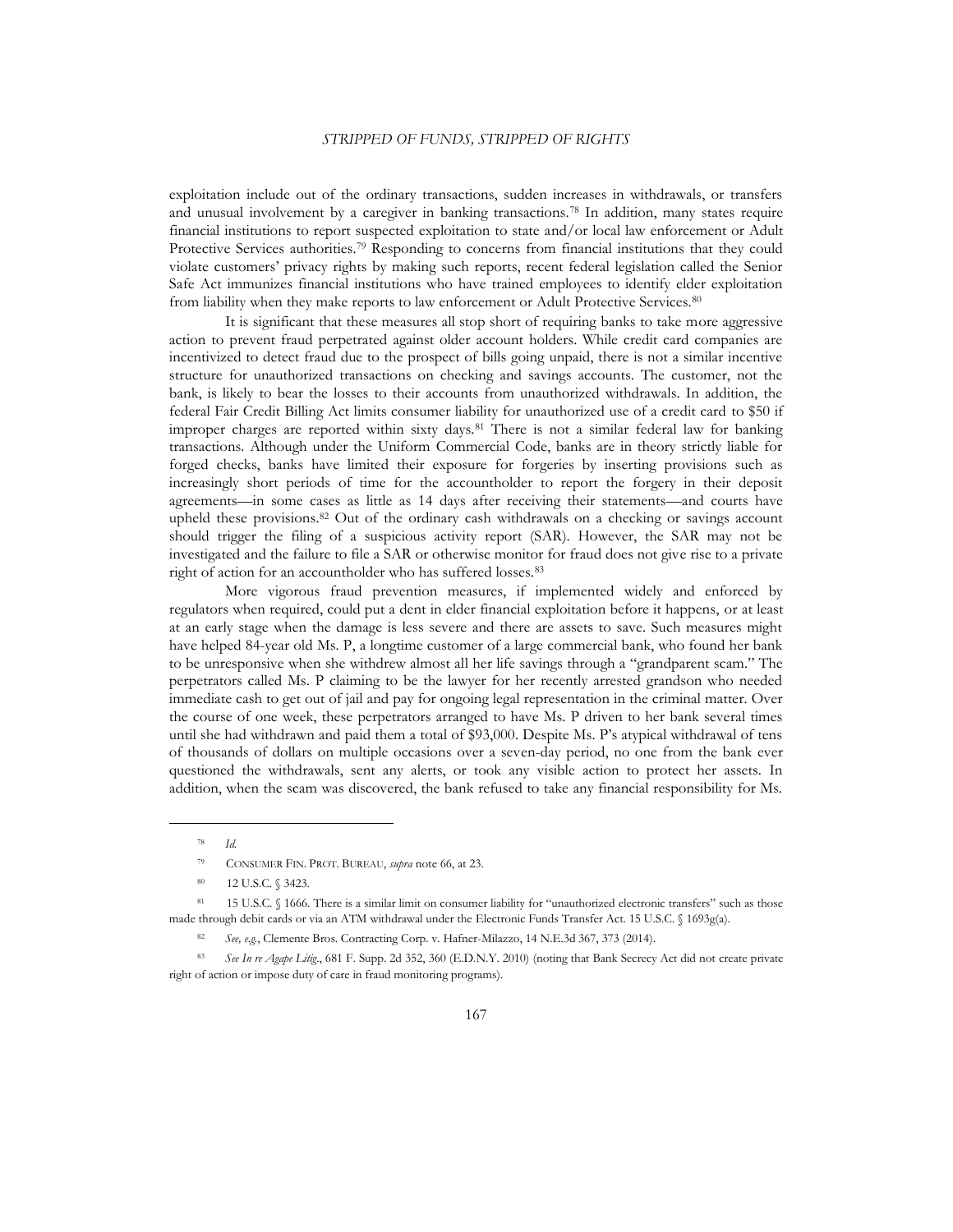P's financial loss, nor would the bank agree to re-evaluate its practices or train its employees so that other depositors might avoid similar financial exploitation in the future. Until all financial institutions are required to do more in the face of extreme and atypical pattern of withdrawals, some older adults will suffer significant and avoidable financial losses.

#### *B. Statutory and Common Law Measures to Redress Elder Financial Abuse*

The statutory and common law remedies discussed below provide mechanisms for ending and redressing exploitative or abusive financial transactions without infringing on the older person's autonomy or violating the legal and moral imperatives to avoid guardianship when there are less restrictive alternatives.<sup>84</sup> These remedies are appropriate when the older adult wishes to end or redress the financial exploitation. If the older adult is ambivalent about proceeding against the wrongdoer, the use of these remedies is more complicated. In such cases, third-party interventions may be legally permissible, but an advocate has to tread carefully so as not to act contrary to the older adult's wishes and/or deny them the dignity of a chosen risk.<sup>85</sup>

#### 1. State Elder Abuse Laws

Nearly all states have laws creating an independent civil claim for elder financial exploitation, though the various state laws differ in scope and available remedies.<sup>86</sup> These statutes are designed to specifically address questionable transactions with an individual of a specified age (usually 60 or 65), $87$ or any person who is deemed to be "vulnerable" or to have "diminished capacity" as defined in the

<sup>84</sup> State guardianship laws uniformly require that guardianship be imposed only when there are no available less restrictive alternatives. In addition, because guardianship infringes on liberty interests and fundamental rights, there are constitutional implications when guardianship is imposed despite the availability of less restrictive alternatives. *See* Leslie Salzman, *Using Domestic Law to Move Toward a Recognition of Universal Legal Capacity for Persons with Disabilities*, 39 CARDOZO L. REV. 521, 538–44 (2017).

<sup>85</sup> MODEL RULES OF PRO. CONDUCT r. 1.14 (AM. BAR ASS'N 2020). *Cf.* UGCOPAA, cmt. to §§ 503(d), (cautioning about the use of guardianship in a way that limits the older adult's contact with others and the older adult's liberty, "freedom of association and choices.").

<sup>86</sup> *See generally* U.S. DEP'T OF JUST., ELDER ABUSE AND ELDER FINANCIAL EXPLOITATION STATUTES, https://www.justice.gov/elderjustice/prosecutors/statutes?field\_statute\_state=GA&field\_statute\_category=All [https:// perma.cc/5RZU-PNTM] (listing state statutes regarding elder abuse and financial exploitation); *State Resources*, NAT'L CTR. ON ELDER ABUSE, https://ncea.acl.gov/Resources/State.aspx [https://perma.cc/3S5U-7CNB] (last visited Aug. 11, 2020) (listing resources for reporting elder abuse and financial exploitation by state). New York is an outlier in that it has not enacted an elder abuse statute providing a private civil remedy for elder financial exploitation. *See, e.g.*, Huggins v. Randolph, 45 Misc. 3d 521, 526 (Civ. Ct., Kings County 2014) (noting that New York lacks an independent civil cause of action for elder abuse). In addition to providing a civil claim for elder financial exploitation, some states also require certain actors to report elder financial exploitation. *See, e.g.*, CAL. WELF. & INST. CODE §§ 15630-15631, and some state laws provide penalties and/or a private right of action for the failure to report. *See, e.g.*, WIS. STAT. ANN. § 46.90. The propriety and efficacy of mandatory reporting requirements is beyond the scope of this report.

<sup>87</sup> *See, e.g.*, CONN. GEN. STAT. ANN. § 17b-450(1) (60 and older); GA. CODE ANN. § 30-5-3(6) (65 and older). The use of an age-specific rule simplifies the proof required to establish a claim but may also promote ageism.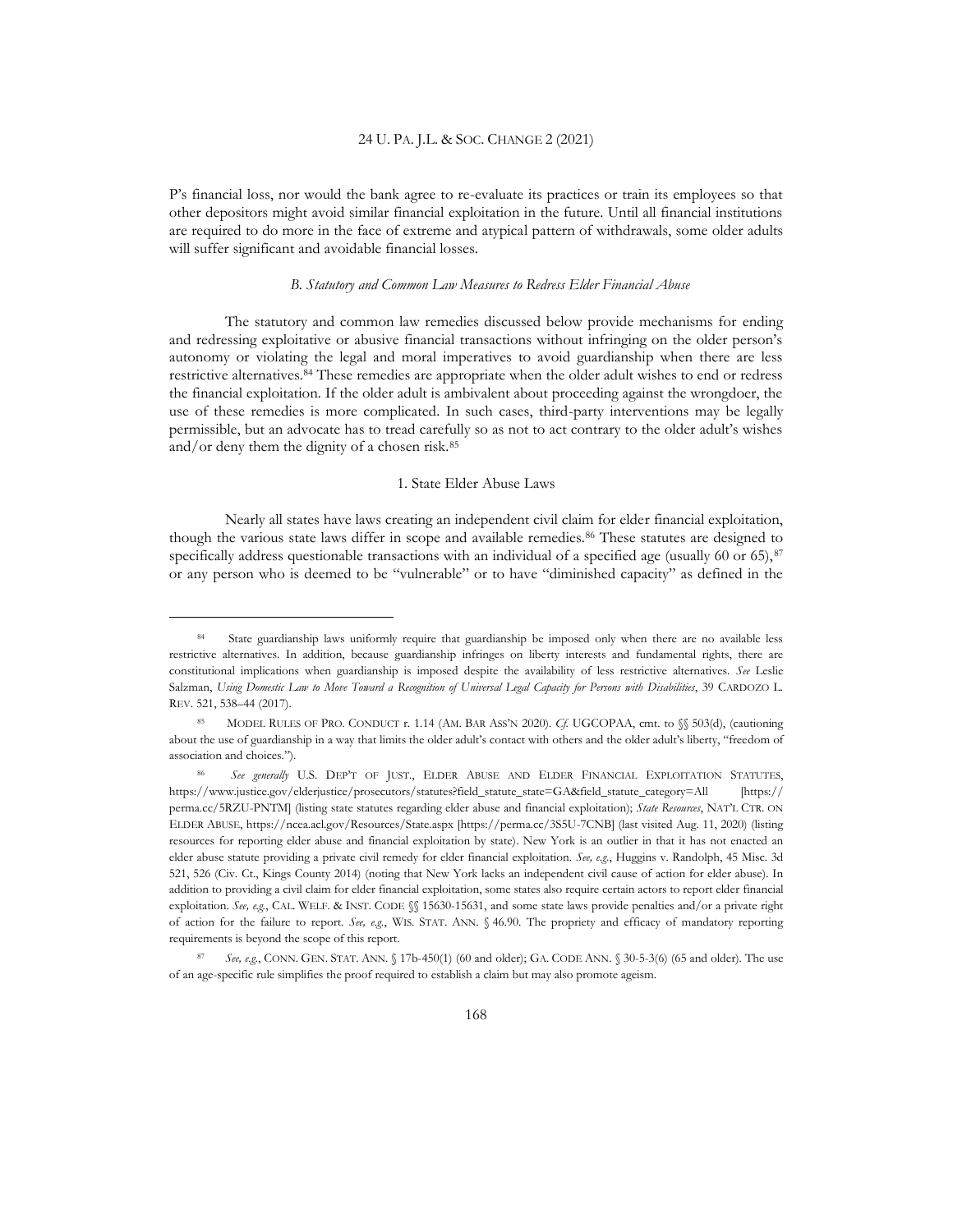state law.<sup>88</sup> The best of these elder abuse laws broadly reach any fraudulent or wrongful taking or possession of the older person's real or personal property in a way that harms the older person.<sup>89</sup> They also allow claims against any person who has engaged in the prohibited conduct, regardless of the nature of the perpetrator's relationship to the older person.<sup>90</sup> The most effective laws permit actions not just by the older adult but also by other interested third parties (such as friends or family members) so that actions can proceed even when the older adult has such severe cognitive impairment that they are unable to provide counsel with necessary direction in the litigation,<sup>91</sup> and they empower state attorneys general to investigate and bring a civil action on behalf of the state seeking injunctive and monetary relief against any person who financially exploits an older adult.<sup>92</sup> In addition, well-crafted elder abuse statutes provide generous potential relief including enhanced

<sup>91</sup> Some states freely allow third party actions, other states permit third party actions only with consent of the older person or court authorization. *See, e.g.*, ARIZ. REV. STAT. ANN. § 46-456(G) (allowing actions by the older adult or, with court permission, an interested third party); FLA. STAT. ANN. § 415.1111 (allowing actions by an older adult or third party or organization with the older adult's consent); WIS. STAT. ANN. § 813.123 (permitting petition to enjoin elder financial exploiter to be brought by any person, upon notice to the *person-at-risk*, and court appointment of a guardian ad litem to assess whether issuance of a restraining order would be in the best interest of the *person-at-risk*). When an action is brought by third parties, some courts will scrutinize the elder abuse action to be sure that it seeks recovery for the older person's benefit rather than that of the third party. *See, e.g.*, Martin v. Wood, 648 Fed. App'x. 911 (11th Cir. 2016) (dismissing action brought by older adult's son where damages sought would benefit the son rather than his mother).

See, e.g., OR. REV. STAT. ANN. §§ 124.110, 124.125 (authorizing actions by Attorney General, the Department of Human Services or District Attorney for elder financial exploitation).

<sup>88</sup> See, e.g., FLA. STAT. ANN. § 415.102(28) (covering an adult "whose ability to perform the normal activities of daily living or to provide for his or her own care or protection is impaired due to mental, emotional, sensory, long-term physical, or developmental disability or dysfunction, or brain damage, or the infirmities of aging"); ARIZ. REV. STAT. ANN. § 46-451(A)(10) (covering a person "unable to protect himself from abuse, neglect or exploitation by others because of a physical or mental impairment").

<sup>89</sup> See, e.g., CAL. WELF. & INST. CODE § 15610.30 (prohibiting the taking, obtaining or retention of "real or personal property of an elder or dependent adult for a wrongful use or with intent to defraud or both," or the taking or obtaining of assets when "the person or entity knew or should have known that this conduct is likely to be harmful to the elder or dependent adult"); OR. REV. STAT. ANN. 124.110 (prohibiting the wrongful withholding or taking of money or property of a covered person). Some state laws require not only proof that the challenged transaction harmed the older adult, but also that it benefitted a third party. *See, e.g.*, FLA. STAT. ANN. § 415.102(8)(a)(1)-(2) (prohibiting the "obtain[ing] or us[ing], or endeavor[ing] to obtain or use, a vulnerable adult's funds, assets, or property with the intent to temporarily or permanently deprive a vulnerable adult of the use, benefit, or possession of the funds, assets, or property *for the benefit of someone other than the vulnerable adult*") (emphasis added).

<sup>90</sup> *See, e.g.*, OR. REV. STAT. ANN. 124.110 (prohibiting the wrongful taking or appropriating of a protected person's money or property "without regard to whether the person taking or appropriating the money or property has a fiduciary relationship with the vulnerable person"). In contrast, some state laws only prohibit financial exploitation by a professional care provider, caretaker, or fiduciary of the older adult, or only one who knows or should know that the older adult lacks the capacity to consent. *See, e.g.*, MISS. CODE ANN. § 11-7-165(1) (addressing "[misuse] of a position of trust or confidential relationship with the owner"); ARIZ. REV. STAT. ANN. § 46-456(A), (J)(5) (prohibiting certain conduct by a person who has assumed a duty to provide care to the older adult, a joint tenant or a tenant in common with the older adult, or a person in a fiduciary relationship with the older adult); WASH. REV. CODE ANN. § 74.34.200 (prohibiting financial exploitation by a "corporation, trust, unincorporated association, partnership, administrator, employee, agent, officer, partner, or director of a facility, or of a home health, hospice, or home care agency . . . or an individual provider").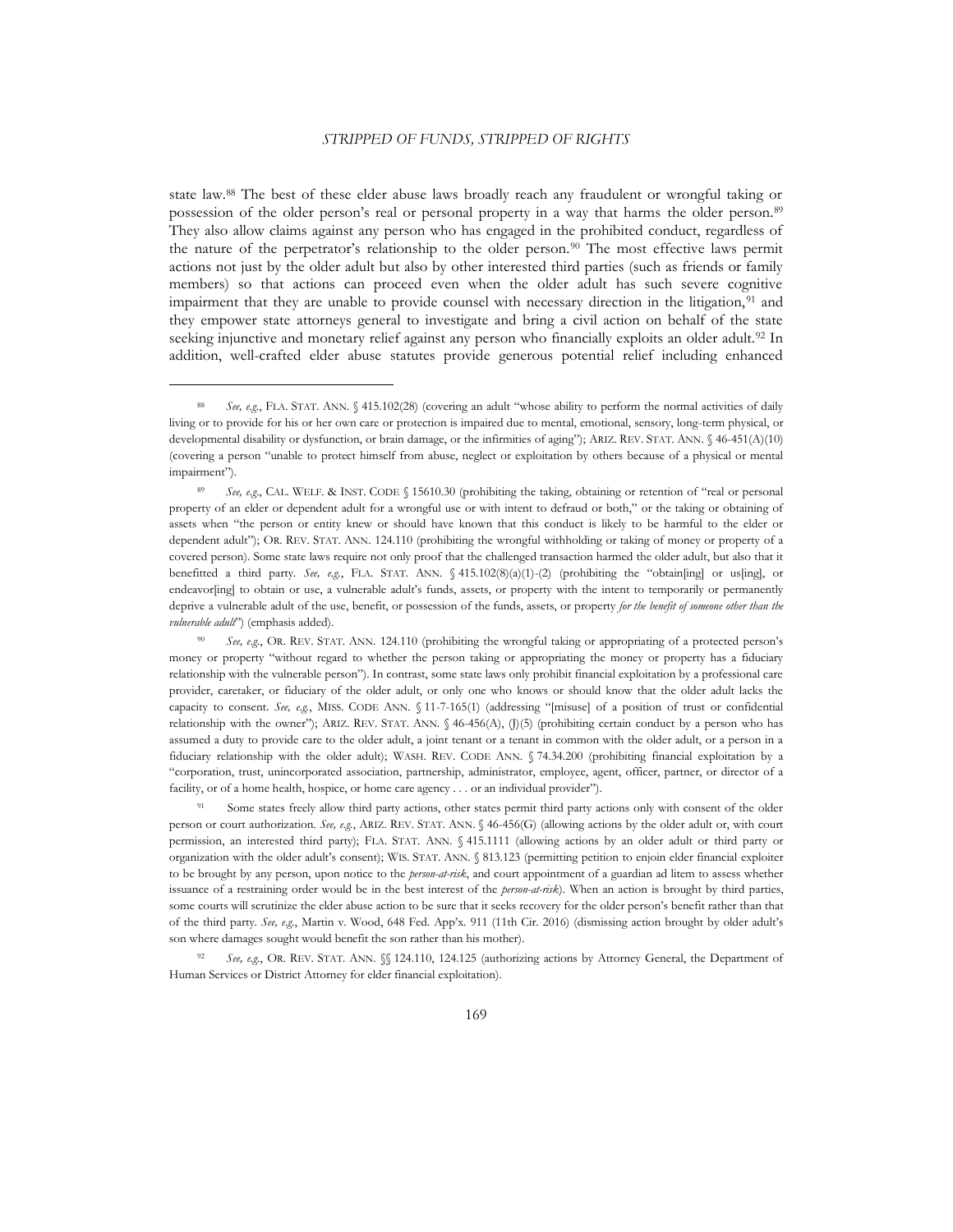compensatory damages, punitive damages, reasonable attorney's fees, expert fees, and costs;<sup>93</sup> provide the court with broad injunctive powers to direct the return of misappropriated property and make the older adult whole, along with the power to issue protective orders when necessary to protect the older adult from further financial exploitation;<sup>94</sup> and provide a generous statute of limitations allowing a plaintiff to bring an action within several years of the date they discover, or through the exercise of reasonable diligence should have discovered, the facts constituting the financial exploitation. 95

These elder abuse laws may offer an effective alternative to guardianship for addressing elder financial exploitation and may also be preferable to the common law actions discussed in the following subsection insofar as they provide broad coverage of most improper financial transactions with older persons and allow for injunctive and significant monetary relief and attorneys' fees, with liberal procedural requirements, including limitations periods that run from discovery. Laws providing civil claims for financial exploitation based on a defined status such as age or "vulnerability/diminished capacity" have some potential to reinforce stereotypes. But because these laws address the targeting of older adults for exploitation, we believe they are important tools in combatting such exploitation.

#### 2. Common Law Claims

The common law also provides numerous alternatives to guardianship to address elder financial exploitation, including actions for breach of contract, breach of fiduciary duty, undue influence, fraud, conversion, restitution, and constructive trust, to name a few.<sup>96</sup> These claims can be brought affirmatively for the older adult's benefit but are often used defensively to address a problematic situation arising after financial exploitation. For example: an older adult may have been defrauded of property and the new owner seeks their eviction from their home; or the older adult is sued in a foreclosure proceeding after someone fraudulently obtained a mortgage on the older adult's home or tricked the older adult into taking out a predatory mortgage on the home; or the older adult may have been persuaded to enter into an unfair consumer contract and the vendor sues the older adult for an unpaid balance. In such cases, the older adult might assert one of the claims discussed below as a defense in a legal proceeding brought against them.

<sup>93</sup> *See, e.g.*, CAL. WELF. & INST. CODE § 15657.5 (directing courts to award "reasonable attorney's fees and costs" "in addition to compensatory damages and all other remedies otherwise provided by law). Some state statutes also provide enhanced damages if the plaintiff can show that the defendant's conduct rises to the level prohibited by state criminal laws. *See, e.g*., FLA. STAT. ANN. § 772.11(1) (allowing actions for violation of certain state statutes to result in "threefold the actual damages sustained"); 720 ILL. COMP. STAT. ANN. 5/17-56(g) (establishing civil liability for elder financial exploitation with potential damages "of treble the amount of the value of the property obtained, plus reasonable attorney fees and court costs").

See, e.g., OR. REV. STAT. ANN. § 124.120 (authority to issue protective orders, orders of attachment, and injunctive orders directing the return of any misappropriated property); CONN. GEN. STAT. ANN. § 17b–462(b) (empowering court to enjoin defendant from "transferring, depleting or otherwise alienating or diminishing any funds, assets or property"); Riley v. Riley, 898 N.W.2d 202 (Iowa Ct. App. 2017) (providing in action under elder abuse statute that son provide full accounting and return of all of his father's properties and monies after improperly encouraging these transactions).

<sup>95</sup> *See, e.g.*, CAL. WELF. & INST. CODE § 15657.7 (West 2009) (four-year statute of limitations); OR. REV. STAT. ANN. § 124.130 (West 1995) (seven-year statute of limitations).

<sup>96</sup> There are challenges to bringing these cases. *See* discussion *infra* Section II(B)(3). As noted there, these same challenges would apply when attempting to address the elder financial exploitation in the context of a guardianship proceeding.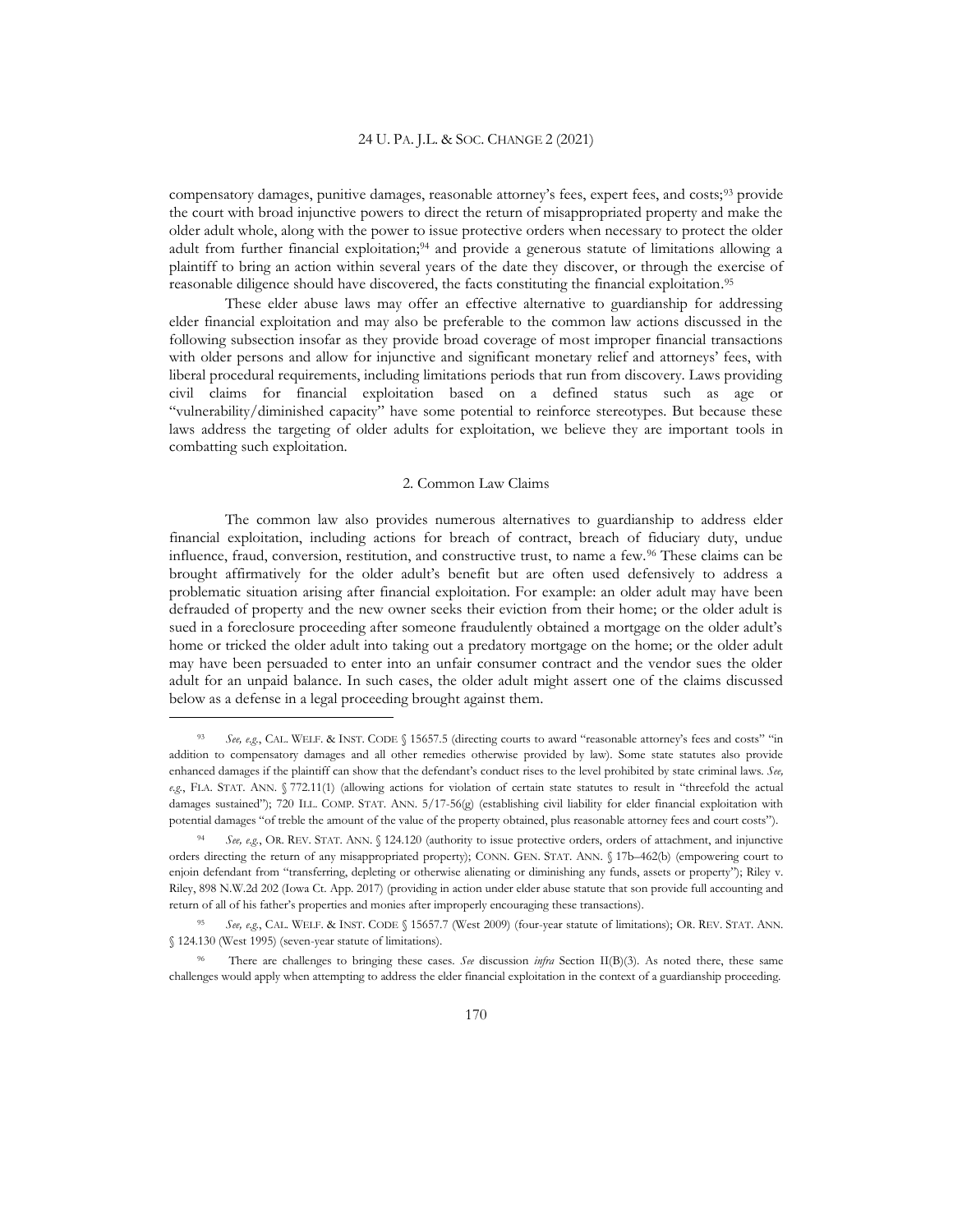Courts hearing these claims have expansive remedial powers, from the general power of state trial courts to order equitable or injunctive relief<sup>97</sup> to the powers to award compensatory,<sup>98</sup> and in appropriate cases, punitive damages. <sup>99</sup> Thus, an older adult who can prove a common law claim based on financial exploitation can be restored to their position prior to the challenged improper act or acts.

When financial exploitation occurs because another party refuses to meet its obligations under an existing contract, the older person can sue for breach of contract and recover damages or obtain performance on the contract.<sup>100</sup> In other circumstances, an older adult may need to defend against an unfair or abusive contract. In such a case, the older adult may seek to void a contract or transaction and seek related pecuniary damages under a variety of legal theories. For example, an older adult might assert a *lack of contractual capacity* where they did not have capability or the requisite supports to act reasonably and make a knowing and voluntary decision in connection with a contract, and the other party was, or should have been, aware of these circumstances.<sup>101</sup> Or, where the contract or contractual provision at issue is deemed unconscionable and unenforceable because it is so onesided and grossly unreasonable (based on existing circumstances and commercial conditions) that it suggests an "absence of meaningful choice on the part of one of the parties," the contract can be voided. <sup>102</sup> Similarly, if the older adult can establish that the contract was obtained through fraud, i.e., that it was based on (1) a material false statement or omission, (2) made with knowledge of its falsity, (3) with an intent to defraud, and (4) reasonable reliance on the statement or omission (5) that causes damage to the individual,<sup>103</sup> that contract would not be enforced by the court. In addition, the court will void an unfavorable contract or transaction that an older adult entered into due to coercion or duress by someone with superior power.<sup>104</sup>

<sup>100</sup> *See, e.g.*, Fink v. Friedman, 78 Misc. 2d 429, 434–35 (Sup. Ct., Nassau County 1974) (rescission of contract permitted when breach goes to essence of contract). *See generally* First Inv'rs. Corp. v. Liberty Mut. Ins. Co., 152 F.3d 162, 168 (2d Cir. 1998) (setting out elements of claim); V.S. Int'l, S.A. v. Boyden World Corp., 90 Civ. 4091 (PKL), 1993 U.S. Dist. LEXIS 2586, at \*15–39 (S.D.N.Y. Mar. 4, 1993) (recognizing right to damages based on actual pecuniary losses).

<sup>101</sup> *See, e.g.*, Ortelere v. Teachers' Ret. Bd. of City of N.Y., 25 N.Y.2d 196, 204 (1969); *In re Johanna C*., 34 A.D.3d 465, 466 (2d Dep't 2006) (noting that court can void a transaction by a person unable to understand the nature and consequences of their actions). For the importance of considering contractual capacity as one's "capacity with support," and remaining consistent with the injunction of the U.N. Convention on the Rights of Persons with Disabilities, Art. 12, to honor the legal capacity of persons with disabilities "on an equal basis with others in all aspects of life," *see* GLEN, *supra* note 5, at 90-93.

<sup>102</sup> King v. Fox, 7 N.Y.3d 181, 191 (2006); *see also* U.C.C. § 2-302 (AM. LAW INST. & UNIF. LAW COMM'N 2010).

<sup>103</sup> *See, e.g.*, Joseph v. Mobileye, N.V., 225 F. Supp. 3d 210, 218 (S.D.N.Y. 2016).

<sup>104</sup> *See, e.g.*, In re Mason, 300 B.R. 160, 165 (D. Conn. Bankr. 2003); Lafferty v. Rhudy, 878 S.W.2d 833, 837 (Mo. Ct.

See, e.g., N.Y. CONST., art. VI, § 7(a). There is also a long-standing equitable principle of "forfeiture by wrongdoing," i.e., that no one should be permitted to profit from their own fraud or wrongdoing. Riggs v. Palmer, 115 N.Y. 506, 511 (1889).

<sup>98</sup> *See* 36 N.Y. JUR. 2D DAMAGES § 6 (Courts will order defendant to repay plaintiff for the actual losses resulting from defendant's improper or unlawful act.).

<sup>&</sup>lt;sup>99</sup> To award punitive damages the court must find that the defendant acted with extreme malice or gross recklessness without regard to the plaintiff's rights. *See*, *e.g.*, Soucy v. Greyhound Corp., 27 A.D.2d 112, 113 (3d Dep't 1967); 36 N.Y. JUR. DAMAGES § 185. Some courts will only award punitive damages where there is proof of an egregious tortious wrong that was also part of a pattern of similar conduct directed at the general public. *See, e.g.*, Rocanova v. Equitable Life Assurance Soc'y of U.S., 83 N.Y.2d 603 (1994).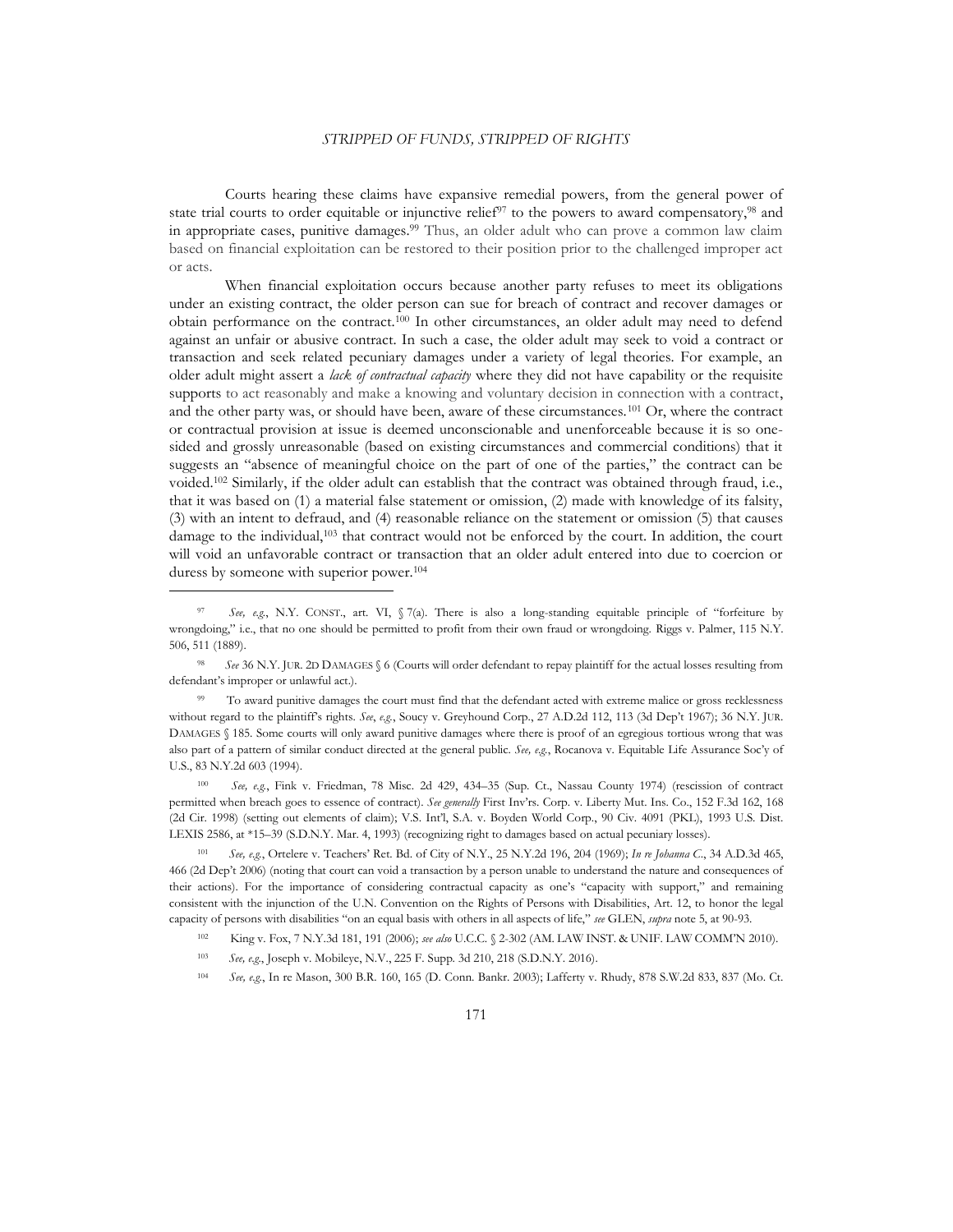An older person may also have a claim for conversion when someone assumes unauthorized control over their property<sup>105</sup> entitling them to damages or return of the property. Even when the older person cannot demonstrate that the person who acquired their money or property took it intentionally, there might be claims under the theories of unjust enrichment $106$  or money had and received<sup>107</sup> when the recipient benefitted and it would be unfair or inequitable to permit the recipient to retain the subject money or property.

Where the older person seeks to challenge financial exploitation by a person with whom they have a trusted or special relationship, they can avail themselves of additional common law remedies. Most obvious is a claim for breach of fiduciary duty entitling the injured principal to seek an accounting of lost funds and recover damages for the consequential losses from that breach.<sup>108</sup> The theory of *constructive trust* permits an older adult to recover property that was transferred to or obtained by a trusted individual based on a fraudulent promise, threat, or abuse of confidence when the trusted person was unjustly enriched by the transfer.<sup>109</sup> In addition, an older adult could seek to void a transaction that resulted from undue influence, i.e., the exertion of significant persuasion by a trusted or more powerful person that effectively subverted the older adult's mind and caused them to enter into a transaction they would not have entered into absent that influence.<sup>110</sup> Finally, a court can void a transaction between parties in a relationship of trust and confidence based on a claim of constructive fraud where the defendant took advantage of that special relationship through a misrepresentation of material fact that the complaining party relied on to their detriment.<sup>111</sup> Claims of constructive fraud have the advantage of shifting the burden of proof to the defendant "to prove the transaction fair and free from undue influence,"<sup>112</sup> that is, the transaction will be deemed to be void

<sup>109</sup> *See, e.g.*, Martha Graham Sch. and Dance Found., Inc. v. Martha Graham Ctr. of Contemporary Dance, Inc., 380 F.3d 624, 646 (2d Cir. 2004); 106 N.Y. JUR. 2D TRUSTS § 162.

<sup>110</sup> *See* RESTATEMENT (SECOND) OF CONTRACTS § 177 (Am. Law Inst. 1981) (defining undue influence as the "unfair persuasion of a party who is under the domination of the person exercising the persuasion or who by virtue of the relation between them is justified in assuming that that person will not act in a manner inconsistent with his welfare.").

<sup>111</sup> A defendant can be liable to a plaintiff for constructive fraud if there was: (1) a false misrepresentation; (2) in reference to a material fact; (3) for the purpose of inducing the other party to rely on such representation; 4) on which the other party did justifiably rely; (5) which resulted in damages or injury; and (6) a fiduciary relationship between the parties. 37 C.J.S. Fraud § 14 (Sept. 2020).

<sup>112</sup> *See, e.g.*, Aoki v. Aoki, 27 N.Y.3d 32, 39 (2016) (noting "where a fiduciary relationship exists between the parties, the law of constructive fraud will operate to shift the burden to the party seeking to uphold the transaction to demonstrate the absence of fraud"); In re Greiff, 92 N.Y.2d 341, 345 (1998); Gordon v. Bialystoker Ctr. & Bikur Cholim, Inc., 45 N.Y.2d 692,

App. 1994) (citations omitted).

<sup>105</sup> *See, e.g.*, Colavito v. New York Organ Donor Network, Inc., 8 N.Y.3d 43 (2006).

<sup>106</sup> In New York, for example, the elements of a claim of unjust enrichment are "1) that the defendant benefitted; 2) at the plaintiff's expense; and 3) that 'equity and good conscience' require restitution." Kaye v. Grossman, 202 F. 3d 611, 616 (2d Cir. 2000) (citation omitted).

<sup>107</sup> The essential elements of a claim for money had and received under New York law are that "(1) defendant received money belonging to plaintiff; (2) defendant benefitted from the receipt of money; and (3) under principles of equity and good conscience, defendant should not be permitted to keep the money." Aaron Ferer & Sons, Ltd. v. Chase Manhattan Bank, Nat'l Ass'n, 731 F.2d 112, 125 (2d Cir. 1984).

<sup>108</sup> *See* RESTATEMENT (SECOND) OF TORTS § 874 (Am. Law Inst. 1979).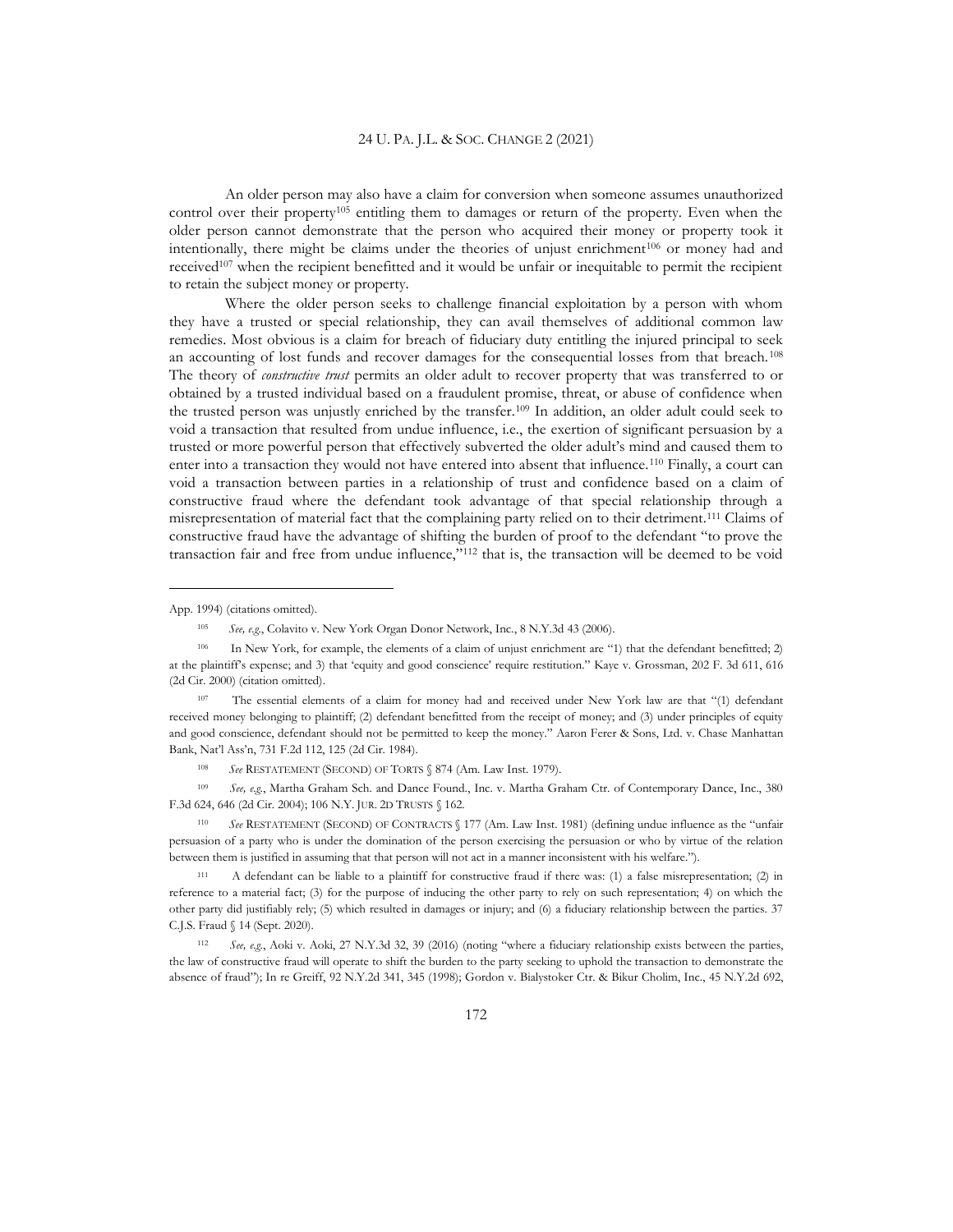unless the stronger party can demonstrate the *absence* of fraud, mistake or undue influence and "that all was fair, open, voluntary and well understood."<sup>113</sup>

In the case of Ms. J, constructive trust provided the remedy for financial exploitation by a spouse. Ms. J. lived in the same New York City apartment for forty years. Right before a late-in-life marriage, she arranged to buy the apartment with her fiancé for a below-market price as the building was converting to condominiums. Some years later, when they were living apart, her husband transferred the title to the apartment to his children without her knowledge. Those children later attempted to evict Ms. J from her home. Ms. J brought a lawsuit to stop the eviction and had a constructive trust declared in the apartment in her favor. The court granted a preliminary injunction ordering the stepchildren to stop all attempts to evict Ms. J, and she was ultimately able to settle the case and receive compensation for her interest in the apartment.

#### 3. Consumer Protection Laws

In addition to common law claims and state elder abuse statutes, consumer protection laws may provide further alternatives for addressing or preventing further financial exploitation through private claims or enforcement actions by the state attorney general or other designated governmental body. These laws may provide monetary and injunctive relief to older adults who have been subjected to financial exploitation as a result of unfair or deceptive business practices,<sup>114</sup> improper debt collection practices,<sup>115</sup> fraudulent credit repair organization practices, <sup>116</sup> or the use of automated telephone scam practices.<sup>117</sup> Federal law grants consumers the right to dispute unauthorized debit

<sup>117</sup> The Telephone Consumer Protection Act of 1991 (TCPA), 47 U.S.C. § 227 (2018), provides a private right of

<sup>698-99</sup> (1978) (observing that in cases of constructive fraud the burden is shifted to the "stronger party . . . to show affirmatively that no deception was practiced. . . ."). *But see, e.g.*, Connelly v. Conneely, 4 Misc. 3d 1019(A), (Sup. Ct., Kings County, 2004) (collecting cases that suggest the inference of fraud or undue influence may not apply when the confidential relationship is with a close relative).

<sup>113</sup> Gordon v. Bialystoker Ctr. & Bikur Cholim, Inc., 385 N.E.2d 285, 289 (N.Y. 1978).

<sup>114</sup> Most states have Unfair and Deceptive Practices (UDAP) laws that provide a private right of action to challenge unfair or misleading trade practices and also empower the State Attorney General to bring an action for damages and injunctive relief for a violation of the state UDAP laws. The various state laws vary in scope of coverage, elements of the claim, and available remedies. *See, e.g.*, CAL. BUS. & PROF. CODE §§ 17000–17210 (West 2017); CAL. CIV. CODE §§ 1750-1784 (West 2019); N.Y. GEN. BUS. LAW § 349 (McKinney 2020). Generally, UDAP laws provide a mechanism for addressing certain acts perpetrated by strangers such as illicit or unscrupulous lending schemes, fraudulent health remedies, confidence games, investment scams, and illicit telemarketing that are deemed to cause some harm to the general public as well as to the individual consumer.

<sup>115</sup> For example, the Fair Debt Collection Practices Act (FDCPA), 15 U.S.C. §§ 1692-1692p (2018), requires that third party debt collectors provide timely and informative communications concerning the origins and details of the debts they are seeking to collect and prohibits misleading or harassing communications in relation to the collection of a debt. The FDCPA creates a private right to sue debt collectors for injunctive relief, limited damages and attorney's fees, and vests the Federal Trade Commission (FTC) with authority to enforce compliance with the law.

<sup>116</sup> For example, the Credit Repair Organizations Act (CROA), 15 U.S.C. §§ 1679-1679j (2018), provides a private right of action against a credit repair organization that engages in deceptive or unjust advertisements or practices, and provides for recovery of actual damages, uncapped punitive damages (where appropriate) and fees and costs and vests the FTC with administrative enforcement authority.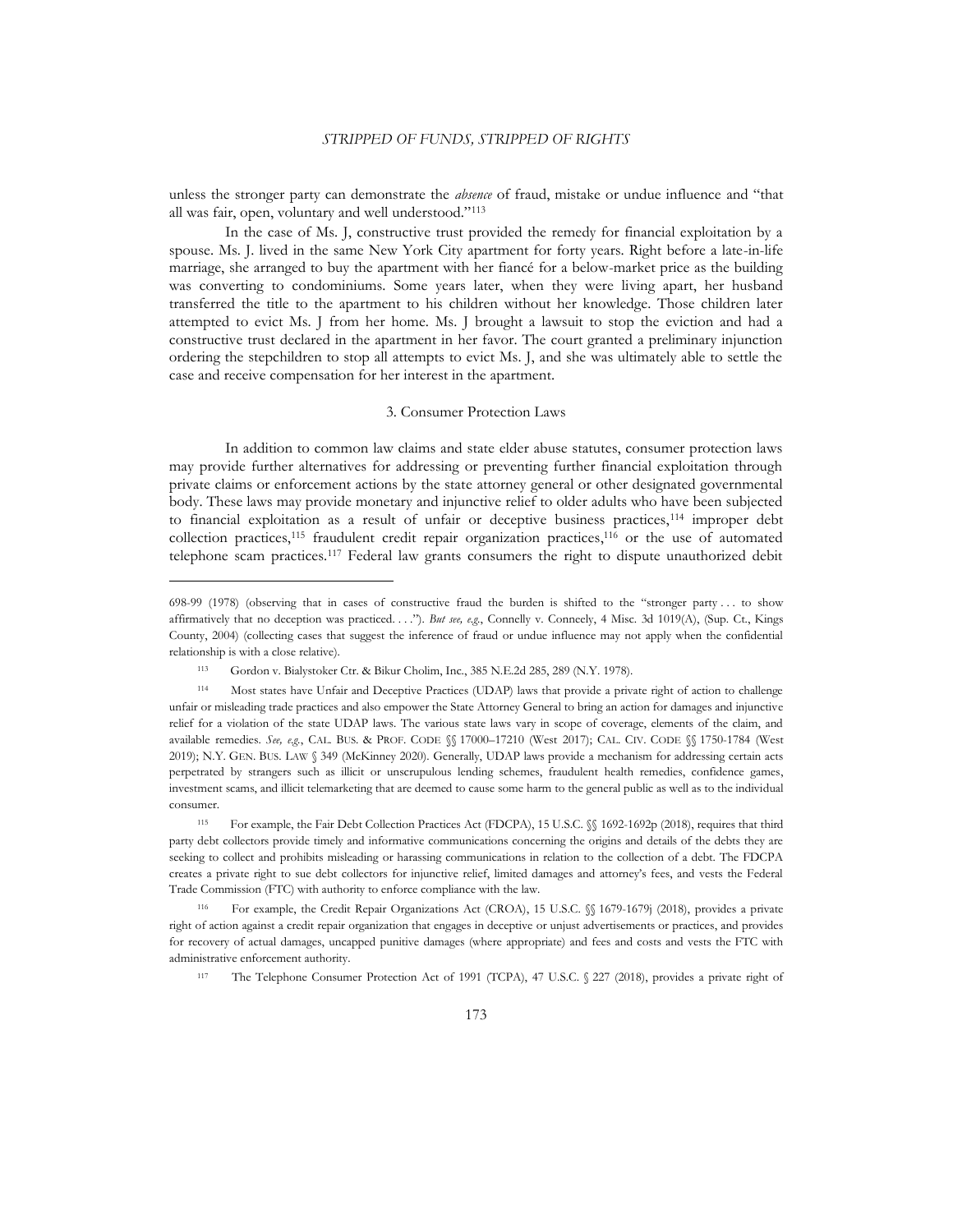card charges, electronic transfers of funds, and credit card charges.<sup>118</sup>

Many state laws empower law enforcement officials to investigate and pursue claims against the perpetrators of elder financial abuse. Some states criminalize elder financial exploitation by any party,<sup>119</sup> while some states do so only when the perpetrator stands in a position of trust, care, or confidence with the older adult.<sup>120</sup>

Many state prosecutors' offices have specialized units tasked with investigating and prosecuting elder exploitation crimes, both personal and financial. Despite the existence of these units, some prosecutors remain reluctant to pursue such a potential crime for reasons including the limited resources committed to these types of cases, the notion that this should be a civil, not a criminal matter, and the challenge of proving exploitation when the older victim has physical or cognitive limitations.<sup>121</sup> As a result, some prosecutors may still be unwilling to pursue such cases unless they involve very flagrant facts and/or significant losses.<sup>122</sup>

There are limits to the criminal prosecution of financial exploitation, however. First, the older adult may not want to involve the alleged perpetrator in the criminal legal process. In addition, a criminal prosecution may not provide the relief that the older adult needs. For example, a district attorney's office may successfully prosecute the perpetrator for deed fraud committed against an older person. But the prosecution does not necessarily restore title to the victim, who still will need civil legal assistance to unravel the mess created by the crime.

#### III. USING LESS RESTRICTIVE ALTERNATIVES: MITIGATING THE CHALLENGES

By using these alternative options for redressing elder financial exploitation, we adhere more closely to the requirement of seeking less restrictive alternatives and in the process preserve the older adult's rights, dignity, and autonomy. At the same time, no one suggests that these alternatives are quick and easy. The recovery of monies and property improperly taken from an older adult is a timeconsuming and often expensive process, whether recovery is sought in the context of a guardianship

action for damages and injunctive relief for automated telemarketing (by phone, fax or text) for commercial solicitation without the express consent of the receiving party, with enhanced damages for knowing and willful violations. The federal law does not protect older adults from unsolicited commercial calls made by actual persons.

<sup>118</sup> *See* Fair Credit Billing Act, 15 U.S.C. §§ 1666–1666j (2018); Electronic Funds Transfer Act, 15 U.S.C. §§ 1693- 1693r (2018).

<sup>119</sup> *See, e.g.*, MINN. STAT. § 609.2335 (2019) (crime of financial exploitation of vulnerable adult).

<sup>120</sup> *See, e.g.*, CAL. WELF. & INST. CODE § 15656(c)-(d) (West 2018) (creating criminal penalties for theft or embezzlement of an older adult's monies or property by a caretaker or person in a relationship of trust with the older adult); 720 ILL. COMP. STAT. 5/17-56 (2020) (criminalizing financial exploitation by one who stands in a position of trust or confidence with the older adult).

<sup>121</sup> *See* BRENDA K. UEKERT ET AL., NAT'L CTR. FOR STATE CTS., PROSECUTING ELDER ABUSE CASES: BASIC TOOLS AND STRATEGIES 29, 31-32 (2012), https://bja.ojp.gov/sites/g/files/xyckuh186/files/Publications/NCSC-Prosecuting-Elder-Abuse-Cases-Basic-Tools-and-Strategies.pdf [perma.cc/MD9E-P5JU] (discussing general reluctance of prosecutors to bring these cases because of the challenges of successful prosecution, including testimonial limitations, jury sympathy for caregiver defendants, and implicit ageism among juries and courts).

<sup>122</sup> *See* GAO-17-33, *supra* note 36, at 24-25 (noting that the forensic analysis required for one of these cases can cost \$20,000 and prosecutors are often reluctant to bring a case that does not exceed a certain monetary threshold).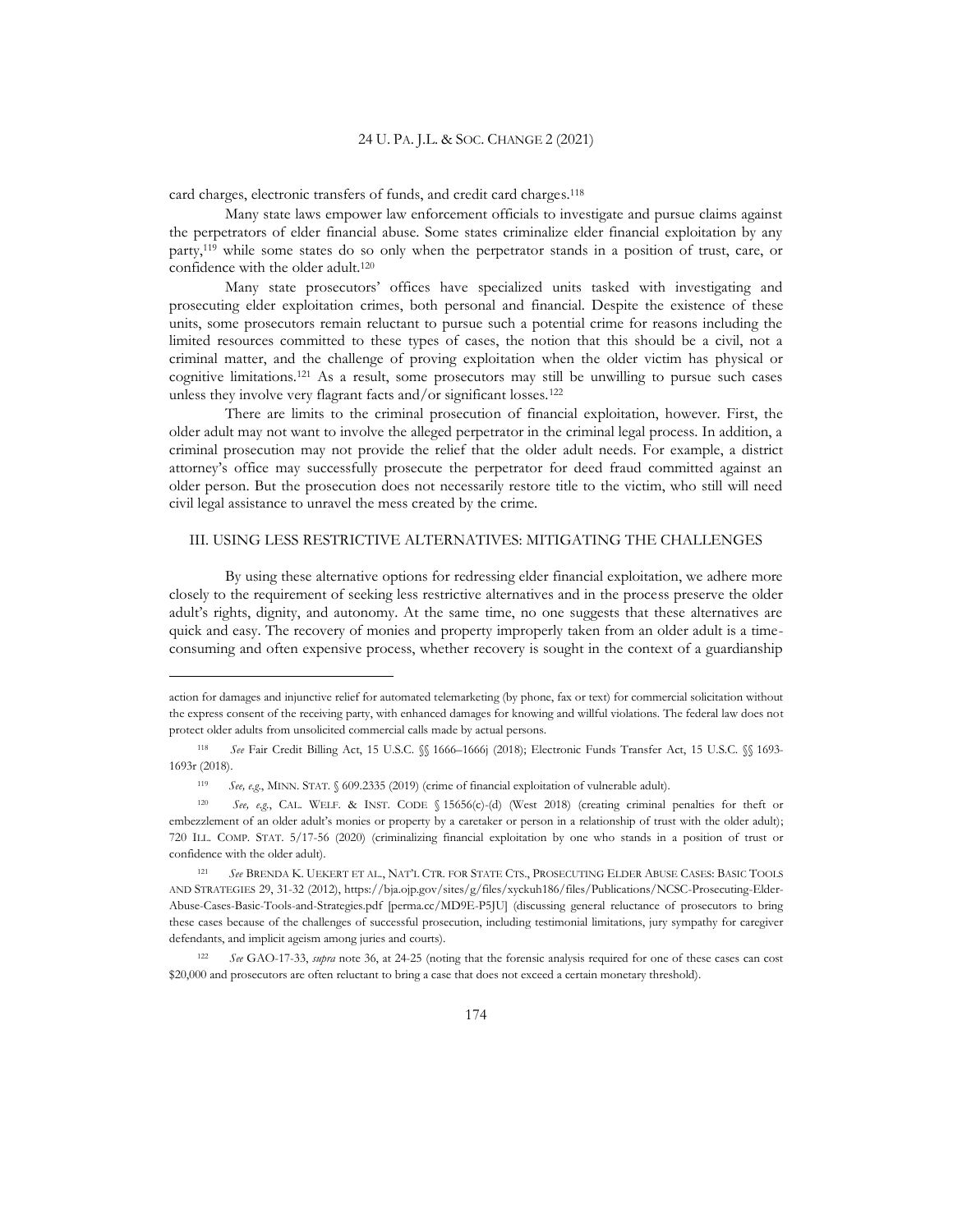or one of these alternative proceedings. Nevertheless, as this Section explains, many of the challenges presented by these alternative legal actions can be addressed or mitigated.

#### *Recovering Lost Funds*

Whether an older adult seeks relief through statutory or common law remedies or seeks injunctive relief from the guardianship court, as noted above, recovery of lost assets may be impossible because the abuser has spent the stolen funds, sold the stolen property to an innocent purchaser or is judgment-proof by the time any proceeding is commenced. For this reason, the older person should move for preliminary relief to freeze accounts or prevent the transfer of property from the perpetrator to a third party.

#### *Older Person's Concern for and/or Dependence on the Perpetrator of the Abuse*

In some number of cases the older adult may be unwilling to pursue an action because the older adult has affection or concern for the likely perpetrator or is dependent upon this person for financial, material or emotional support.<sup>123</sup>

#### *Availability of Counsel*

Because of their cost and complexity, it may be difficult to secure either publicly funded or private counsel for one of these matters. The federal Older Americans Act provides some general legal services funding that could be used for these cases and some local and state governments provide additional funding.<sup>124</sup> The availability of attorney's fees under state elder abuse statutes may also encourage representation by counsel in these cases. Expansion of this funding would enable advocates to develop relevant expertise and alternative strategies for assisting older adults to remedy the consequences of past financial exploitation and reduce the possibility of recurrence in the future. Best practices call for the use of interdisciplinary teams of lawyers, forensic accountants, and social workers for these cases. Some jurisdictions fund enhanced multidisciplinary teams to attempt to

See generally Campbell v. Thomas, 897 N.Y.S.2d 460, 462 (N.Y. App. Div. 2010) (observing that financial exploitation is often perpetrated by a member of the victim's family). One study concluded that in approximately 65% of substantiated elder abuse cases, the alleged offender was an adult child, other family member, or spouse/intimate partner of the victim. PAMELA B. TEASTER ET AL., NAT'L CTR. ON ELDER ABUSE, THE 2004 SURVEY OF STATE ADULT PROTECTIVE SERVICES: ABUSE OF ADULTS 60 YEARS OF AGE AND OLDER 20 (2006), http://www.napsa-now.org/wpcontent/uploads/2012/09/2-14-06-FINAL-60+REPORT.pdf [perma.cc/Q868-H8JC]; UEKERT ET AL., *supra* note 121, at 32.

<sup>124</sup> For example, in New York City, JASA/Legal Services for Elder Justice receives funding from the local Department for the Aging for its Legal/Social Work Elder Abuse Program (LEAP) that uses specially trained teams of attorneys and social workers to identify, eliminate, and prevent abuse, including bringing litigation on behalf of older adults who are subjected to financial exploitation. The program also trains professionals, gatekeepers, and community members in the prevention, identification and reduction of elder exploitation and abuse. *See generally Legal Services*, JASA, https://www.jasa.org/services/legal [perma.cc/8NFS-ZZBV].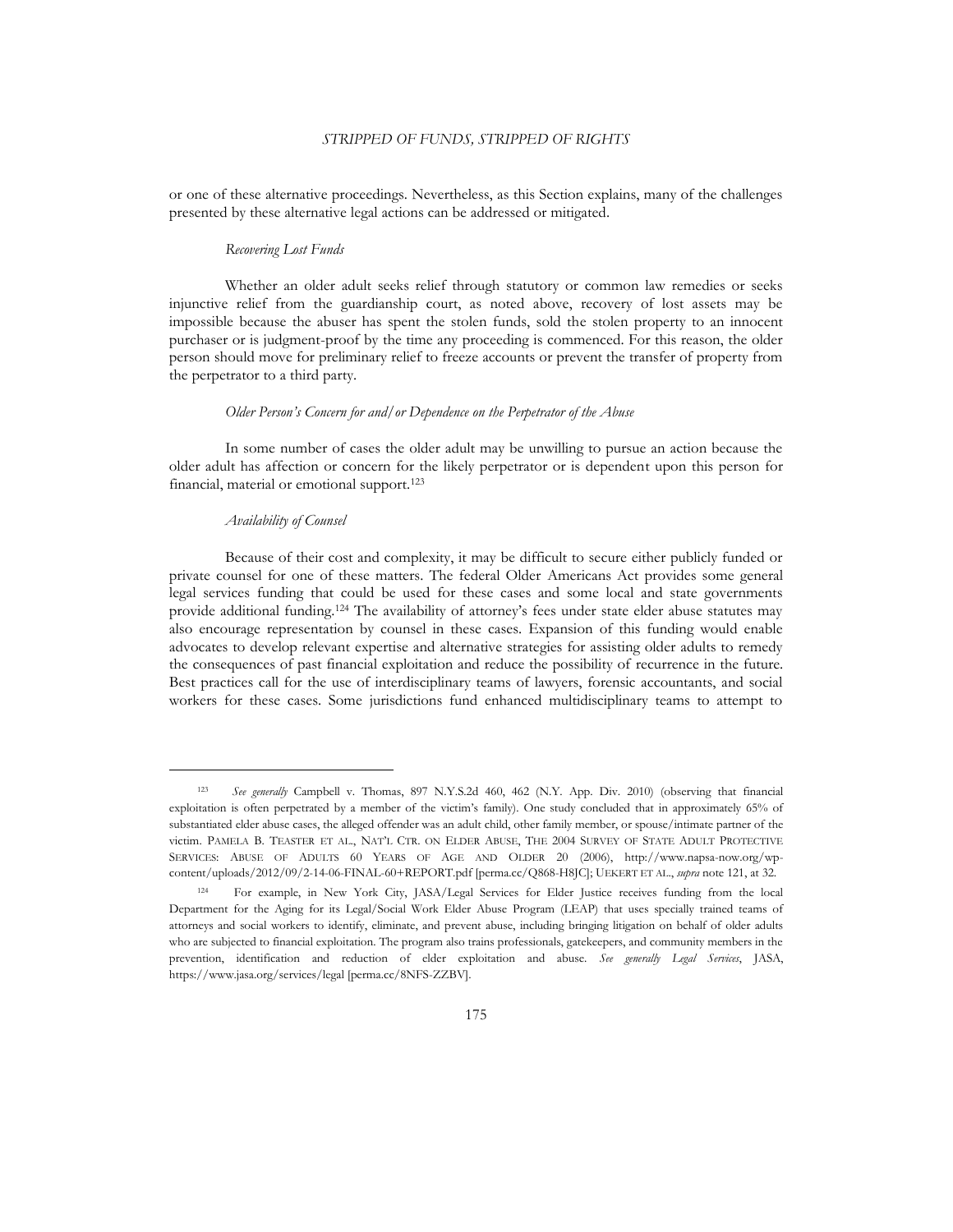resolve complex cases of elder financial exploitation.<sup>125</sup>

#### *Misperceptions About Capacity to Retain Counsel*

Lawyers may have ethical concerns about whether an older adult with cognitive limitations has the capacity to retain a lawyer and make critical decisions within the litigation, though these concerns are often exaggerated or misplaced. The Model Rules of Professional Conduct recognize that: "a client with diminished capacity often has the ability to understand, deliberate upon, and reach conclusions about matters affecting the client's own well-being. . . ."<sup>126</sup>

In addition, concerns about an older person's capacity to retain counsel can also be overcome by the fact that many state elder abuse statutes explicitly authorize actions by third parties.<sup>127</sup> Older persons with mild or moderate limitations in decision-making abilities who are incapable of adequately prosecuting or defending litigation can also proceed with the assistance of a guardian *ad litem*<sup>128</sup> and, as recognized by the comments to the Model Rules of Professional Conduct, the client may receive assistance from family members or other persons in lawyer-client discussions and deliberations.<sup>129</sup>

<sup>125</sup> Counties in New York State, like other states such as California, use Enhanced Multidisciplinary Teams ("EMDT") that may include relevant actors, such as, lawyers (including assistant district attorneys), doctors, social workers, bankers, forensic accountants, Adult Protective Services, and police officers, to develop responses to difficult cases of elder abuse, including elder financial exploitation. Providing the advantage of multiple perspectives and areas of expertise, these teams work collaboratively to craft individualized plans to address the exploitation and "improve the health and quality of life for older adults." Although these teams continue to seek guardianships as one solution, this EMDT model can be used to craft creative solutions that would avoid guardianships. *See, e.g.*, *Enhanced Multidisciplinary Teams: Overview*, NYC ELDER ABUSE CENTER, https://nyceac.org/clinical-services/mdts [perma.cc/HM6W-8LAH]; *Enhanced Multidisciplinary Team (E-MDT)*, CENTER FOR ELDER LAW & JUSTICE, https://elderjusticeny.org/services/elder-abuse-prevention-unit/emdt [perma.cc/ 24UC-VDA6].

<sup>126</sup> MODEL RULES OF PRO. CONDUCT r. 1.14 cmt. [1] (AM. BAR ASS'N 2020) (discussing the obligation to endeavor to maintain a normal lawyer-client relationship with a client who may have diminished decision-making capacity).

<sup>127</sup> *See, e.g.*, ARIZ. REV. STAT. ANN. § 46-456(G) (2013); FLA. STAT. ANN. § 415.1051 (West 2010); WIS. STAT. ANN. § 813.123 (West 2018).

<sup>128</sup> The guardian *ad litem* (GAL) should not be making ultimate decisions regarding the representation. Rather, a GAL has the more limited, but often critical role of assisting a party incapable of adequately prosecuting or defending an action with litigation-related tasks such as applying for necessary social services or benefits, conducting factual investigation to support the person's potential claims or defenses, or providing the court with a report or recommendation. *See* Jeanette Zelhof, Andrew Goldberg & Hina Shamsi, *Protecting the Rights of Litigants with Diminished Capacity in the New York City Housing Courts*, 3 CARDOZO PUB. L. POL'Y & ETHICS J. 733, 762–64 (2006). *See generally* Kevin M. Cremin et al., *Ensuring a Fair Hearing for Litigants with Mental Illnesses: The Law and Psychology of Capacity, Admissibility, and Credibility Assessments in Civil Proceedings*, 17 J. L. & POL'Y 455 (2009). Outside the U.S., disability rights advocates have proposed the idea of an "access to justice intermediary" to ensure a person with a disability's full participation in all legal proceedings in which they are a party by mediating between the person and the legal system, acting only with the consent of the person with a disability. *See Access to Justice Intermediaries: Role and Basic Operating Principles*, BIZCHUT (August 23, 2020), https://www.bizchut.org.il/post/access-to-justice-intermediaries-role-andbasic-operating-principles [https://perma.cc/44CB-KQKV].

<sup>129</sup> MODEL RULES OF PRO. CONDUCT r. 1.14, cmt. (3) (AM. BAR ASS'N 2020) (observing that while the client can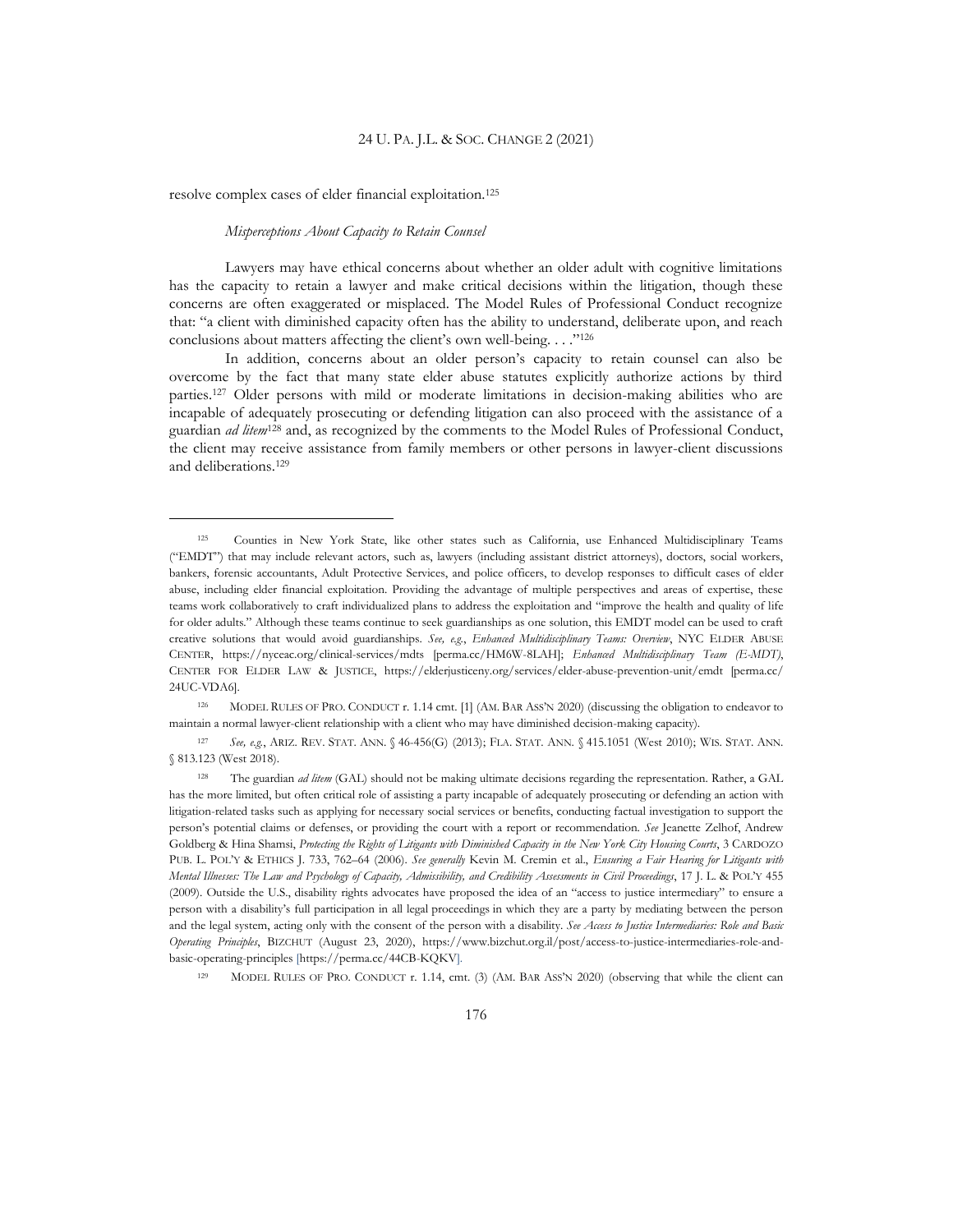#### *Potential Proof Problems*

In a proceeding to recover monies or property that have been misappropriated from an older adult with cognitive limitations, testimony may be needed from the older adult regarding the challenged transaction, their understanding of the transaction at the time, and the contemporaneous actions and statements of the alleged wrongdoer. There may be some challenges in obtaining this evidence. The first is whether an older adult who may be frail or have physical or mental impairments will be willing and able to prepare for and attend a deposition and court hearing.<sup>130</sup> Even if the older adult is currently willing and able to testify, "[g]iven that complicated cases of fraud and financial exploitation may take years to go to trial, it is possible that a particularly frail victim's cognitive or physical health will decline to the point that he or she cannot testify."<sup>131</sup> This problem can be partially mitigated by depositions to preserve testimony and the trial scheduling preference generally available for cases involving persons of advanced age.<sup>132</sup>

Yet, even if the older adult is able and willing to actively participate in the litigation, there is the question of whether they will be able to recall and recount past events in sufficient detail to provide coherent and persuasive testimony supporting the claims. The modern evidentiary rule is that all adults are presumed competent to testify, with any questions regarding a witness's mental capacity presenting an issue of the weight to be given to that testimony, not its admissibility.<sup>133</sup> Courts now recognize that persons with dementia retain memory and can provide reliable statements and testimony until their dementia has progressed to its most advanced stage.<sup>134</sup> While not insurmountable, the victim's ability to testify effectively is a potential issue in these cases.

Lawyers and prosecutors are overcoming some of these potential evidentiary obstacles when pursuing or prosecuting these cases. First, lawyers use testimony from sources other than the older person. Medical experts testify regarding the victim's mental capacity at the time of the challenged financial transaction based on personal knowledge of the victim's cognitive abilities or a review of their medical records.<sup>135</sup> Moreover, lawyers use testimony from other third parties about the older

<sup>132</sup> *See, e.g*., N.Y. C.P.L.R. § 3403(4). (MCKINNEY 2019); *see also* FLA. STAT. ANN. § 772.11(5) (West 2014) (providing opportunity to request an early trial date in elder abuse action).

<sup>133</sup> Under modern evidentiary rules, the mental competency of every witness is presumed, and the trier of fact will determine the credibility of any given testimony and the weight they wish to give it. Henry Weihofen, *Testimonial Competence and Credibility*, 34 GEO. WASH. L. REV. 53, 53 (1965).

<sup>134</sup> *See, e.g.*, Boyce v. Fernandes, 77 F.3d 946, 949 (7th Cir. 1996) (discussing reliability and competency of statements by older adults with dementia, noting that dementia is progressive . . . may not significantly impair memory in earlier stages and that even "until the terminal stage . . . the severity of the dementia varies from day to day, even from hour to hour").

<sup>135</sup> This medical evidence can come from a treating physician or other medical expert who has reviewed the victim's medical records. UEKERT ET AL., *supra* note 121, at 10-11.

receive this assistance, it is the client, not their family or friends, who must direct the representation and whose interests must always be paramount).

<sup>130</sup> KELLY DEDEL JOHNSON, U.S. DEPT. OF JUST. OFF. OF CMTY. ORIENTED POLICING SERVS., FINANCIAL CRIMES AGAINST THE ELDERLY 10–11 (2004), https://cops.usdoj.gov/ric/Publications/cops-w0768-pub.pdf [perma.cc/EQK5- P3LP] ("[C]ognitively and physically impaired seniors may feel overwhelmed at the prospect of traveling to the police station, district attorney's office or court.").

<sup>131</sup> *Id.* at 11.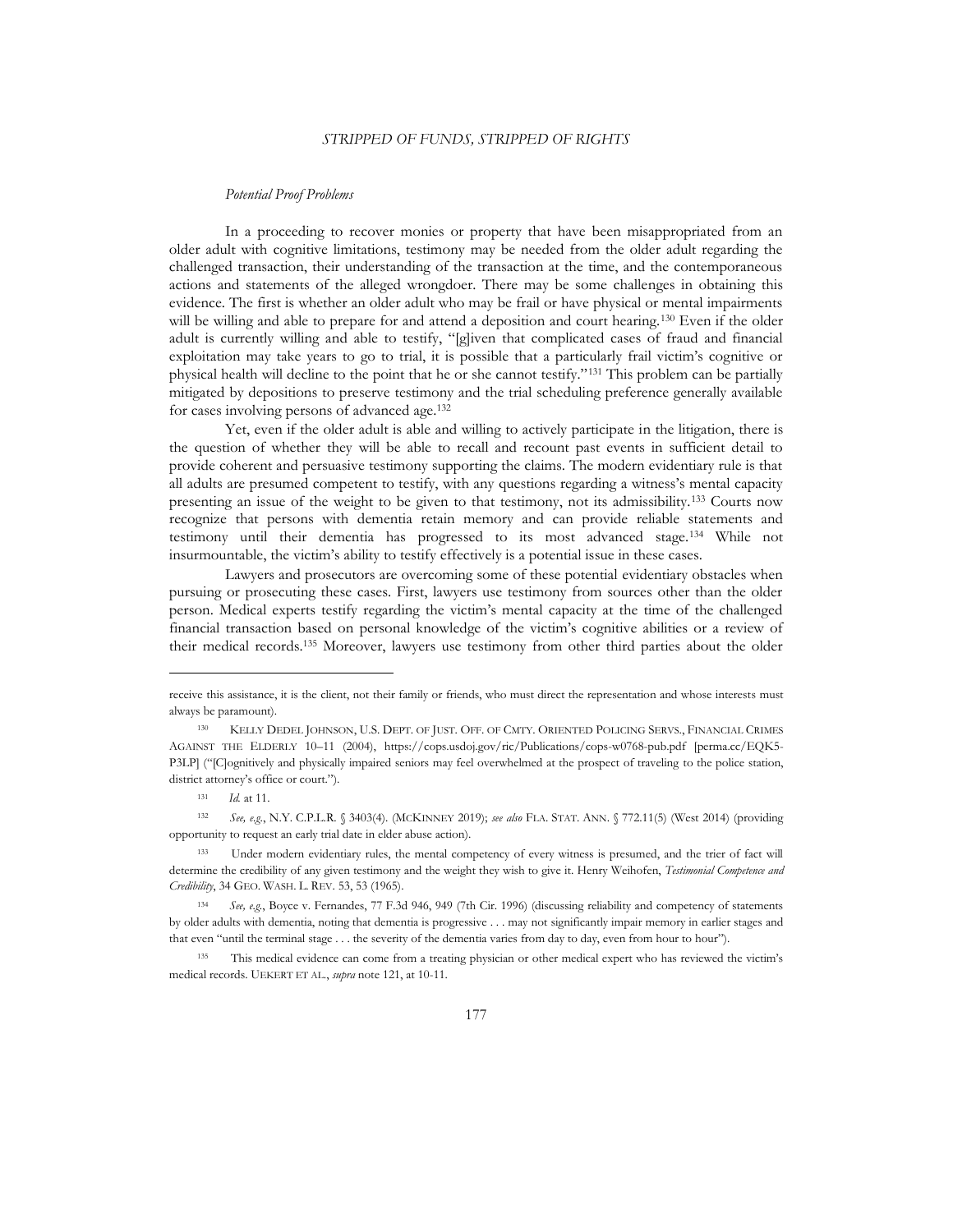person's capabilities near the time of the transaction at issue or statements made by the alleged abuser regarding the transaction or the victim's mental capacity at the relevant time.

For example, in a criminal prosecution against the son of philanthropist Brooke Astor and the son's lawyer, third-party testimony was successfully employed to prove fraud and conspiracy by defendants in securing a signature on the Second Codicil to Ms. Astor's will. The prosecutors used testimony from Ms. Astor's doctor regarding her limited cognitive abilities around the time of the challenged incident and prior statements by the defendant-son demonstrating that he believed his mother's memory had significantly deteriorated prior to the incident. In addition, one of Ms. Astor's nurses testified that she saw the defendants drag Ms. Astor into a room for the signing of the codicil, which Ms. Astor had not seen prior to the date of the execution. The nurse explained that Ms. Astor entered and then quickly left the room, immediately asking the nurse what had just happened. All of this testimony was critical in proving that the defendants conspired to steal from the estate.<sup>136</sup>

Second, lawyers use financial documents and forensic accounting testimony effectively to prove these claims.<sup>137</sup> Forensic evidence showing significant changes in a client's pattern of withdrawals and payments from an account is helpful as is any evidence from the alleged abuser's accounts showing unusual deposits at or around the time of the financial exploitation. Forensic evidence proved critical in obtaining relief in the case of Mr. V, a legally blind man in his 80s who also had mild cognitive limitations. He sought legal assistance because he believed that a bank manager who had been assisting him with check-writing and maintenance of his accounts and safe deposit box had stolen more than \$100,000 of his money—essentially his life's savings. He attempted to report the losses to the bank, but after an internal investigation, the bank declined to compensate him for his losses. After significant efforts to find a lawyer, he secured pro bono counsel who agreed to bring an action against the bank employee and the banking institution based on common law claims of fraud, money had and received, and breach of fiduciary duty.

Counsel had concerns because the events that led to Mr. V's losses seemed somewhat odd and there were no witnesses: it would be Mr. V's word against the bank employee's. Mr. V's recounting of events, while always consistent, involved a bizarre story in which the bank employee had instructed him to withdraw funds from his account to purchase bank checks and store those in his safe deposit box that she helped him access. Despite this weakness, he ultimately obtained a settlement that compensated him for part of the money that had been taken from him. How did he manage this? Mr. V's imperfect testimony was consistent with banking records and other relevant forensic evidence identified by his lawyer. Records from the bank employee's personal account revealed suspicious deposits at the time in question. In addition, the challenged transactions were suspicious enough on their own to suggest that there would be no routine reason for him to engage in those transactions.

#### *Delays in Discovery Can Bar Relief*

Another challenge in bringing these actions is that elder financial exploitation may occur for some time before the older person or anyone else notices and after time limits to seek recovery may

<sup>136</sup> *Id.* at 24, 26.

<sup>137</sup> *Id.* at 14.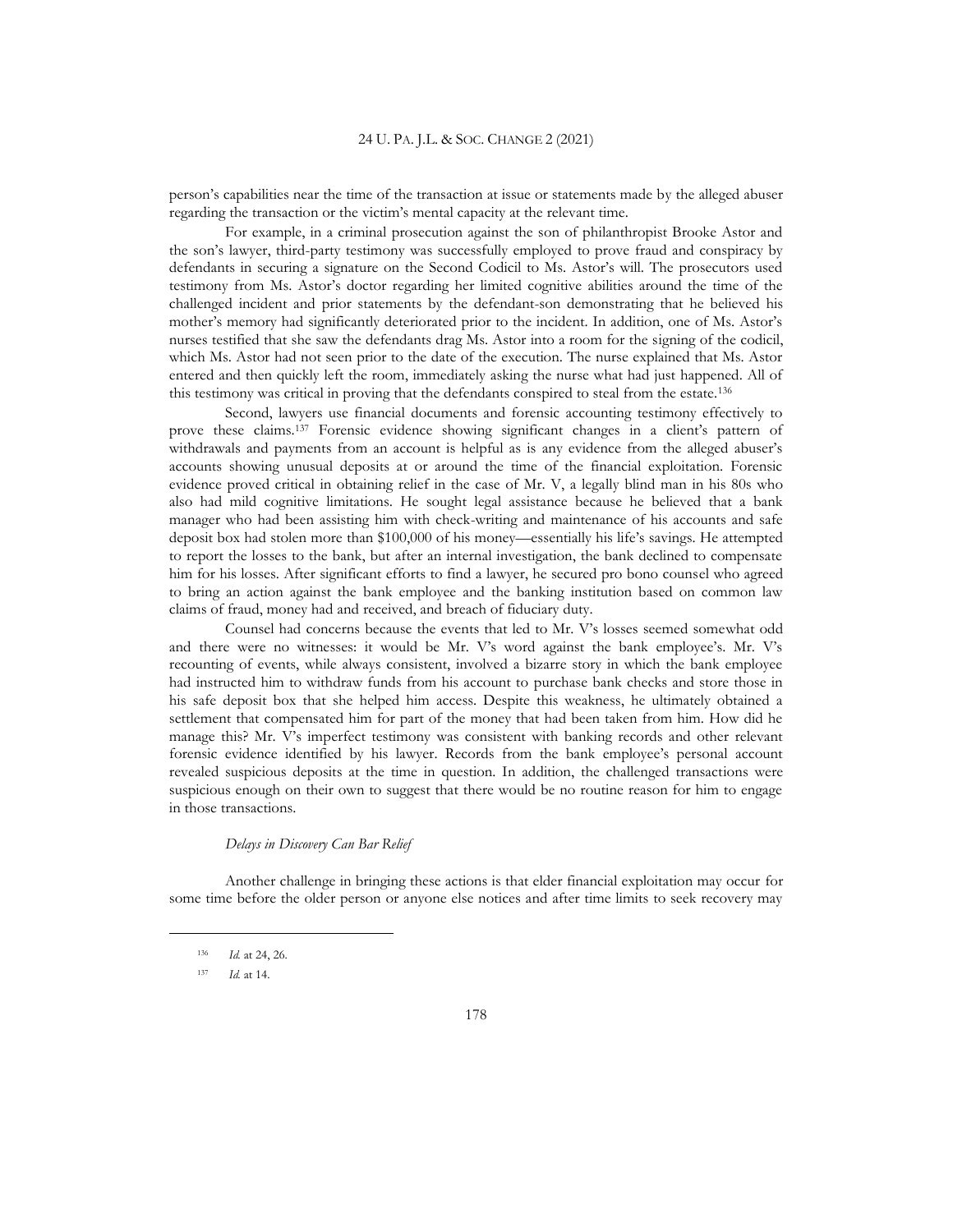have lapsed. For example, banking institutions have imposed short time limitations for challenging suspicious transactions such as forged checks in their deposit agreements with account holders—time limits that courts have upheld even though they shorten the statutory period provided for in the Uniform Commercial Code.<sup>138</sup> These time limits are especially harsh for victims of elder financial exploitation, who often do not discover the improper transactions until months later. Similarly, statutes of limitations for certain common law claims may bar recovery. Victims of exploitation may attempt to circumvent these limits by proceeding under state elder abuse statutes, many of which have time limits that run from the time of discovery of the financial exploitation, but these statutes may not cover all the instances in which financial institutions acted negligently in permitting abuse. Alternatively, advocates should seek legislative reform to permit a longer time period for filing challenges, running from the point of discovery, when a bank has engaged in negligent conduct with respect to an older person's assets within the bank's control.

#### IV. ENSURING THE RIGHT TO LEGAL CAPACITY REMAINS FRONT AND CENTER

Even with the best prevention and most robust advocacy, as long as guardianship exists, guardianship petitions will be brought against older adults. What can be done to ensure that the right to legal capacity remains front and center when a court is asked to impose a guardianship as a remedy for elder financial exploitation and related losses?

It is critical to ensure that alternatives are truly considered and that a guardianship is never imposed without a judicial determination that the assistance of a surrogate decision-maker would work better than any potential alternative or no assistance at all. Consideration of less restrictive alternatives has long been required by many state guardianship laws,<sup>139</sup> but it is widely acknowledged that the provisions are underenforced in practice.<sup>140</sup> In an effort to tighten these requirements, the Uniform Guardianship Act requires that the guardianship petition explain which less restrictive alternatives were considered by the petitioner and why they were inadequate.<sup>141</sup> In addition, the guardianship court must make specific findings about why the person's needs cannot be met by a less restrictive alternative.<sup>142</sup>

<sup>138</sup> Under the U.C.C., a bank is strictly liable for any forged checks paid out on an account. *See* N.Y. U.C.C. LAW § 4- 401(1) (McKinney 1962) (establishing the inference that since banks may only charge for items that are properly payable, and forged checks are not properly payable, such checks result in liability for banks). The U.C.C. sets an outer time limit of one year for a customer to discover unauthorized charges and report them to the bank. N.Y. U.C.C. LAW § 4-406(4) (McKinney 1962). But banks routinely modify this U.C.C. provision in their deposit agreements, thereby shortening significantly the period an account holder has to report forgeries. *See, e.g.*, Clemente Bros. Contracting Corp. v. Hafner-Milazzo, 23 N.Y.3d 277, 289 (2014) (permitting bank to modify the one-year time limit of U.C.C. 4-406(4) by contract to 14 days for sophisticated customers).

<sup>139</sup> For a roundup of state laws on less restrictive alternatives, *see generally* Haldan Blecher, *Least Restrictive Alternative References in State Guardianship Statutes*, *reprinted by* ABA COMM'N ON L. & AGING (June 23, 2018), https://www. americanbar.org/content/dam/aba/administrative/law\_aging/06-23-2018-lra-chart-final.pdf [https://perma.cc/MBZ7-3F8T].

<sup>140</sup> *See* NAT'L COUNCIL ON DISABILITY, *supra* note 3, at 166 ("Courts often find that no suitable alternative exists when, in fact, supported decision making or another alternative might be appropriate.").

<sup>141</sup> UGCOPAA §§ 302, 402.

<sup>142</sup> UGCOPAA §§ 310, 411(b)(1) (order of appointment must "include a specific finding that clear-and-convincing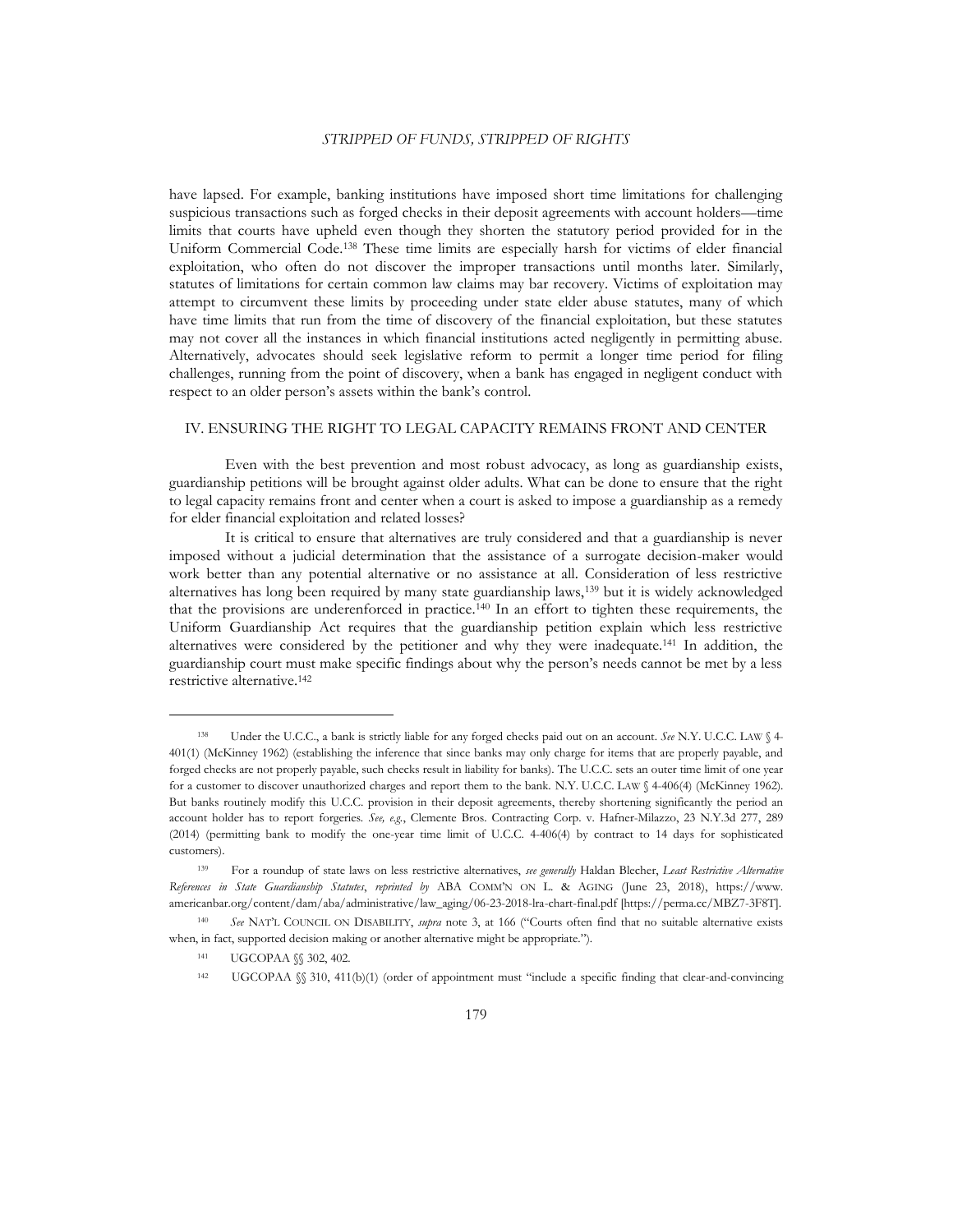These provisions are important steps forward, but there are additional problems that need to be addressed. First, courts often take the explanation in the petition at face value and do not press the petitioner further on why any identified alternatives did not or could not work.<sup>143</sup> Nor do courts regularly consider potential alternatives that are not mentioned in the guardianship petition. Second, while statutes call for courts to make findings and the new uniform law goes one step further to require *specific* findings, template language nonetheless abounds.<sup>144</sup> Third, courts rarely look beyond alternatives already in place for the individual and consider whether alternatives that have not yet been attempted might suffice.<sup>145</sup> For example, when the petitioner is a local department of social services with authority over public benefit programs, a court might scrutinize whether that agency had attempted to provide the respondent with other services available through that agency, such as financial management assistance and home care. Finally, even when a court finds that less restrictive alternatives will not work, there is no obligation to explain why guardianship would work better to address that specific concern.<sup>146</sup> In many cases, less restrictive alternatives will not address the need, but neither will guardianship.<sup>147</sup>

Courts in the past have looked to the most traditional alternatives such as the existence of a power of attorney or health care proxy as the universe of alternatives considered. But the range of possible alternatives for addressing the needs of an older adult in financial distress is, in fact, far more varied. A comprehensive list of alternatives to guardianship is provided in Appendix A. Two alternatives that have garnered attention recently—approval of a single transaction and supported decision-making—would serve to address the older person's needs in a large number of cases in which other alternatives do not suffice. For purposes of this Article, we argue that no court should impose guardianship without considering supported decision-making and/or approval of a single transaction.

<sup>146</sup> *See, e.g.*, N.Y. MENT.MENTAL HYG. LAW § 81.16(b) (McKinney 2016) (describing required findings that must be made on the record for appointment of a guardian under various circumstances).

<sup>147</sup> *See* Kristin Booth Glen & Rebekah Diller, The Myth of Protection (unpublished manuscript) (on file with authors).

evidence has established that the identified needs of the respondent cannot be met by a protective arrangement . . . or other less restrictive alternative, including use of appropriate supportive services, technological assistance, or supported decision making"); *see also* CAL. PROB. CODE § 1800.3(b) (West 2008) (requiring express finding that granting of the conservatorship is the least restrictive alternative needed for the protection of the conservatee); *Cf.* UTAH CODE ANN. § 75-5-304(2)(a) (West 2017) (requiring specific finding that full guardianship is required).

<sup>143</sup> *See* NAT'L COUNCIL ON DISABILITY, *supra* note 3, at 166 (finding that "[m]ost state statutes require consideration of less-restrictive alternatives, but courts and others in the guardianship system often pay lip service to this requirement").

<sup>144</sup> *See* UGCOPAA § 411(b)(1) (requiring court to specifically state its finding that "clear-and-convincing evidence has established that the identified needs of the respondent cannot be met by a protective arrangement instead of conservatorship or other less restrictive alternative"). *Cf.* cmt. to UGCOPAA § 411(c) (discussing need for court to provide specific findings regarding why it entered a full, rather than limited conservatorship and noting that this provision is designed to counter the "perverse incentives" of judicial economy and finality pushing courts to appoint a full, rather than limited conservators).

<sup>145</sup> *See* NAT'L COUNCIL ON DISABILITY, *supra* note 3, at 166 (finding that "[c]ourts often find that no suitable alternative exists when . . . another alternative might be appropriate"). For an example to the contrary, *see* Matter of Eli T., 89 N.Y.S.3d 844, 848-849 (Sur. Ct. Kings Cnty. 2018) (denying guardianship petition for adult with cognitive limitations on grounds that he had capacity to make decisions with the support of his family and noting that he could avail himself of power of attorney, health care proxy, and other alternatives if he needed more support).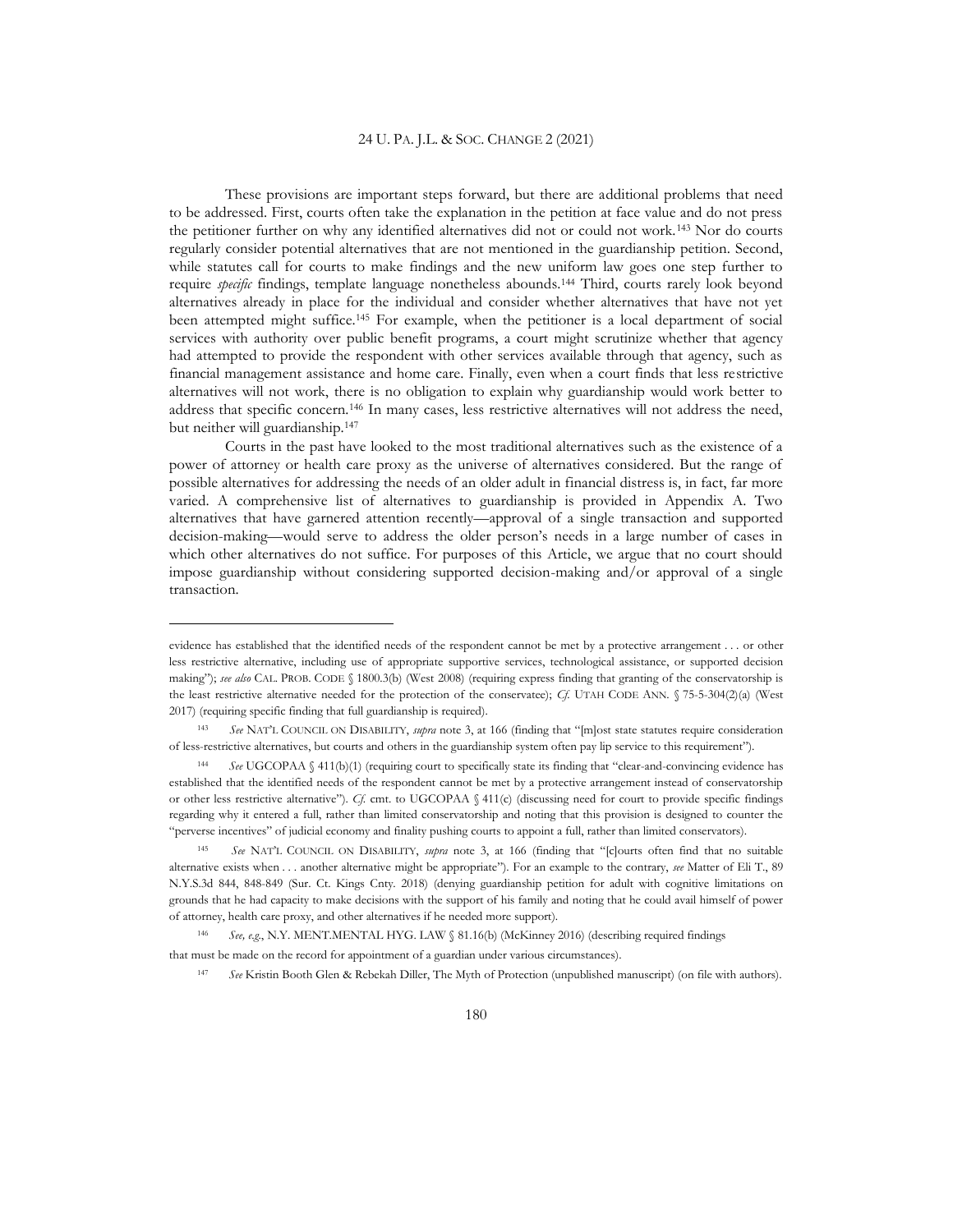#### *A. Authorize a Protective Arrangement or Approve a Single Transaction*

The Uniform Guardianship Act, as well as many state statutes, provide that courts may authorize a protective arrangement and/or approve a single transaction without stripping the older adult of their rights and appointing a guardian on an ongoing basis.<sup>148</sup> The new uniform guardianship statute commentary promotes these single-issue court orders as a valuable and important alternative that not only protects the rights of the individual but also offers efficiencies for courts because they do not require long-term oversight and monitoring.<sup>149</sup> Unfortunately, parties and courts have in the past rarely availed themselves of this option, missing a valuable and important opportunity to craft a less restrictive alternative to an ongoing guardianship.<sup>150</sup>

The following case illustrates the use of this mechanism. Mr. and Mrs. Q lived in their jointly owned home that had an outstanding mortgage in both their names. When Mrs. Q developed severe Alzheimer's disease and was moved to a nursing home, her entire income began going to pay for her care. Because of the loss of this income, the family was no longer able to pay their mortgage and the lender sued Mr. and Mrs. Q in a foreclosure proceeding. Mr. and Mrs. Q were in a position to resolve the foreclosure proceeding with a favorable re-financing arrangement, but the bank would not proceed with the case because it concluded that Mrs. Q, a party to the existing mortgage, lacked the legal capacity to authorize the settlement. The bank recommended that Mr. Q seek appointment of a guardian for his wife.

Mrs. Q, however, did not need an ongoing guardian. What she needed was a limited order from the guardianship court to resolve the foreclosure proceeding and enter into a re-financing agreement on her behalf. In this case, the opportunity for a single transaction order approving the refinancing agreement without appointing a guardian on an ongoing basis provided the perfect solution for the family.

#### *B. The Emerging Alternative of Supported Decision-Making*

Supported decision-making ("SDM") is an emerging alternative to guardianship that ensures that individuals with disabilities retain final decision-making control over their lives. <sup>151</sup> The term has

<sup>148</sup> *See, e.g.*, N.Y. MENTAL HYG. LAW § 81.16(b) (McKinney 2016) (allowing protective arrangement or single transaction based on incapacity determination, but without appointment of guardian, to meet the personal and property needs of the incapacitated person); UGCOPAA  $\S$  503(c)(2), (d) (permitting the court, without appointing a conservator or guardian, to authorize or direct a single transaction to protect the financial or property interests of an individual meeting the standard for appointment or enter a protective arrangement on their behalf, and to enter a protective order in an appropriate case even where the individual does not meet the standard for appointment of a surrogate decision maker).

<sup>149</sup> UGCOPAA Prefatory Note.

<sup>150</sup> *See* Pamela B. Teaster et al., *Wards of the State: A National Study of Public Guardianship*, 37 STETSON L. REV. 193, 219 n.177 (2005) (noting that a 2005 national study of public guardianship programs revealed under several models that limited guardianships occurred in fewer than seven percent of cases); *see also* Lawrence A. Frolik, *Guardianship Reform: When the Best is the Enemy of the Good*, 9 STAN. L. & POL'Y REV. 347, 354 (1998) (stating that limited guardianship has not been widely used and noting that reformers must convince judges of the value of limited guardianship).

<sup>151</sup> *See generally* NAT'L RESOURCE CTR. FOR SUPPORTED DECISION-MAKING, http://www.supporteddecisionmaking.org [https://perma.cc/3WAM-8QKA] (last visited Nov. 20, 2020) (general information about supported decision-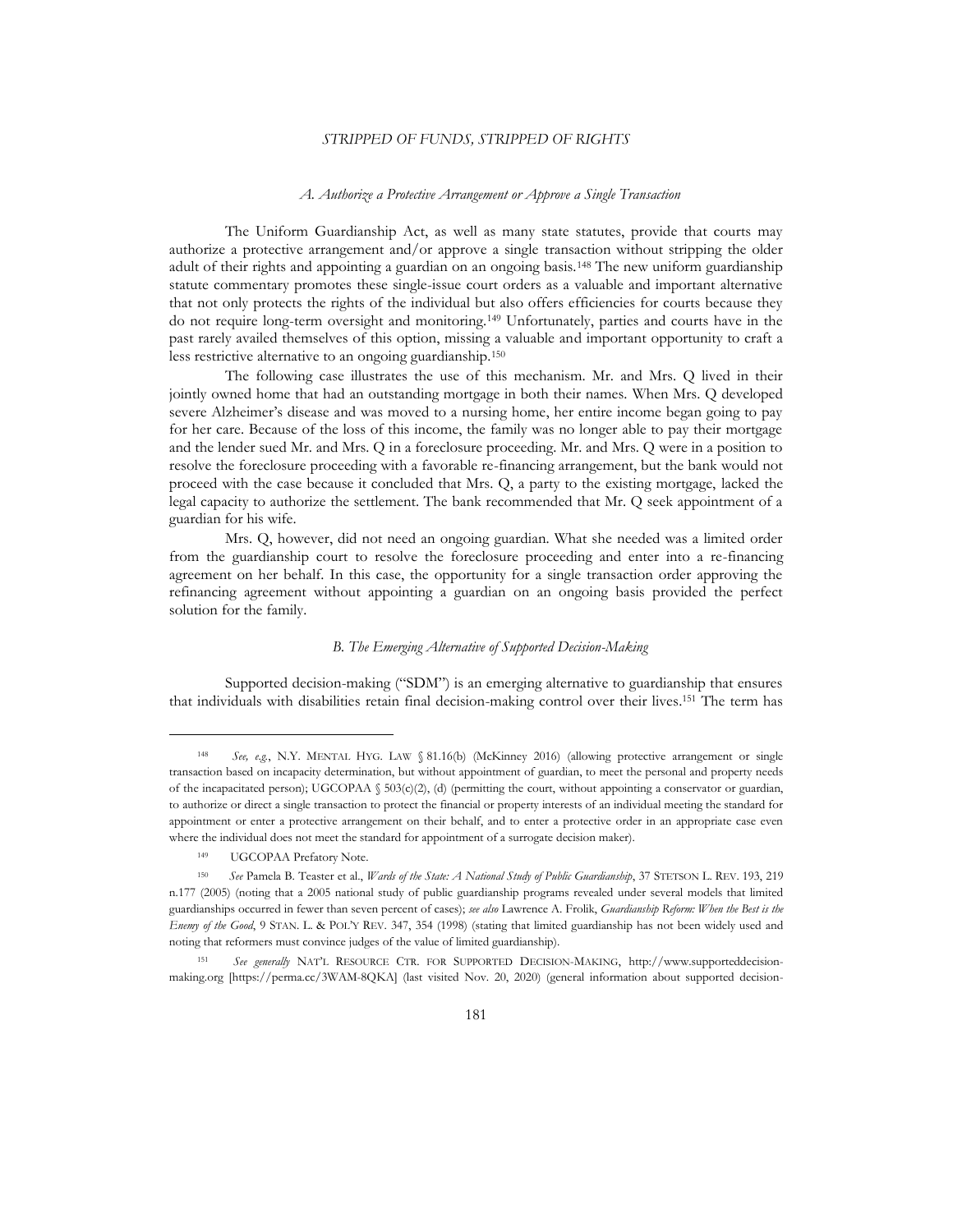been used to refer to a variety of arrangements in which an individual receives support to make decisions, often from select persons whom they trust such as friends or family members. These supporters, in turn, may assist the individual in making decisions by obtaining information, helping them weigh and assess options, communicating decisions, and providing other support. In the wake of the U.N. Convention on the Rights of Persons with Disabilities ("CRPD"),<sup>152</sup> which called for guardianship to be replaced by a system of supports that would permit all individuals to retain the right to make legally binding decisions, persons with disabilities have increasingly participated in SDM through pilot projects as well as under new state laws.<sup>153</sup>

A growing number of states have enacted legislation recognizing SDM as an alternative to guardianship. As of 2020, ten states and the District of Columbia have passed laws providing legal recognition of SDM agreements, whereby individuals set forth whom they authorize to serve as their supporters and what type of support they are authorized to provide.<sup>154</sup> While SDM may be used with or without an agreement and with or without a state statute on agreements, the statutes are important because they provide assurances to the participants and third parties that decisions made pursuant to the agreement will be legally recognized. The recent Uniform Guardianship Act and several other state statutes also recognize SDM as a less restrictive alternative that must be considered before guardianship can be imposed.<sup>155</sup> Even in states where there is not yet a statute, a number of court decisions have recognized SDM as a less restrictive alternative to guardianship.<sup>156</sup>

To date, SDM has been less widely used by older persons than by the intellectual and developmental disabilities ("I/DD") community,<sup>157</sup> though advocates for the aging have increasingly recognized its potential. Whether or not a state has an SDM agreement statute, SDM should be

<sup>155</sup> *See, e.g.*, UGCOPAA §§ 301, 411 (requiring demonstrations that a limited guardianship arrangement would be insufficient); ME. REV. STAT. ANN. tit. 18-C, § 5-301 (2019); MO. ANN. STAT. § 475.075 (West 2018).

<sup>156</sup> *See, e.g.*, Proc. for the Appointment of a Guardian for Caitlin, 2017 NYLJ LEXIS 1043, at \*9-10 (Sur. Ct. Kings Cnty. April 24, 2017) (denying a father's petition for guardianship of his 19-year-old daughter for failure to meet the burden of showing that his daughter is in need of a guardian and noting that there are other, less restrictive means of support available); In re Guardianship of Dameris L., 956 N.Y.S.2d 848, 855-56 (Sur. Ct. N.Y. Cnty. 2012) (terminating guardianship for an adult with intellectual disabilities based on availability of support network to assist her with making and acting on her own decisions); 956 N.Y.S.2d 848 (Surr. Ct. N.Y. Cnty. 2012); Ross v. Hatch, No. CWF120000426P-03, slip op. at 5-6 (Va. Cir. Ct. 2013) (transferring guardianship of an adult with Down Syndrome from her mother to new guardians based on her preference and ordering that the new arrangement be "a limited guardianship of limited powers and limited duration, with the ultimate goal of transition to the supportive decision making model").

<sup>157</sup> For a discussion of the differences between SDM in the I/DD and aging contexts, *see* Rebekah Diller, *Legal Capacity for All: Including Older Persons in the Shift from Adult Guardianship to Supported Decision-Making*, 43 FORDHAM URB. L.J. 495 (2016).

making); SDMNY, https://sdmny.hunter.cuny.edu [https://perma.cc/LS6R-ALLV] (last visited Nov. 20, 2020) (highlighting a pilot project serving persons with intellectual and developmental disabilities).

<sup>152</sup> G.A. Res. 61/106, art. 12, ¶ 4, Convention on the Rights of Persons with Disabilities (Dec. 13, 2006).

<sup>153</sup> *See generally* Kristin Booth Glen, *Introducing A "New" Human Right: Learning from Others, Bringing Legal Capacity Home*, 49 COLUM. HUM. RTS. L. REV. 1 (2018) (describing international pilot projects).

<sup>154</sup> Zachary Allen & Dari Pogach, *More States Pass Supported Decision-Making Agreement Laws*, 41 BIFOCAL 159, 159-60 (2019); *see also Laws and Policies*, SDMNY, https://sdmny.hunter.cuny.edu/downloads/laws-and-policies [https://perma.cc/ 746N-Z5TG] (last visited Nov. 20, 2020) (providing links to statutes enacted in Texas, Delaware, Alaska, Wisconsin, District of Columbia, Nevada, North Dakota, Indiana, Rhode Island, Washington and Louisiana).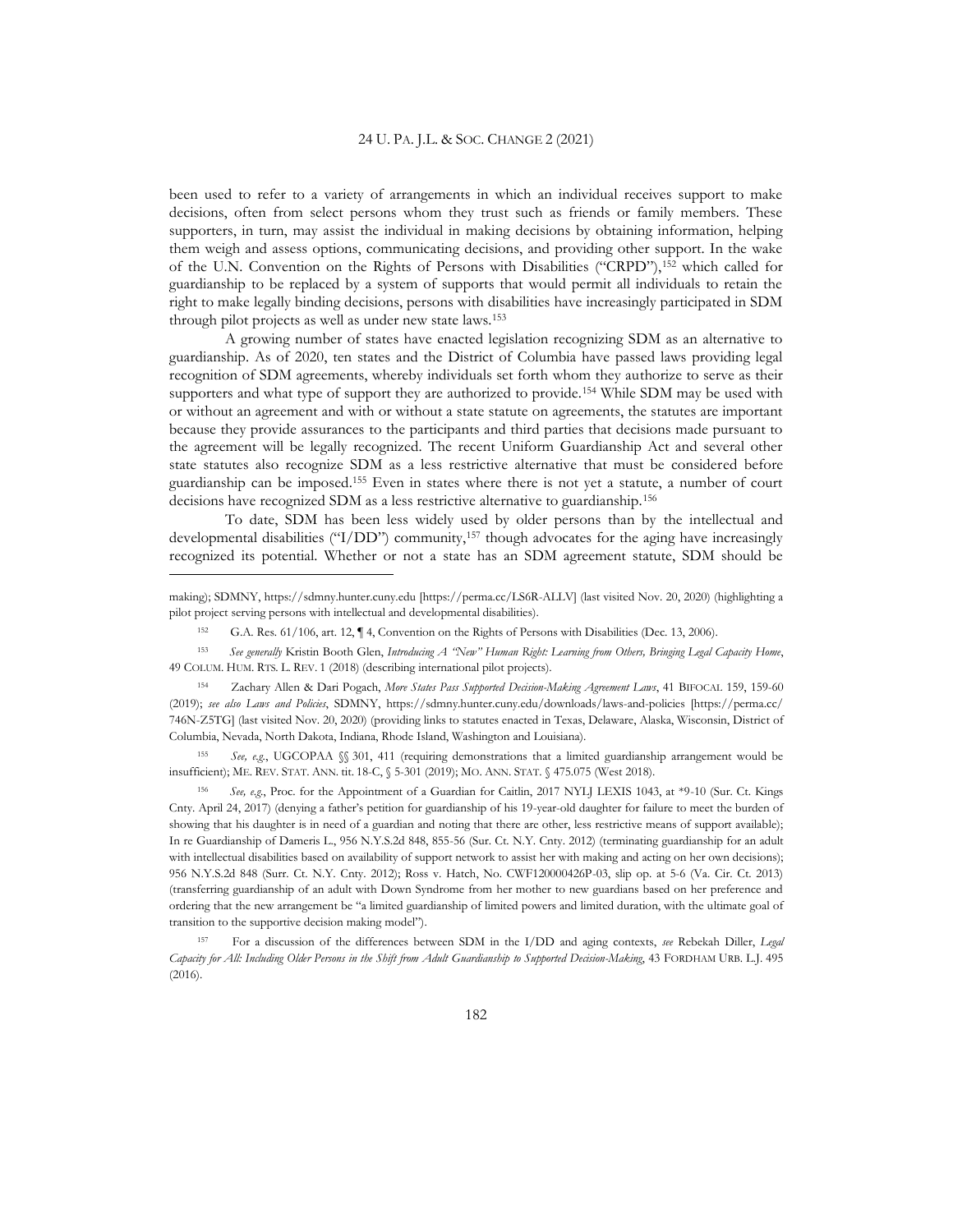considered as a less restrictive alternative before any guardianship is initiated against an older person. <sup>158</sup> In addition, SDM may be combined with other mechanisms; for example, language can be inserted into powers of attorney that instructs the agent to use an SDM process with the principal before making any decision on their behalf.<sup>159</sup>

Given the rates of exploitation of older persons, including by agents named in powers of attorney, some in the elder law bar have expressed concern about the potential for abuse by supporters. There is to date no data demonstrating that SDM arrangements are particularly subject to exploitation.<sup>160</sup> Nonetheless, in order to alleviate these concerns and also to be mindful of the CRPD's requirement that support arrangements safeguard against abuse and be free of undue influence and conflict of interest,<sup>161</sup> SDM pilot projects and legislation have instituted a number of safeguards. These mechanisms seek to ensure that a supporter who is identified by the decisionmaker does not exert undue influence by manipulating the decision-maker for their own gain. In addition, they seek to guard against supporters exerting undue influence in a subtler way, by pushing decisions that the supporters believe are best instead of supporting the individual to reach the decision that reflects their will and preferences. For example, because most supporters in SDM arrangements tend to be friends and family members of the individual with a disability and may provide other necessities other than just assistance with decision-making, the individual can be reluctant to disagree with the supporter's advice for fear of alienating the supporter.

In light of the novelty and growing importance of SDM as an alternative, we flesh out some

<sup>158</sup> On who is authorized to use SDM agreements under state laws, *see, e.g.*, ALASKA STAT. ANN. § 13.56.010 (West 2019) (authorizing "adult" to enter into SDM agreement); NEV. REV. STAT. § 162A.110 (defining "principal" as "an individual who grants authority to an agent in a power of attorney"). On the need to consider SDM as a less restrictive alternative, *see* ABA COMMISSION ON LAW AND AGING ET AL., PRACTICAL TOOL FOR LAWYERS: STEPS IN SUPPORTED DECISION-MAKING 5-9 (2016), https://www.americanbar.org/content/dam/aba/administrative/law\_aging/PRACTICALGuide.pdf [https:// perma.cc/EN4C-H427].

<sup>159</sup> Morgan Whitlatch and David Godfrey suggest that the following language might be included in powers of attorney: "I ask that my agent named in this document, before taking any actions using this document, always discuss with me what is being considered, what the options are, make a recommendation and seek my input. Even if it appears that I am unable to understand, I ask that my agent continue to explain to me what is happening and the choice you are making and why. Third parties can rely on my agent's representation that they have followed this request. A failure to follow this request shall not invalidate any transaction entered into by agent using this document." Morgan K. Whitlatch and David Godfrey, *Supported Decision-Making Basics*, NATIONAL RESOURCE FOR SUPPORTED DECISION-MAKING 10 (Oct. 31, 2017), http://www.supporteddecision-making.org/sites/default/files/event\_files/ABA%202017%20SDM%20Basics%20 Presentation%20%282017.10.25%29.pdf [https://perma.cc/D8SQ-G7UG].

<sup>160</sup> Because SDM is relatively new, the availability of data is limited. The Center for Public Representation, a nonprofit law firm focusing on disability rights in Massachusetts and across the United States, together with Nonotuck Resource Associates Inc., a service provider of communal living and adult family care residential supports, partnered to provide adults with intellectual and/or developmental disabilities principally living in Massachusetts an opportunity to trial SDM though its pilot program (the "Massachusetts Pilot Program"). An independent evaluation of the Nonotuck pilot project concluded that participants "did not experience abuse, neglect or financial exploitation as a consequence of SDM." ELIZABETH PELL AND VIRGINIA MULKERN, SUPPORTED DECISION MAKING PILOT: PILOT PROGRAM EVALUATION YEAR 2 REPORT 5 (2016), https://supporteddecisions.org/wp-content/uploads/2019/05/CPR-SDM-HSRI-Evaluation-Year-2-Report-2016.pdf [https://perma.cc/J8P6-6ATU].

<sup>161</sup> G.A. Res. 61/106, Convention on the Rights of Persons with Disabilities, at 9 (Dec. 13, 2006).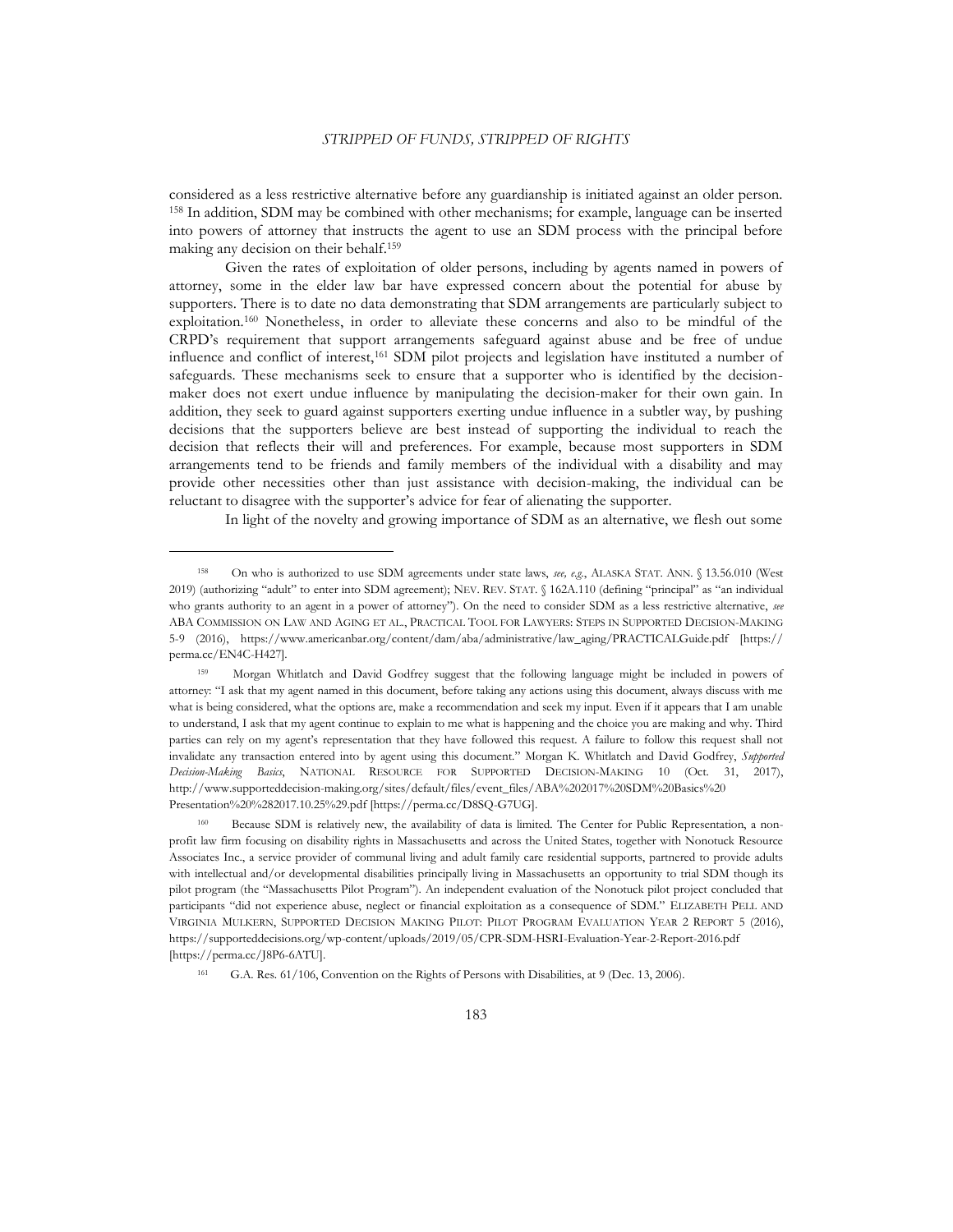of the steps that state statutes and pilot projects have taken to ensure that SDM is a meaningful alternative that assists the individual while ensuring that they remain at the center of the decisionmaking process without being subject to undue influence and exploitation. In presenting these steps, we do not seek to endorse them all—more information is needed on how some of them have operated—but rather we mean to survey the safeguards that have been attempted thus far:<sup>162</sup>

#### Voluntariness:

Legislation recognizing SDM agreements typically provides that the agreement must be entered into voluntarily and without coercion and undue influence.<sup>163</sup>

#### Termination at Any Time:

A principal, the "decision-maker," may terminate a SDM agreement at any time and for any reason. In some states, termination may be done simply by verbal request, and in other states by written notice. <sup>164</sup> Some states provide that a thirdparty government agency may intervene and terminate the SDM agreement when abuse is found.<sup>165</sup>

#### Formalities in Execution:

SDM agreement statutes typically require similar levels of formality in execution as other advance planning documents such as wills, health care proxies and powers of attorneys. Many states require that the agreements be signed by both the individual with a disability and the supporter(s) in front of two witnesses or a notary.<sup>166</sup>

#### Eliminating Conflicts of Interest:

State laws on SDM agreements have also imposed measures to protect against conflict of interest. For example, in Delaware and Alaska, persons who are paid service providers, employers or employees of the decision-maker (with the

<sup>162</sup> The authors wish to acknowledge the extensive research on SDM agreement statutes conducted by Supported Decision-Making New York, whose work helped inform this Section. *See Laws and Policies*, SDMNY, https://sdmny.hunter. cuny.edu/downloads/laws-and-policies/ [https://perma.cc/WXC4-HRRV] (last visited Aug. 12, 2020) (providing links to state statutes).

<sup>163</sup> *See* Supported Decision-Making Agreements, DEL. CODE ANN. tit. 16, § 9405A(a)(1) (West 2016); Supported Decision-Making Agreement Act, TEX. EST. CODE ANN. § 1357.051 (West 2015).

<sup>164</sup> *See, e.g.*, WIS. STAT. § 53.14(3) (2017) (enabling an adult with a disability to terminate a SDMA via verbal instruction in the presence of two adult witnesses or by physically destroying the SDMA); *see* Supported Decision-Making Agreements, DEL. CODE ANN. tit. 16, § 9405A(h) (West 2016) (enabling principal to revoke a SDM Agreement at any time but only by providing written notice to the other parties to the SDMA).

<sup>165</sup> For example, in Texas, a SDMA terminates automatically if "the Department of Family and Protective Services finds that the adult with a disability has been abused, neglected, or exploited by the supporter." Supported Decision-Making Agreement Act, TEX. EST. CODE ANN. § 1357.053(b)(1) (West 2015).

<sup>166</sup> *See, e.g.*, TEX. EST. CODE ANN. § 1357.055 (West 2015). (requiring that an agreement must either be signed in the presence of two witnesses or a public notary); ALASKA STAT. ANN. § 13.56.040 (West 2019) (same).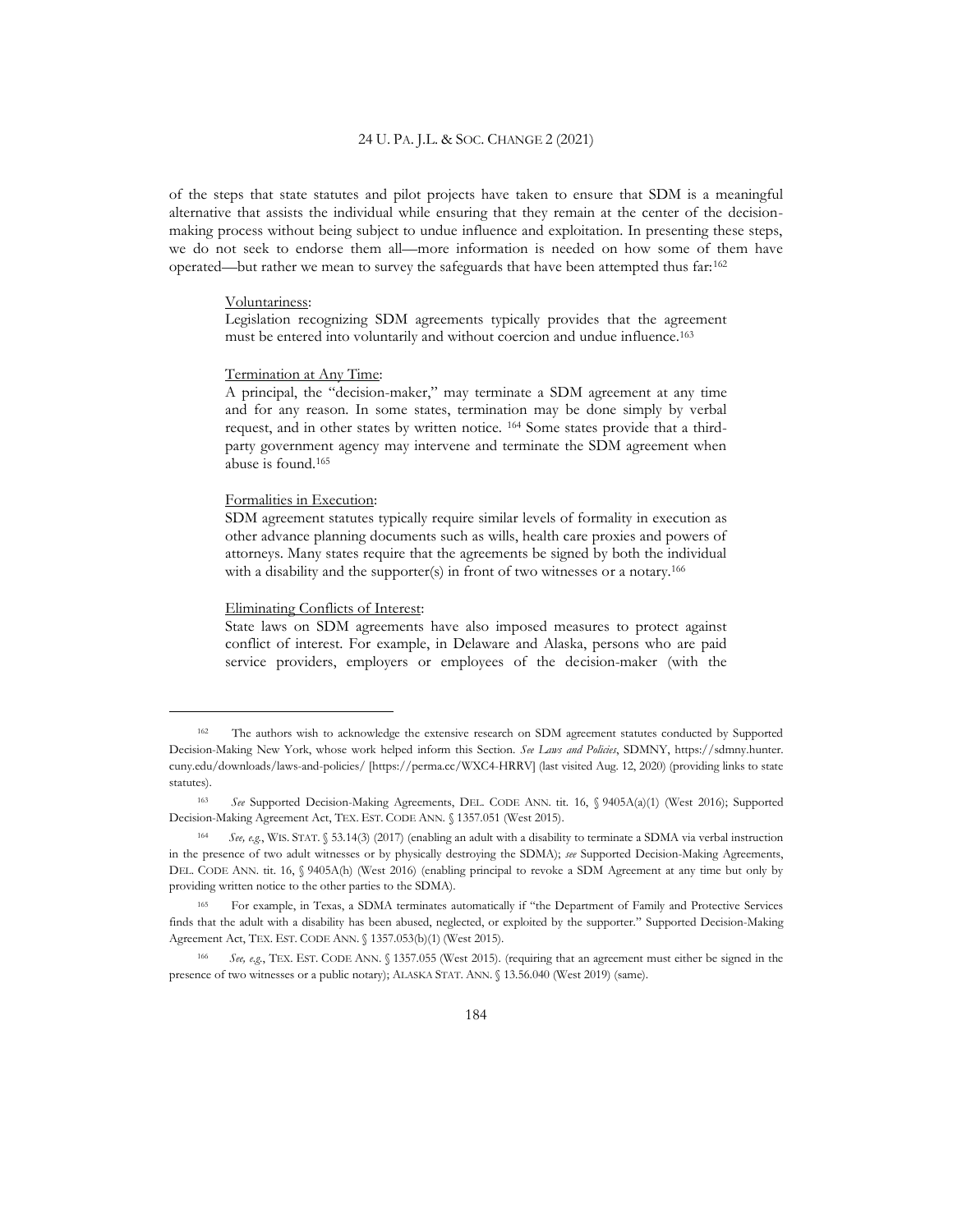exception of family members) may not serve as supporters.<sup>167</sup> The same restriction applies to a person against whom the individual with a disability has obtained an order of protection or other type of restraining order.<sup>168</sup> SDM agreements created under Delaware law require the supporter to sign a separate certification disclosing his or her relationship to the individual.<sup>169</sup>

#### Involvement of Multiple Parties to Promote Accountability:

A common theme of SDM pilot projects is the involvement of several parties beyond just the individual with a disability and a single supporter so that there are multiple eyes on the relationship.<sup>170</sup> An individual with a disability may choose multiple supporters. In British Columbia, Canada, SDM for financial matters requires that either two or more representatives must be appointed and act jointly or a monitor must be appointed.<sup>171</sup> Monitors have authority to demand information and investigate how the arrangement is working.<sup>172</sup> In the Massachusetts pilot project, care managers visited participants on a monthly basis to check on how the arrangement was working.<sup>173</sup> More work is needed to provide options for older people who may not have social and family networks to draw

<sup>170</sup> *See* HUM. SERVS. RSCH. INST., SUPPORTED DECISION MAKING PILOT: A COLLABORATIVE APPROACH 1 (Nov. 30, 2015) [hereinafter *Nonotuck Year 1 Report*], https://supporteddecisions.org/wp-content/uploads/2019/05/CPR-SDM-HSRI-Evaluation-Year-1-Report-2015.pdf [https://perma.cc/8EWM-H2HK] (highlighting that SDM adopters chose multiple decision-makers and people well-known to them)**.** *See also* MILENA JOHNOVÁ, ET AL., QUIP, LEGAL CASES OF LEGAL CAPACITY RESTORATION AND THE USE OF SUPPORT IN DECISION MAKING 28, (2017), https://www.kvalitavpraxi.cz/ res/archive/033/004198.pdf [https://perma.cc/DZ3P-DEXC] (noting, in description of Czech pilot project, that "[i]nvolving more people is a major safeguard against abuse").

<sup>171</sup> *See* British Columbia Representation Agreement Act, R.S.B.C. 1996, c 405, § 12(1) (Can.) (explaining that exceptions are made if the representative is the "spouse, the public guardian and trustee, a trust company, or a credit union")*.*  The "Section 7" representation agreement is more akin to a power of attorney than the supported decision-making agreements that have arisen in the U.S. but permits persons who would not be able to demonstrate the level of mental capacity necessary to enter a contract or power of attorney to enter a representation agreement based on a different test of capability. *See* British Columbia Representation Agreement Act, R.S.B.C. 1996, c 405, § 8 (Can.) (providing at least four factors that are considered when deciding whether someone can enter into a representation agreement). It should be noted, however, that under the British Columbia law, "dealing with real estate" cannot be done through a representation agreement. NIDUS PERS. PLAN. RES. CTR. & REGISTRY, DOES A REPRESENTATION AGREEMENT WITH SECTION 7 STANDARD POWERS FIT YOUR SITUATION? (2011), http://www.nidus.ca/PDFs/Nidus\_SHCourse\_Do\_Standard\_Powers\_Fit.pdf [https://perma.cc/HN9F-L92W].

<sup>172</sup> British Columbia Representation Agreement Act, R.S.B.C. 1996, c 405, § 20. Relatedly, representatives must keep records related to financial matters handled under the agreement. *See* NIDUS PERS. PLAN. RES. CTR. & REGISTRY, Roles and Responsibilities of a Representative (2017), http://www.nidus.ca/PDFs/Nidus\_Info\_Role\_Representative.pdf [https:// perma.cc/C7BF-U3F8] (describing representative responsibilities).

<sup>167</sup> DEL. CODE ANN. tit. 16, § 9406A(b)(1) (West 2016); ALASKA STAT. ANN. § 13.56.020(1) (West 2019).

<sup>168</sup> DEL. CODE ANN. tit. 16, § 9406A(b)(3) (West 2016); ALASKA STAT. ANN. § 13.56.020(3) (West 2019).

<sup>169</sup> DEL. CODE ANN. tit. 16, § 9405A(f)(1), 9410A (West 2016). Unlike in some other states, in which the statutes set forth the required form, Delaware's statute delegated the creation of the form to the state Department of Health and Social Services.

<sup>173</sup> *See Nonotuck Year 1 Report*, *supra* note 170, at 31.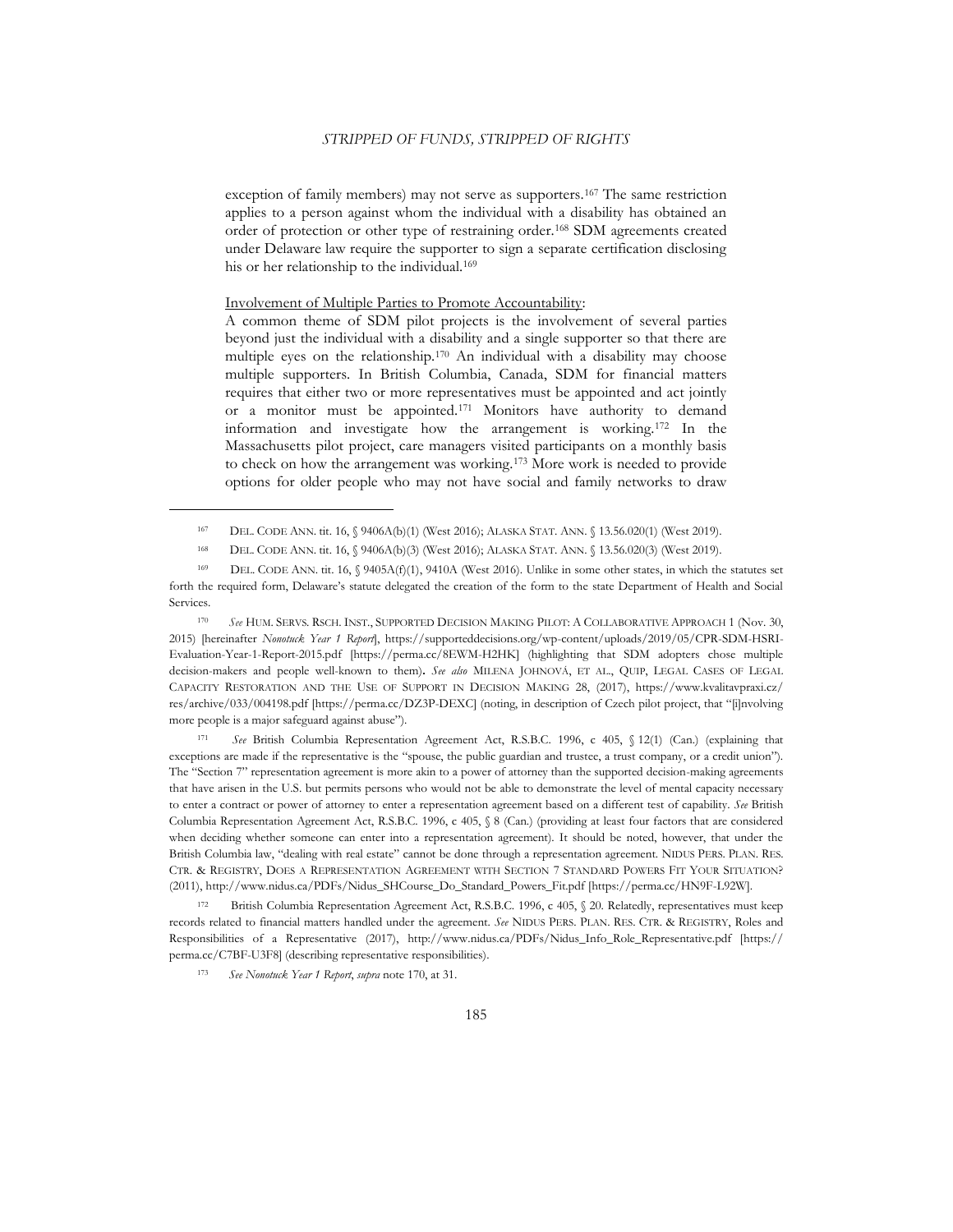from to involve multiple trusted people in the SDM process.

#### Facilitation of the SDM process:

One of the most significant safeguards that an SDM arrangement can have is a facilitation process whereby a trained facilitator works with the decision-maker to map and clarify concerns, identify who the decision-maker would like to have as supporters, and clarify the kinds of life decisions for which the individual is seeking assistance.<sup>174</sup> Following the initial process, the facilitator's focus shifts to training the supporter in SDM, as well as mediating discussions between the individual and the supporter about the SDM agreement.<sup>175</sup> The facilitator thus helps to ensure that the supporter is assisting the individual in making decisions rather than acting as the decision-maker herself. As an objective third-party trained in best practices for SDM, the facilitator can assess the ability of the supporter to fulfill her role, troubleshoot any issues with the supporter's approach to SDM, and, upon execution of the SDM agreement, intervene if the facilitator has reason to suspect coercion or undue influence on the part of the supporter.<sup>176</sup> Some SDM models assign duties for the facilitator after the execution of the SDM agreement. In the Supported Decision Making New York pilot, for example, facilitators check in with the participants on a monthly basis for the first six months after the agreement is executed.<sup>177</sup>

#### Education and training:

Whether or not facilitation is used, training of all parties involved in the SDM process can be another important mechanism to ensure adherence to SDM principles and respect for the individual's dignity, wishes, and desires.<sup>178</sup> To date,

<sup>174</sup> See, e.g., IEVA LEIMANE-VELDMEIJERE ET AL., HANDBOOK: FIRST STEPS IN IMPLEMENTATION OF SUPPORTED DECISION MAKING IN LATVIA 62 (Apr. 2016), http://zelda.org.lv/wp-content/uploads/ZELDAS\_brošūra\_EN\_WEB.pdf [https://perma.cc/8JA7-GEK5] for information about The Resource Centre for People with Mental Disability "ZELDA" (RC ZELDA), an NGO that established this program in Latvia under the title "Pilot Project for Introducing Supported Decision Making in Latvia" and operated it from September 1, 2014 until April 30, 2016. The project drew from related Czech and Bulgarian programs and included 28 individuals with disability, in addition to providing training for 55 supporters. *See also*  Kristin Booth Glen, *Piloting Personhood: Reflections from the First Year of a Supported Decision-Making Project*, 39 CARDOZO L. REV. 495, 509–11 (2017) (describing Supported Decision-Making New York's development of a facilitation program for decisionmakers and their supporters).

<sup>175</sup> LEIMANE-VELDMEIJERE ET AL., *supra* note 174, at 62.

<sup>176</sup> *See, e.g.*, *id*.; NSW GOV'T, SUPPORTED DECISION MAKING: A HANDBOOK FOR FACILITATORS 21-22 (2015), https://www.ideas.org.au/uploads/resources/1392/Supported%20Decision%20Making%20A%20handbook%20for%20 Facilitators.pdf [https://perma.cc/K8XE-D8EB] (describing what to do when supporters go outside their role).

<sup>177</sup> *See Frequently Asked Questions,* SDMNY, <http://sdmny.org/about-sdmny/faqs/> [https://perma.cc/2MPP-R6AK] (last visited Aug. 12, 2020) (explaining how facilitators in New York's pilot program check in on a monthly basis with the supporter and the individual after the parties execute the SDMA); *see also* NSW GOV'T, *supra* note 176, at 15 (describing the facilitator's role in New South Wales, Australia, shifting from sustained contact to intermittent depending on the exigencies of the particular individual-supporter relationship).

<sup>178</sup> *See* Pell and Mulkern, *supra* note 160, at 41-42 (recommending improvements to the education and training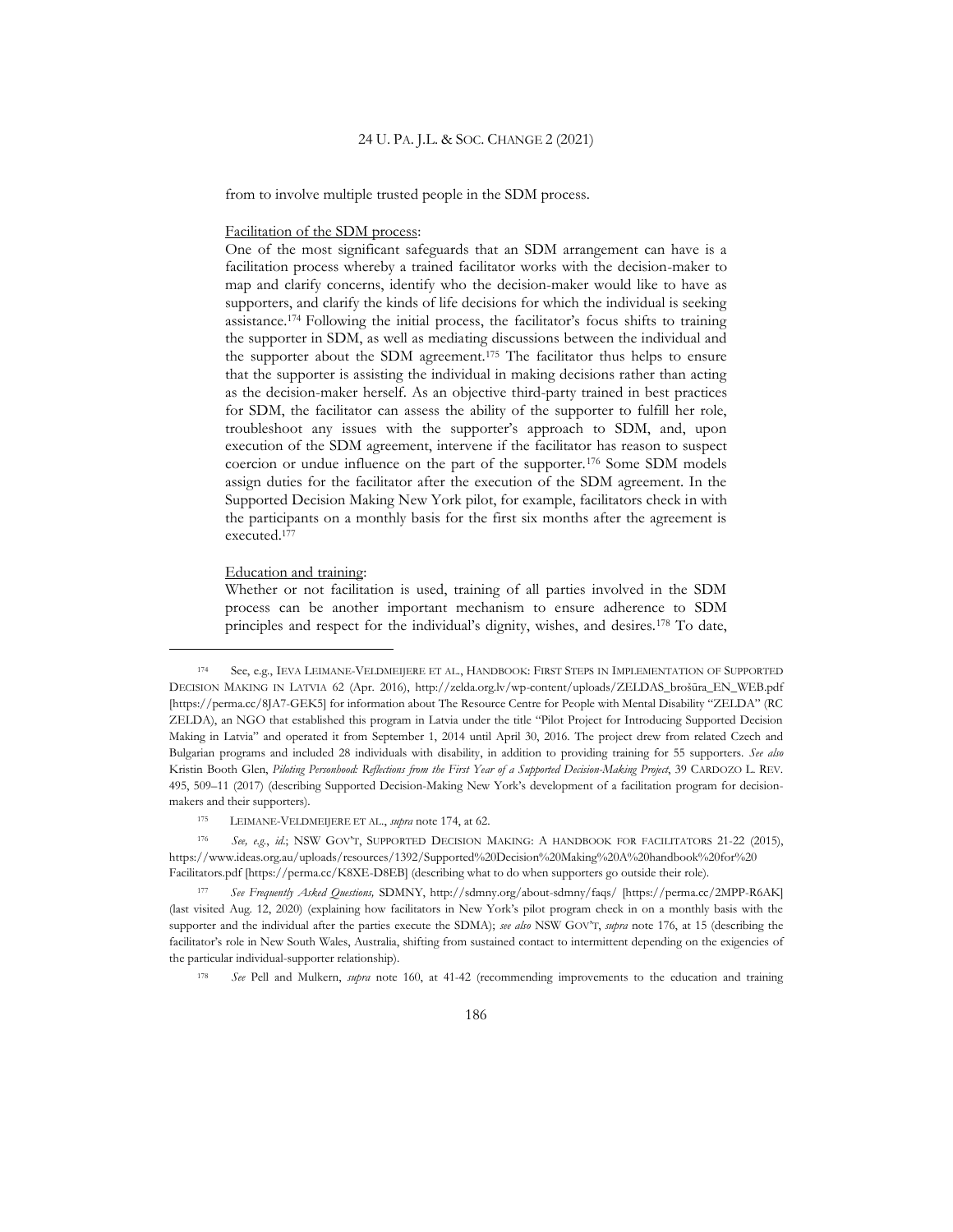none of the SDM agreement statutes in the U.S. mandate training; however, a pending bill in Massachusetts would require it.<sup>179</sup>

#### Supporter Obligations:

SDM agreement statutes have taken various approaches to setting forth supporters' obligations to decision-makers. In Alaska, for example, supporters are charged with acting "with the care, competence, and diligence ordinarily exercised by individuals in similar circumstances," must keep information confidential, and must sign declarations that they will not make decisions for the principal, not exert undue influence, and not sign for the principal.<sup>180</sup> In Texas, explicit language stating that supporters are considered fiduciaries was added following the initial legislation at the urging of the state's real estate, trust and probate bar section.<sup>181</sup> It is unclear whether such fiduciary language will effectively prevent exploitation in the SDM context or whether it is, on balance, more harmful than helpful due to its potential to deter prospective supporters from assuming the role.

#### Access to Legal Advocacy:

In the Massachusetts Pilot Program, each SDM participant is provided legal representation by the Center for Public Representation (CPR) to assist with the adoption of an SDM agreement, changes to the agreement, and use of the agreement in the community.<sup>182</sup>

#### Suspected Abuse Reporting Requirements:

Some states have explicit provisions concerning reporting of suspected abuse of the SDM arrangement by those who see or are aware of an agreement. The SDM law in Wisconsin states that anyone aware of suspected abuse may report it to the agencies designated to receive reports of abuse of older persons or "adults at risk."<sup>183</sup> In Texas, the SDM statute goes one step further to mandate that persons with reason to believe that the adult with a disability is being abused, neglected or exploited by his or her supporter "shall" report it to a state abuse hotline.<sup>184</sup>

183 WIS. STAT. § 52.32 (2020).

component of the Nonotuck SDM program, while also noting that "it was important not to overwhelm people with paper"); BIZCHUT, SUPPORTED DECISION-MAKING SERVICE FOR PERSONS WITH DISABILITIES 29-30 (Maya Johnston trans., 2016), http://www.beitissie.org.il/kb/digital/decision/files/assets/common/downloads/publication.pdf [https://perma.cc/K5X6- 595Z].

<sup>179</sup> S.B. 2490 § 3, 191st Gen. Court, 1st Ann. Sess. (Mass. 2020) (requiring state health and human services agency to develop training program for supporters and decision-makers).

<sup>180</sup> ALASKA STAT.  $\sqrt{2}$  13.56.090 (2018) (duties of supporter), 13.56.180 (agreement form).

<sup>181</sup> For a description of the process that led to the amendment of the Texas law, *see* Eliana J. Theodorou, *Supported Decision-Making in the Lone-Star State*, 93 N.Y.U. L. REV. 973, 1003–04 (2018).

<sup>182</sup> *Nonotuck Year 1 Report*, *supra* note 170, at 26.

<sup>184</sup> Supported Decision-Making Agreement Act, TEX. EST. CODE ANN. § 1357.102 (West 2015) ("If a person who receives a copy of a supported decision-making agreement or is aware of the existence of a supported decision-making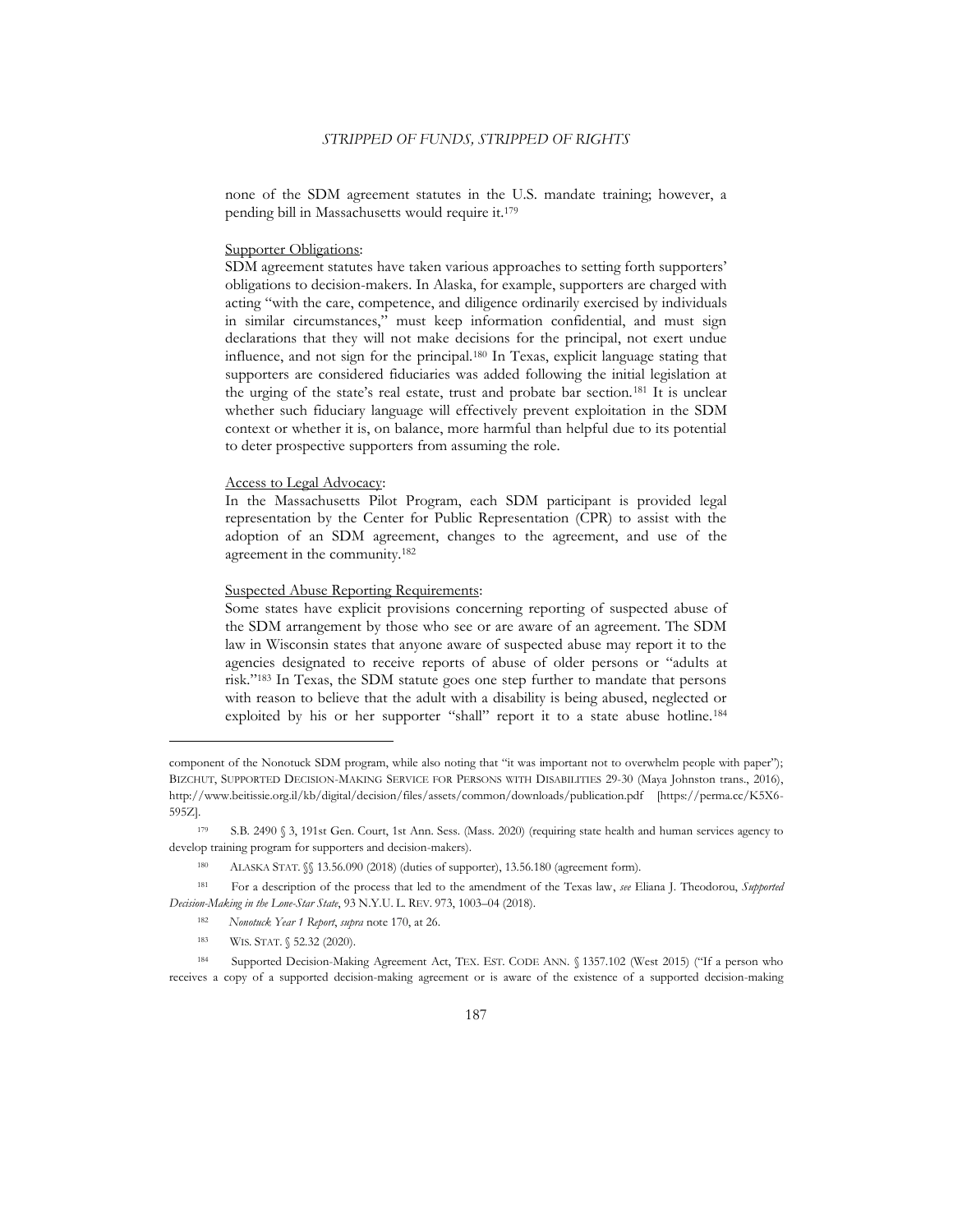Reporting requirements raise complicated questions based on the entities to which reports are made, including how well-resourced such entities are and whether they seek to address misconduct without limiting the rights of the older adult.

SDM provides an alternative to guardianship that preserves the principal's right to make decisions. With sufficient safeguards to ensure that the principal remains the central decision-maker, this new, legally recognized relationship provides a promising alternative model.

An informal SDM plan was successfully implemented in the case of Ms. K, a physically frail, 90-year old woman with mild to moderate cognitive impairment. Ms. K had relatively significant assets, as well as intellectual property rights that were part of her family legacy and whose royalties generated most of her moderate annual income. These resources made her a potential target of elder financial exploitation. A much younger man "befriended" Ms. K and began to escort her around town, while persuading her to transfer to him some of the intellectual property she relied on for living expenses. When the man ultimately persuaded Ms. K to transfer her co-op apartment to him, longterm family friends of Ms. K consulted counsel about petitioning for guardianship to address the exploitation. The lawyer convinced the friends that it would be better to speak to Ms. K about ending the relationship and, if she agreed, to try to take steps to sever her ties with the man to prevent further exploitation, while still ensuring that her life remained meaningful. The lawyer also confronted the exploiter to say that Ms. K would be forced to sue him for the return of her apartment unless he returned it voluntarily. He agreed to transfer the apartment back to Ms. K and to cease visiting her.

Working together, the lawyer, Ms. K, and some of her supporters developed a multipronged plan. First, they hired a retired bookkeeper to manage Ms. K's financial affairs for a modest fee. They created a bank account with funds that Ms. K could freely access for living expenses and discretionary spending. As part of her duties, the bookkeeper visited Ms. K on a regular basis to review all her bills, payments, and her overall financial status. Second, they hired personal care attendants who assisted Ms. K with daily activities, including hosting visitors and visiting friends nearby, and who refused to accept calls from the exploiting younger man. And finally, they solicited assistance from trusted doormen who denied the exploiter access to Ms. K's apartment building on the couple of occasions he tried to return to visit. While this community of supporters successfully enabled Ms. K to continue to have a fairly rich life without risk of financial exploitation, we recognize that Ms. K benefitted from having resources and friends in her community. The plan described here would be more difficult for an "unbefriended" older person with more limited resources. Nevertheless, it serves as an example of a creative system of legal and social support for an older person living alone.

#### **CONCLUSION**

Consistent with the growing recognition of the human right to legal capacity, this Article recommends that we look beyond guardianship to address elder financial exploitation. Although elder financial exploitation and other financial harms are difficult and time-consuming to address, and lack

agreement has cause to believe that the adult with a disability is being abused, neglected, or exploited by the supporter, the person shall report the alleged abuse, neglect, or exploitation to the Department of Family and Protective Services in accordance with Section [48.051](http://www.statutes.legis.state.tx.us/GetStatute.aspx?Code=HR&Value=48.051), Human Resources Code.").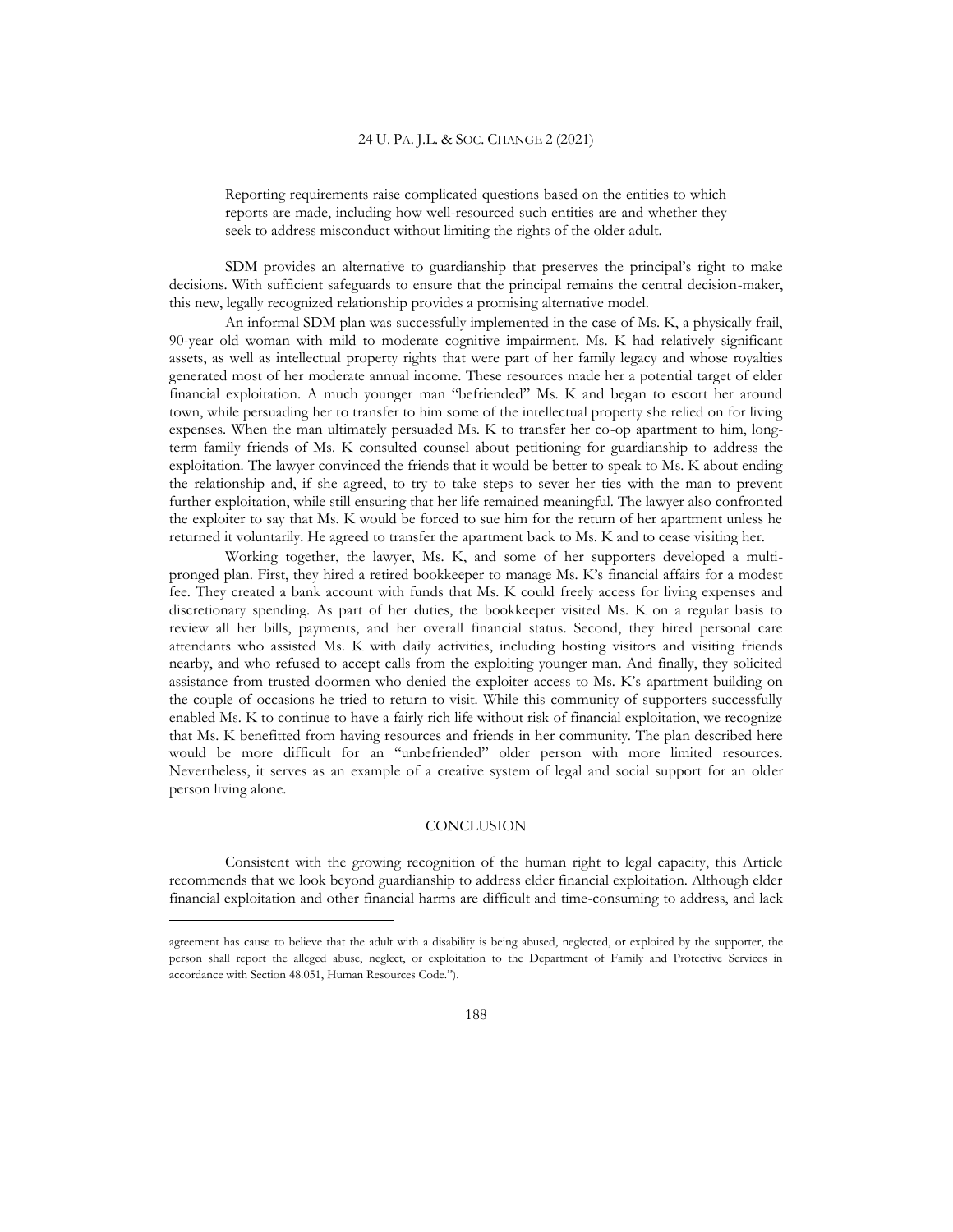a quick and easy "fix," guardianship may be a particularly ineffective remedy. When guardianship is not needed, when there exist less restrictive alternatives to address the adult's financial or property crisis, and when the older adult faces a financial crisis that guardianship cannot correct, the imposition of guardianship is a cure that is often at least as bad as the ill it purports to address.

An appropriate response to elder financial crises and exploitation requires action in multiple spheres. These include improving preventive measures, increasing the availability of trained legal, financial, and social services professionals to address the problem through other mechanisms, relying on existing and developing alternatives to guardianship, and providing essential housing, health, or income support benefits to meet the older adult's needs.

To begin, further measures are needed to prevent or limit elder financial exploitation or distress. For example, policy makers and law enforcement agencies can standardize obligations for financial institutions to monitor for suspicious transactions, identify trusted contacts, and place holds on suspicious disbursements. For those older adults who might need and want ongoing support or assistance with financial management, alternatives to guardianship should be more readily available. Thoughtfully designed pilot programs will advance our understanding of how best to use SDM to assist older adults experiencing cognitive decline with financial management.

Government agencies should eliminate unnecessary bureaucratic burdens on individuals with cognitive limitations in public programs upon which older people rely for assistance with income support, health care, and housing. These agencies should also provide extensions of time to renew or recertify benefits and allowing trusted friends and family member to assist with benefit applications and recertifications. These accommodations will prevent the loss of essential benefits that can make older adults (inappropriately) vulnerable to guardianship. In addition, funding is needed to expand the pool of lawyers, financial professionals, and social workers trained to assist older adults harmed by financial exploitation. Expanded use of state elder abuse statutes, which typically provide for payment of attorney's fees and costs, can provide additional remedies.

Next, at a minimum, guardianship laws and practices must be modified. Courts must conduct a genuine and robust inquiry to find less restrictive alternatives that could address the individual's needs—including a single transaction, protective order, or SDM arrangement—before considering imposition of guardianship. Courts should not impose guardianship when it would not actually improve the older person's circumstances. When guardianship is sought to provide housing, health care, social services, and other assistance that should be available through other means, courts should press petitioners to meet those needs rather than pursue guardianship. No guardianship should be deemed a lifetime order, and state laws and judicial and court practices must provide individuals with a realistic opportunity to terminate any existing guardianships. This would mean immediate termination of consent guardianships when the older adult withdraws that consent and when the guardianship is providing no actual assistance to the older adult. Courts must also consider current circumstances and not rely on prior findings or circumstances that had persuaded the court to appoint a guardian in the first instance. Further, courts should affirmatively notify persons under guardianship of their right to seek termination or modification of the guardianship, and court clerks must be trained to inform and assist pro se litigants with restoration of rights, including by providing plain language template forms (in multiple languages) to any person inquiring about termination or modification, or raising any concerns about the guardianship.

Adoption of these measures would help us move from a society that views elder financial exploitation as an unfortunate individual problem to a society that focuses on systemic changes to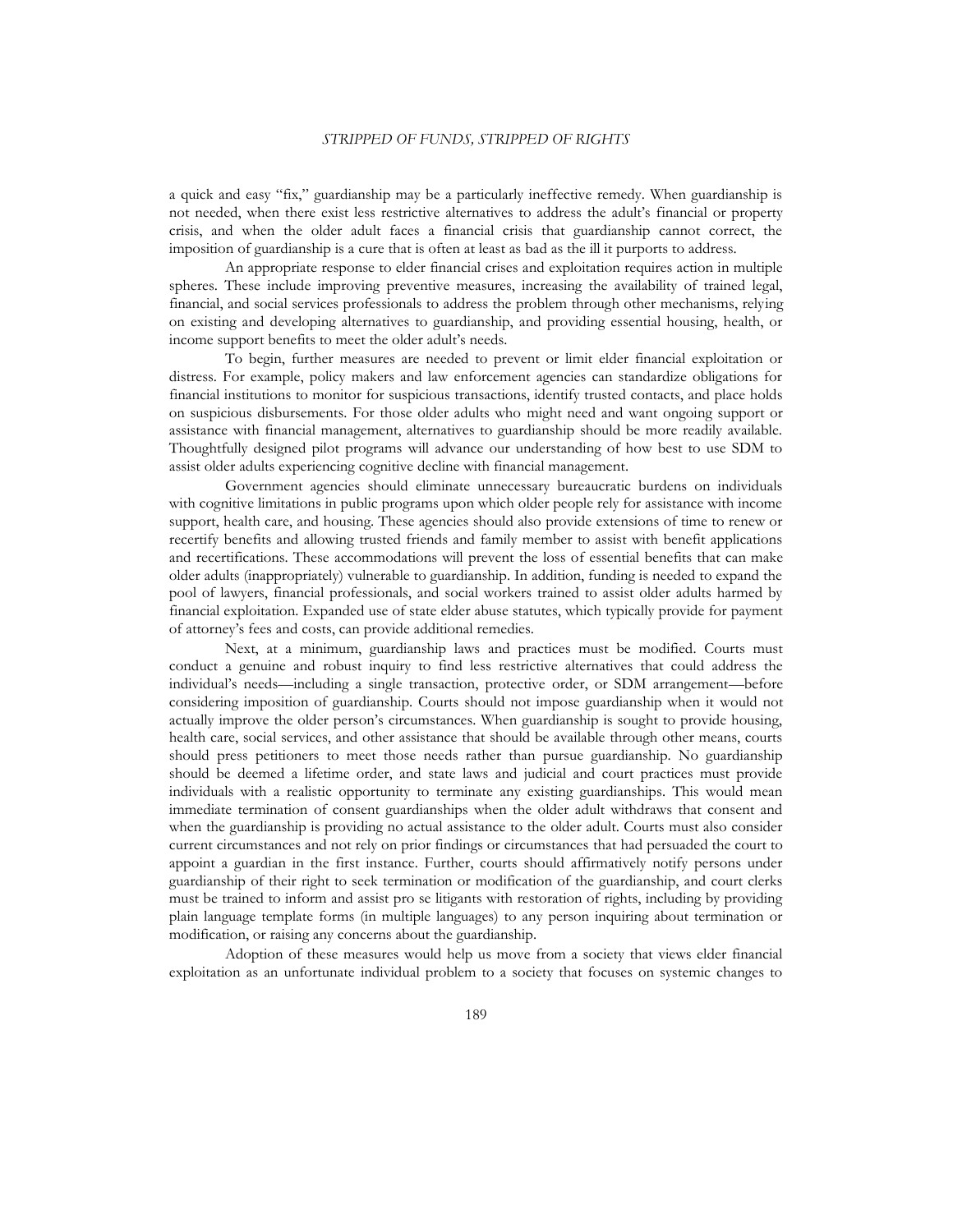limit significant financial exploitation and loss. In the process, we would go a long way in helping all older adults realize their human right to legal capacity.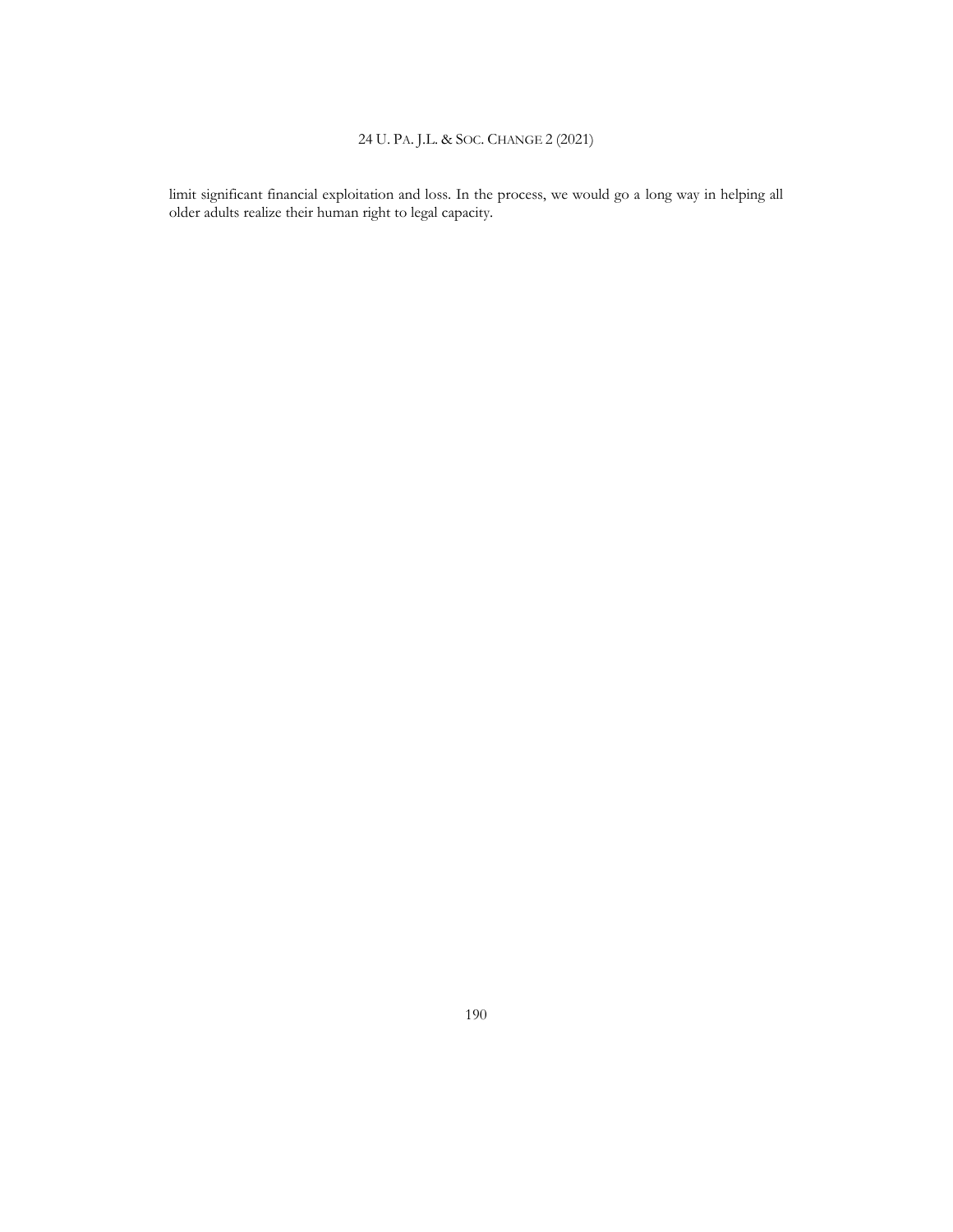#### APPENDIX: CHECKLIST OF ALTERNATIVES TO GUARDIANSHIP

*These alternatives to guardianship may apply in cases of elder financial exploitation and more generally.*

#### Alternatives with regard to decision-making

- Powers of attorney
- Health care proxies
- Living wills
- "Ulysses agreements" or psychiatric advance directives
- Medical Orders for Life-Sustaining Treatment (MOLST), also known as Physician Orders for Life-Sustaining Treatment (POLST)
- Supports in decision-making from friends, family and peers, either informally or through a supported decision-making agreement
- Accessible formats, assistive technology, and other accommodations
- Surrogate health care decision laws that designate family members, close friends or others to make medical decisions on behalf of the patient<sup>185</sup>

#### Assistance with activities of daily living

- Adult day care and multipurpose senior citizen centers
- Case management/geriatric care management
- Supported housing
- Assisted living
- Visiting nurses, home health aides, home attendants
- Housekeeping assistance

#### Alternatives for managing finances

- Joint accounts for when the older person seeks to make a trusted person a co-owner of an account
- Convenience accounts in which one person administers an account for the benefit of another without establishing ownership as in a joint account<sup>186</sup>
- Third-party monitoring systems such as EverSafe, which allow trusted parties to monitor financial accounts for irregularities without access to the assets held in the account<sup>187</sup>

<sup>185</sup> For example, in New York, the Family Health Care Decisions Act sets forth a hierarchy of surrogate decisionmakers to make decisions about medical care within hospitals and nursing homes when the patient is deemed unable to make those decisions herself. *See* N.Y. PUB. HEALTH LAW § 2994-b, -d (McKinney 2020).

<sup>186</sup> Convenience accounts permit another person to administer an account for the benefit of the older person without establishing co-ownership of the funds, as a joint account would. *See, e.g*., UNIF. MULTIPLE-PERS. ACCOUNTS ACT § 11(d) (UNIF LAW COMM'N 1989/1998), https://www.uniformlaws.org/HigherLogic/System/DownloadDocumentFile.ashx? DocumentFileKey=9fd91e54-3201-92fc-d71a-40055df84591 [https://perma.cc/73QV-2MVX]; N.Y. BANKING LAW § 678 (McKinney 2019).

<sup>187</sup> EverSafe monitors bank and investment accounts, credit cards, and credit data for financial irregularities and suspected exploitation with seniors in mind. *See* EVERSAFE, https://www.eversafe.com [https://perma.cc/H245-NJEB] (last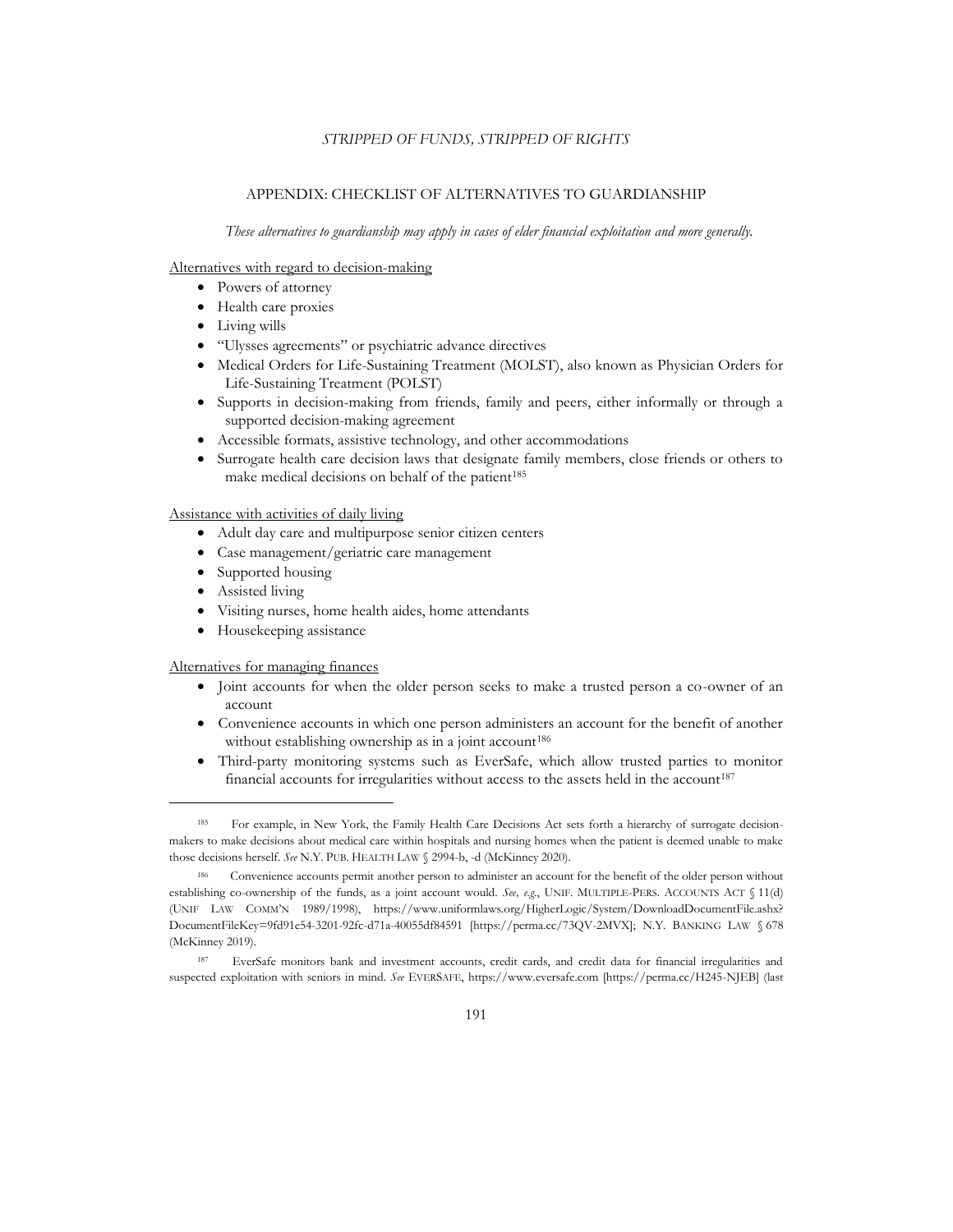- Voluntary account restrictions such as withdrawal limits, geographic limits, and limits on types of merchants with which transactions can be conducted<sup>188</sup>
- Direct deposit and bill-paying arrangements to keep finances on track and eliminate the risk of double-paying or missing a payment
- Money management/bill-paying assistance programs, sometimes offered by local aging offices
- Credit card limits that allow the user to set spending limits and designate locations where a card can be used
- Debit card connected to an account with limited funds or prepaid debit card with limits on both the amount and type of spending done
- Joint property arrangements
- Trusts, including supplemental needs trusts
- Representative payee programs for benefits or pensions from the Social Security Administration, Veterans Administration, Federal Office of Personnel Management and Railroad Retirement Board
- Some pension plans may permit the designation of a representative to assist with the management of pension benefits for an individual with limitations in mental capacity
- Adult Protective Services
- Fraud alerts on accounts
- Closing credit card and bank accounts that were targeted for exploitation
- Do Not Call Registry offered by the Federal Trade Commission
- Real property registry alerts<sup>189</sup>
- Plans developed by enhanced multidisciplinary teams

Alternatives in litigation

- Guardian *ad litem* to assist in prosecuting or defending a particular lawsuit<sup>190</sup>
- Ability to seek court approval of single transaction without the need for ongoing appointment of a guardian

visited Aug. 9, 2020).

<sup>188</sup> *See* CONSUMER FIN. PROT. BUREAU, RECOMMENDATIONS AND REPORT FOR FINANCIAL INSTITUTIONS ON PREVENTING AND RESPONDING TO ELDER FINANCIAL EXPLOITATION 51 (Mar. 2016), https://files.consumerfinance.gov/ f/201603\_cfpb\_recommendations-and-report-for-financial-institutions-on-preventing-and-responding-to-elder-financialexploitation.pdf [https://perma.cc/JFR9-BXW8].

<sup>189</sup> For example, the New York City Department of Finance permits homeowners to sign up for a deed alert. *Deed Fraud Alert!*, NYC DEP'T OF FIN., https://www1.nyc.gov/site/finance/taxes/deed-fraud.page [https://perma.cc/38RR-FWXL] (last visited Aug. 9, 2020).

<sup>190</sup> *See, e.g.*, N.Y. C.P.L.R. § 1201 (McKinney 2020) (requiring a guardian *ad litem* for "an adult incapable of adequately prosecuting or defending his rights").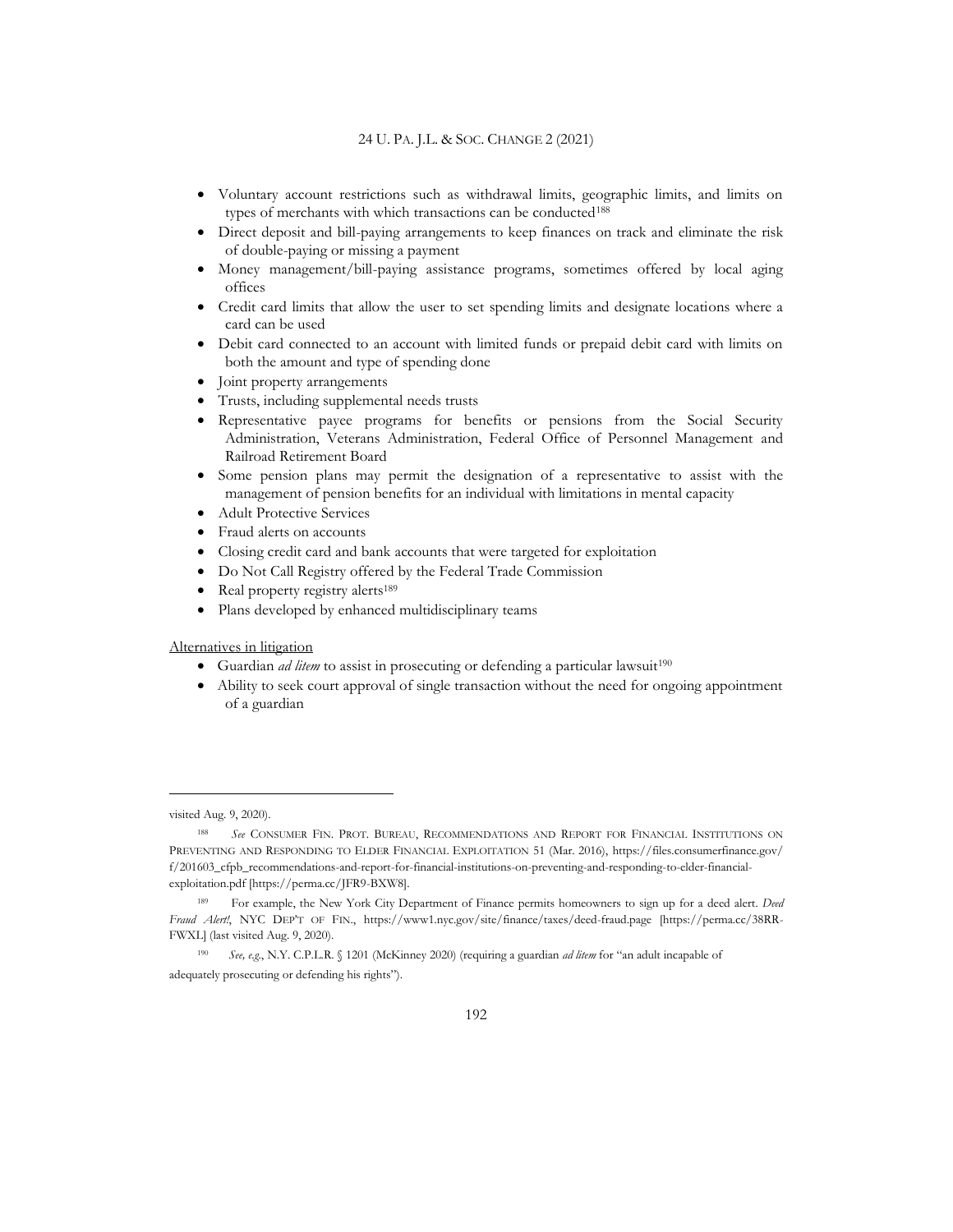Assistance with health care matters

- HIPAA authorizations for trusted supporters
- Without an authorization, limited HIPAA disclosures permitted based on professional judgment<sup>191</sup>

Assistance with public benefits

- Medicaid
	- o Recipient may appoint an *authorized representative* to act on their behalf in interactions with agency such as assisting with application, renewal, and other ongoing communications.<sup>192</sup>
	- o In addition, when applying for benefits, a family member, someone within the applicant's household, or, in cases of incapacity, "someone acting responsibly for the applicant" may submit the application.<sup>193</sup>
- Social Security
	- o Application may be signed by relative or other person responsible for care of claimant. An adult applicant does not have to sign the application under certain circumstances including if she is "unable to understand what filing for benefits means," or "physically unable ... or ... not available to sign ... and a loss of benefits would result."<sup>194</sup>
	- o *Representative payee* may be appointed to receive benefits on behalf of individual if Social Security Administration believes the recipient is incapable of managing benefit payments and it appears that appointment of a payee will be in the best interest of the recipient.<sup>195</sup>
- Accommodations under the Americans with Disability Act
	- Benefits programs run by state and local governmental agencies are required to make reasonable modifications in policies, practices, or procedures when the modifications

<sup>193</sup> 42 C.F.R. § 435.907(a) (2020).

<sup>191</sup> *See* 45 C.F.R. § 164.510(b)(3) (2020) ("If the individual is not present, or the opportunity to agree or object to the use or disclosure cannot practicably be provided because of the individual's incapacity or an emergency circumstance, the covered entity may, in the exercise of professional judgment, determine whether the disclosure is in the best interests of the individual and, if so, disclose only the protected health information that is directly relevant to the person's involvement with the individual's care or payment related to the individual's health care or needed for notification purposes."). A health care provider also "may use professional judgment and its experience with common practice to make reasonable inferences of the individual's best interest in allowing a person to act on behalf of the individual to pick up filled prescriptions, medical supplies, X-rays, or other similar forms of protected health information." *Id.*

<sup>192 42</sup> C.F.R. § 435.923(a)(1) (2020).

<sup>194</sup> SOC. SEC., PROGRAM OPERATIONS MANUAL SYSTEM (POMS): GN 00204.003 PROPER APPLICANT (2015), <https://secure.ssa.gov/apps10/poms.nsf/lnx/0200204003> [https://perma.cc/RHV6-2J64] (noting that when an adult is unable to sign the application, a person "who is responsible for the care" of the applicant, such as a relative, may sign).

<sup>195</sup> *See* 20 C.F.R. § 416.610(a) (2020). The appointment of a representative payee is listed here as an alternative to guardianship because it is less restrictive than a court-ordered guardianship. However, it does raise issues with regard to an individual's rights to manage their own benefits.